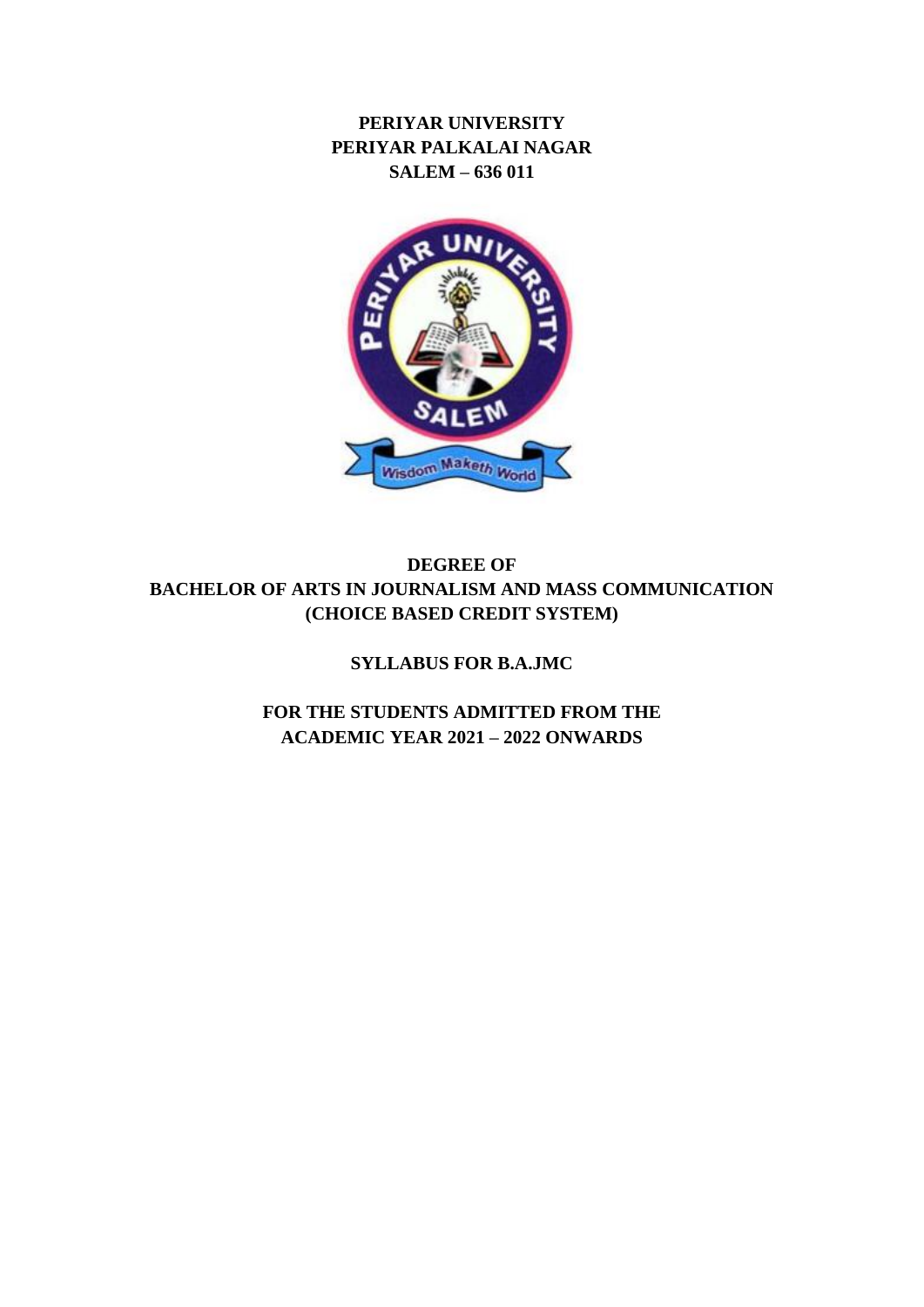# **PERIYAR UNIVERSITY REGULATIONS FOR B.A., (JOURNALISM AND MASSCOMMUNICATION) DEGREE COURSE with Semester System**

(Effective from the academic year 2021-2022)

## **COURSE DESCRIPTION AND REGULATIONS**

## **Definition:**

- BA Journalism & Mass Communication gives training to the students in both technical skills and critical analysis of the media spectrum. It is a undergraduate course of 3 years duration. The course includes the study of mass media such as newspapers, magazines, cinema films, radio, television etc in order to convey information to the audiences.
- **Journalism and Mass communication** is the process of imparting and exchanging [information](https://en.wikipedia.org/wiki/Information) through [mass media](https://en.wikipedia.org/wiki/Mass_media) to large segments of the population. It is usually understood for relating to various forms of media, as these technologies are used for the dissemination of information, of which [journalism](https://en.wikipedia.org/wiki/Journalism) and [advertising](https://en.wikipedia.org/wiki/Advertising) are part. Mass communication differs from other forms of communication. The study of mass communication is chiefly concerned with how the content of mass communication persuades or otherwise affects the [behavior,](https://en.wikipedia.org/wiki/Behavior) the [attitude,](https://en.wikipedia.org/wiki/Attitude_(psychology)) [opinion,](https://en.wikipedia.org/wiki/Opinion) or [emotion](https://en.wikipedia.org/wiki/Emotion) of the people receiving the information.

## **B.A. Journalism and Mass Communication:**

• B.A. Journalism and Mass Communication is a 3-year full-time undergraduate course, the minimum **eligibility** for admission to which is the successful completion of the Senior Secondary Certificate (10+2 or 10+3 Year Diploma) **qualification** from a recognized educational board, with a minimum aggregate score of 50%. The program is spread over 3 years, divided into 6 semesters of 6 months each.

## **Ideal candidates for the course would possess:**

 Interest in conceptualizing, designing, and giving life to creative ideas, interest in, and aptitude for:

| A flair for writing                    | Flair of the language                  |
|----------------------------------------|----------------------------------------|
| Strong networking skills               | Ability to research well               |
| Excellent communication skills         | Analytical skills                      |
| Critical thinking                      | Interpretation skills                  |
| Ability to work in stringent deadlines | Ability to work under rough conditions |
| High confidence                        | Problem-solving skills                 |
| Interviewing skills                    | <b>Observation skills</b>              |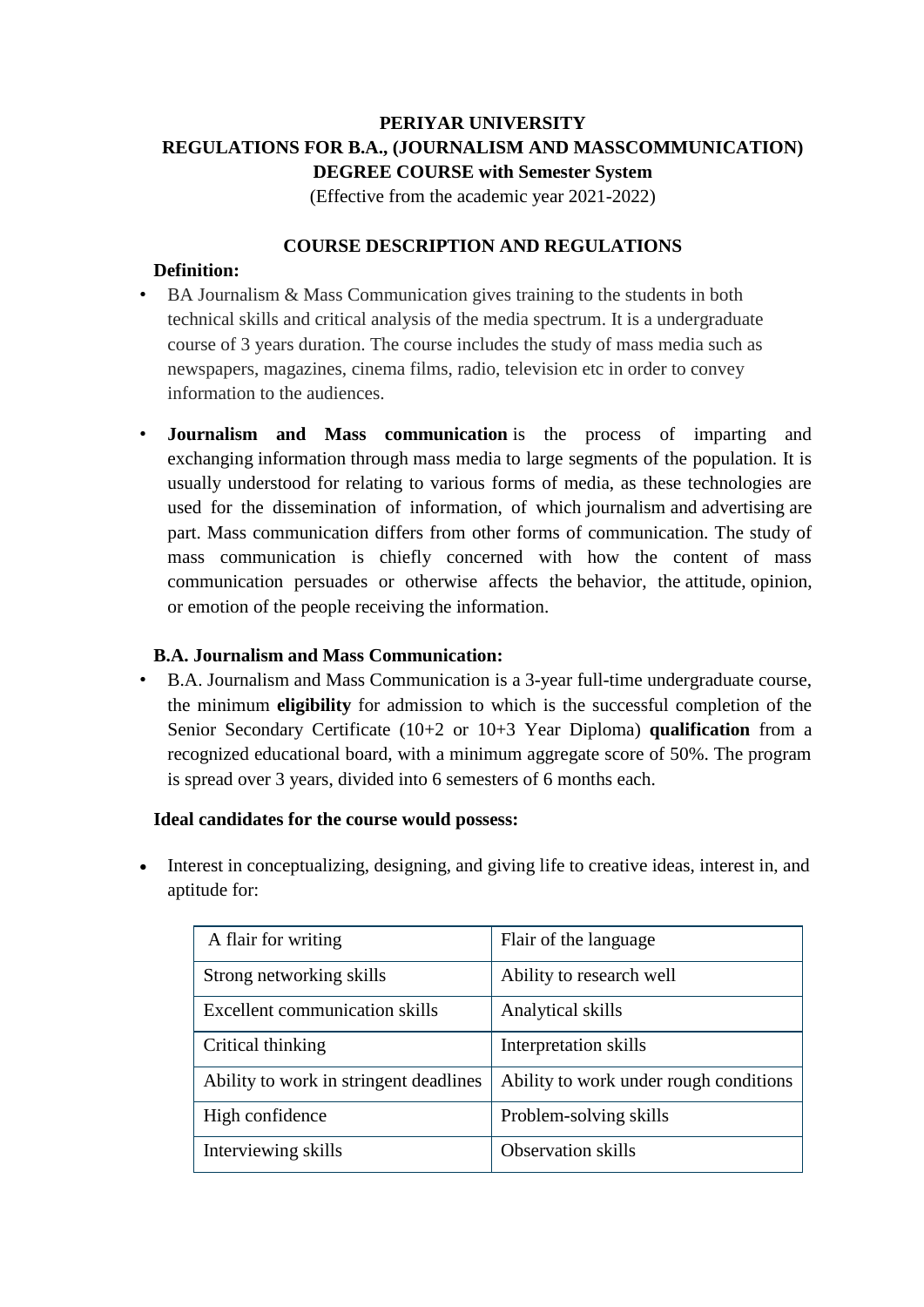## **Such graduates are hired in capacities such as:**

- Journalist/News reporter
- Fashion Photographer
- TV Correspondent
- Producer
- Radio Jockey (RJ)
- Public Relations Officer
- Content Writer
- Short film making
- Ad film making
- Documentary
- Designing, etc

## **Popular areas of employment for such graduates include:**

- News and Media Industry
- Advertising Industry
- Film Industry
- Websites
- Radio Stations
- Colleges and universities
- Animation
- Gaming websites, etc.

## **Major components of the course include:**

- Human communication
- Graphic design
- Basics of advertising
- Photography
- Drawing
- Script writing
- Acting
- Film
- Copywriting, among others such.

## **Successful graduates of the course may also opt to specialize in:**

- Media management
- International media
- Television production
- Visual design
- Radio programming
- Media trends.

The course also most often includes the mandatory completion of an internship, of 6-8 week duration, in design or media-based organizations.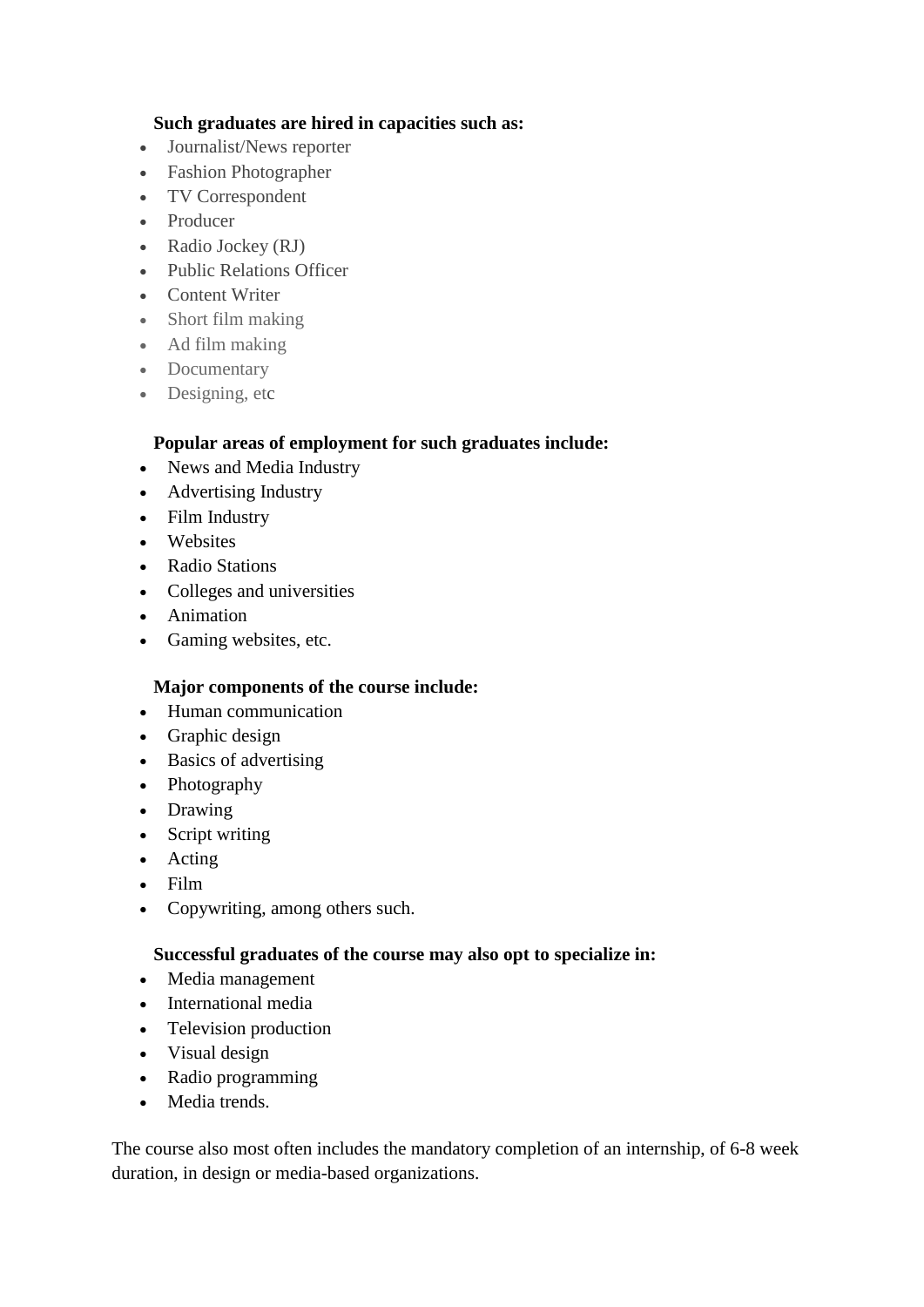#### **REGULATIONS**

#### **1. ELIGIBILITY FOR ADMISSION**

A pass in Higher Secondary Examination or an Examination accepted as equivalent thereto by the syndicate (**10+2 or 10+3 year Diploma**), subject to such conditions as may be prescribed there to are permitted to appear and qualify for the **Bachelor of Arts in Journalism and Mass Communication Degree Examination** of this university after a course of study of three academic years.

#### **2. DURATION OF THE COURSE**

The course shall extend over a period of three years comprising of six semesters with two semesters in one academic year. There shall not be less than 90 working days for each semester. Examination shall be conducted at the end of every semester for the respective subjects.

#### **3. COURSE OF STUDY**

The course of study shall comprise instruction in the following subjects according to the syllabus and books prescribed from time to time. The syllabus for various subjects shall be clearly demarcated into five viable units in each paper/subject. Part -I, Part-II, Part – III and Part – IV subjects are as prescribed in the scheme of examination.

#### **4. EXAMINATIONS**

The theory examination shall be three hours duration to each paper at the end of each semester. The candidate failing in any subject(s) will be permitted to appear for each failed subject(s) in the subsequent examination. The practical examinations for UG course should be conducted at the end of the even semester.

#### **4.(a) Submission of record note books for practical examinations**

Candidates appearing for practical examinations should submit bonafide Record Note Books prescribed for practical examinations, otherwise the candidates will not be permitted to appear for the practical examinations. However, in genuine cases where the students, who could not submit the record note books, they may be permitted to appear for the practical examinations, provided the concerned Head of the department from the institution of the candidate certified that the candidate has performed the experiments prescribed for the course. For such candidates who do not submit Record Books, zero (0) marks will be awarded for record note books.

#### **5. Revision of Regulations and Curriculum**

The University may revise / amend / change the Regulations and Scheme of Examinations, if found necessary.

#### **6. (a). Passing Minimum – Theory**

The candidate shall be declared to have passed the examination if the candidate secure not less than 40 marks out of 100 (**CIA – 10 marks out of 25 and EA – 30 marks out of 75)**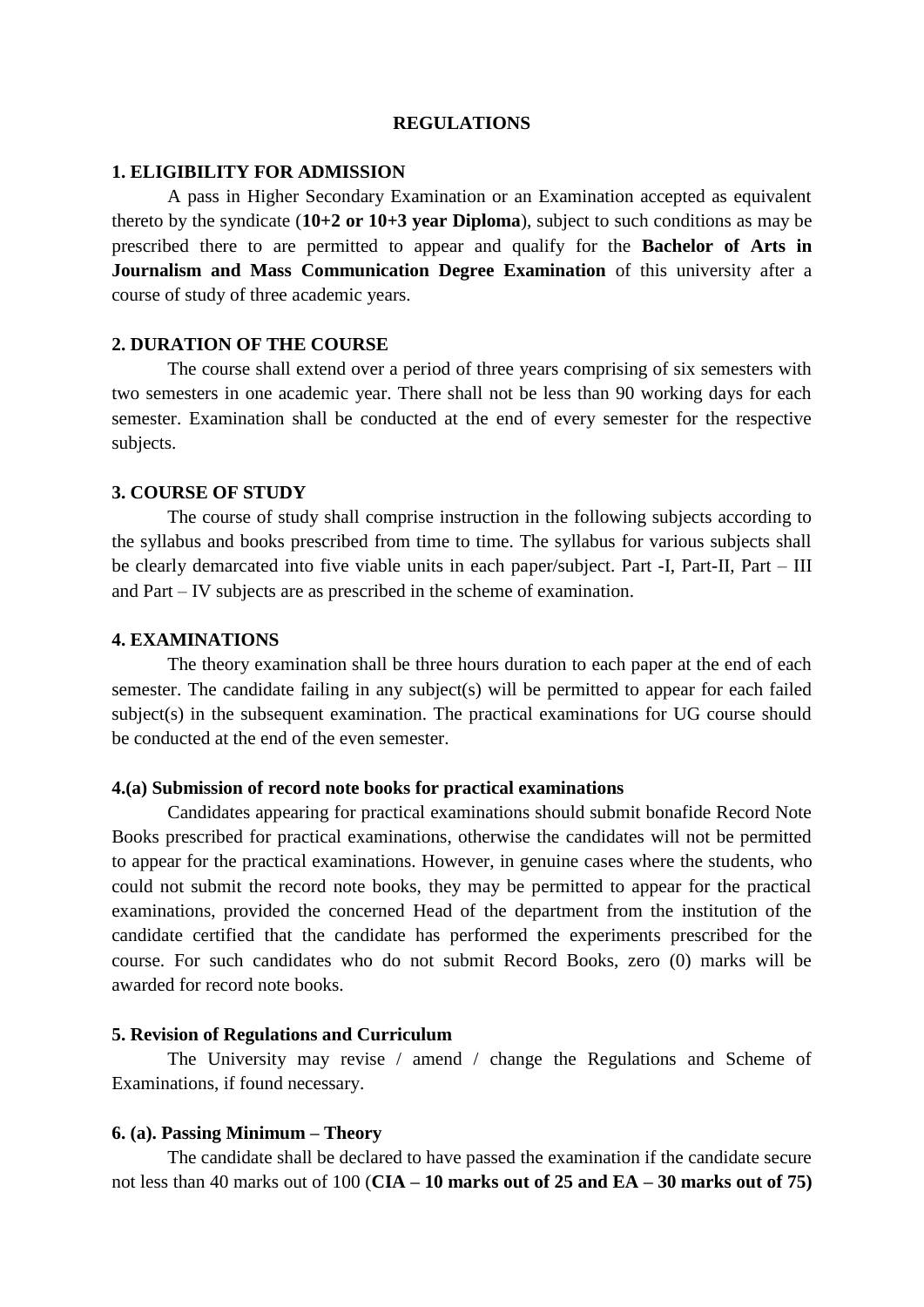in the University examination in each theory paper.

#### **6. (b). Passing Minimum – Practical**

The candidate shall be declared to have passed the examination if the candidate secure not less than 40 marks put together out of 100 **(CIA – 16 marks out of 40 and EA –24 marks out of 60)** in the University examination in each practical paper.

# **7. Question Paper Pattern for B.Sc. Visual Communication Course**

*7.1 (a). THEORY - Question Paper Pattern [EA] (Total Marks: 75)*

#### **PART – A (15 x 1 = 15 Marks)**

(Answer ALL questions), (Objective Type - Three questions from each unit)

#### **PART – B (2 x 5 = 10 Marks)**

(Answer ANY TWO questions)  $\&$  (One question from each unit with 2 out of 5 questions))

#### **PART – C (5 x 10 = 50 Marks)**

(Answer FIVE questions) & (Either or Pattern i.e. Internal Choice)

#### *7.1 (b). THEORY - Internal Marks Distribution [CIA] (Total Marks: 25)*

- Attendance :5 Marks
- Assignment :5 Marks
- $\div$  Internal Examinations :15 Marks

## 7.2 (a). **PRACTICAL –** *Marks Distribution & Question paper Pattern* (**Max. Marks: 100) [External [EA]: 60 Marks & Internal [CIA]: 40 Marks]**

#### **8. Commencement of this Regulation**

These regulations shall take effect from the academic year 2020 - 2021, i.e. for students who are to be admitted to the first year of the course during the academic year 2020 – 2021 and thereafter.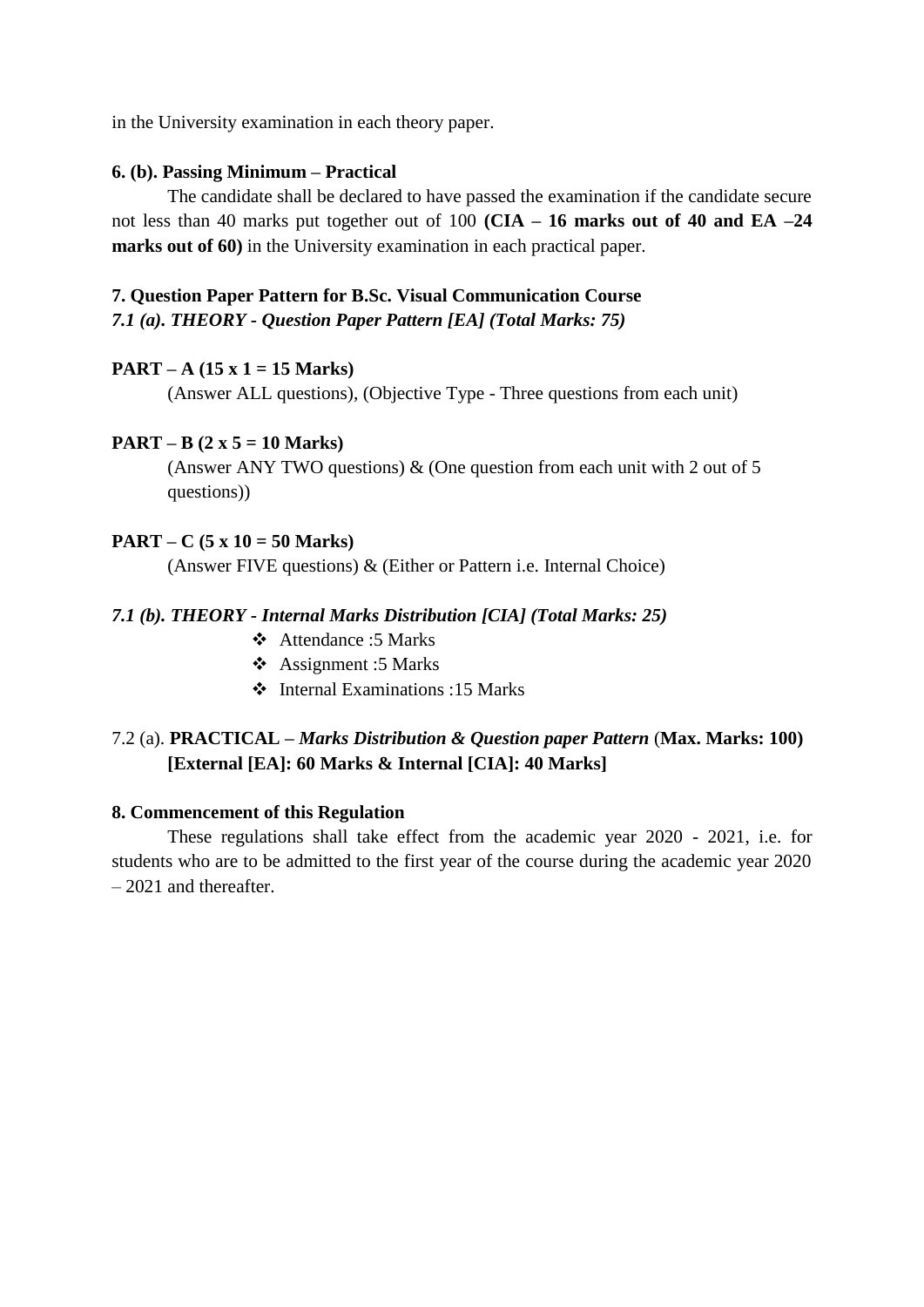## **PERIYAR UNIVERSITY**

# **B.A. JOURNALISM AND MASS COMMUNICATION Outcome based Education**

## **Program Educational Objectives (PEO)**

|  | <b>PEO1</b> : Graduates of the programme will have successful career in all Journalism and<br>Mass Communication and Media related industries and can pursue higher<br>education and research. |
|--|------------------------------------------------------------------------------------------------------------------------------------------------------------------------------------------------|
|  | <b>PEO2</b> : Graduates of the programme can work in teams to create the social responsibilities<br>in the broad way as media person to construct the ethical practices.                       |
|  | <b>PEO3</b> : Graduates of the programme will continue to developtheir knowledge<br>and skills throughout their career.                                                                        |
|  | <b>PEO4</b> : Graduates of the programme will continue to develop their technical perspective<br>view to accomplish the new technical innovations.                                             |

# **Program Outcomes (PO):**

| <b>PO1</b>      | : This program is designed to provide overall and in-depth knowledge about           |
|-----------------|--------------------------------------------------------------------------------------|
|                 | Journalism and Mass Communication to the students. It provides students with         |
|                 | an opportunity to critically explore the ways in which world of communications       |
|                 | operate in international and national contexts.                                      |
| PO <sub>2</sub> | . Students learn the way content is generated and used in the multi-platform and     |
|                 | digitized environment of media industries. They also trained about the new media     |
|                 | techniques in order to understand the processes of production, distribution,         |
|                 | marketing and consumption.                                                           |
| PO <sub>3</sub> | Their work-related experiences can potentially lead to a broad spectrum of           |
|                 | cultural, media-based and artistic activities from inter – personal communication    |
|                 | to newspaper, radio & television broadcasting to journalism, digital web             |
|                 | production, E-content writing, and public relation, corporate communication to       |
|                 | advertising.                                                                         |
| <b>PO4</b>      | : - The syllabus and curriculum provides students with the means to investigate and  |
|                 | learn a range of working involving activities from creative production and           |
|                 | creation to promotion, marketing and networking.                                     |
| PO <sub>5</sub> | . The primary and foremost goal of the course is to train the students in such a way |
|                 | so that they can acquire knowledge, skills and leadership quality to contribute in   |
|                 | different trades and crafts of all forms of media.                                   |
| <b>PO6</b>      | Provide comprehensive knowledge and skills so that student can work in the field     |
|                 | of Print, Electronic and Digital media as well as in to academics.                   |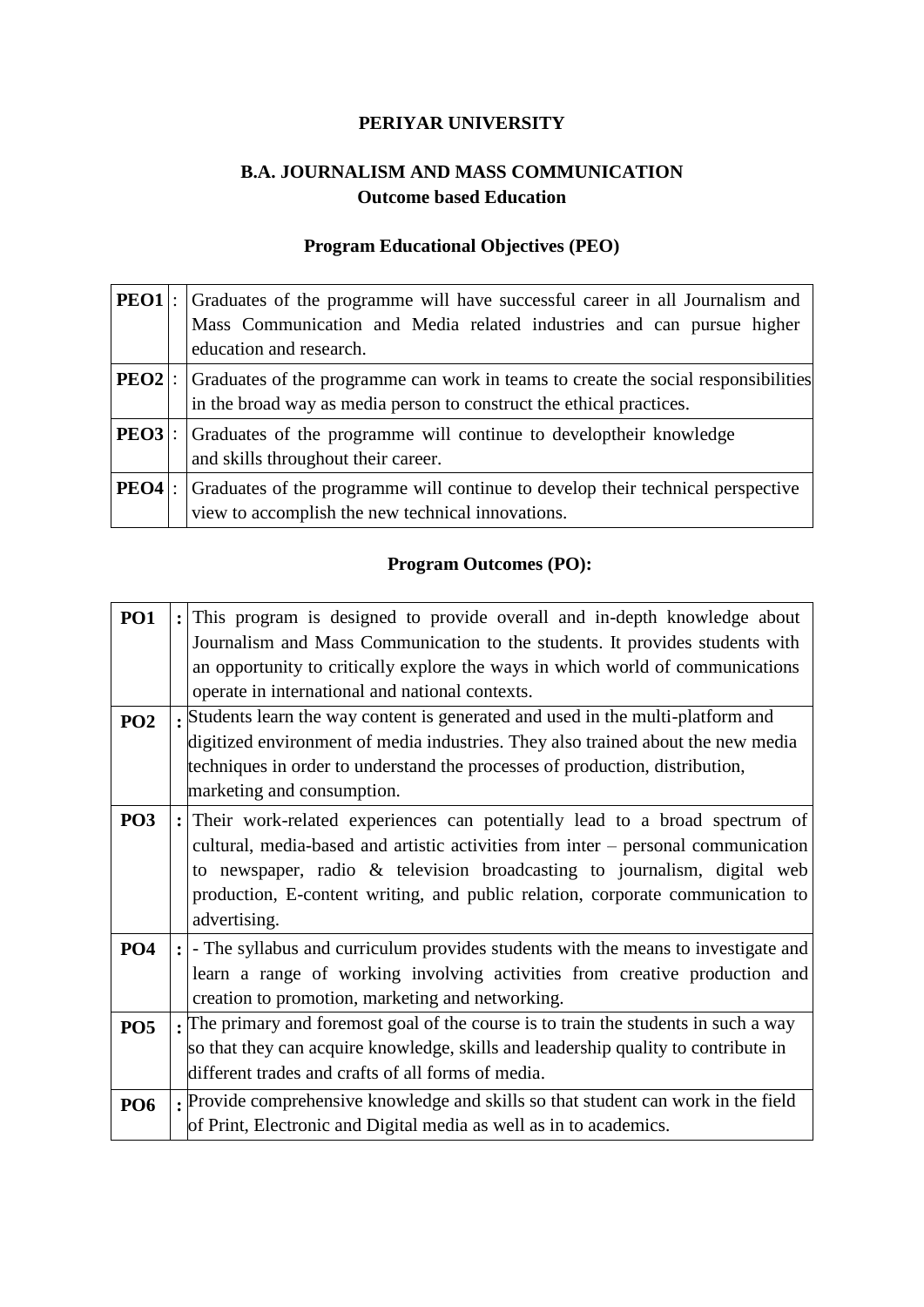| PO <sub>7</sub> | : Apply ethical principles and commit to professional ethics, responsibilities, and<br>norms of the media practice.                                                              |
|-----------------|----------------------------------------------------------------------------------------------------------------------------------------------------------------------------------|
| PO <sub>8</sub> | : Function effectively as an individual, and as a member or leader in diverse<br>teams, and in multidisciplinary settings.                                                       |
| PO <sub>9</sub> | : Recognize the need for media industry and have the preparation and ability to engage in independent and life-long learning in the broadest context of<br>technological change. |

## **Correlation between the POs and the PEOs**

| Program         | PEO1 | PEO <sub>2</sub> | PEO <sub>3</sub> | PEO <sub>4</sub> |
|-----------------|------|------------------|------------------|------------------|
| <b>Outcomes</b> |      |                  |                  |                  |
| PO <sub>1</sub> |      |                  |                  |                  |
| PO <sub>2</sub> |      |                  |                  |                  |
| PO <sub>3</sub> |      |                  |                  |                  |
| PO <sub>4</sub> |      |                  |                  |                  |
| PO <sub>5</sub> |      |                  |                  |                  |
| <b>PO6</b>      |      |                  |                  |                  |
| PO <sub>7</sub> |      |                  |                  |                  |
| PO <sub>8</sub> |      |                  |                  |                  |
| PO <sub>9</sub> |      |                  |                  |                  |

# **Components considered for Course Delivery listed below:**

- 1. Class room Lecture
- 2. Laboratory studio and demo
- 3. Assignments
- 4. Mini Project
- 5. Project
- 6. Video tutorials
- 7. External Participation
- 8. Seminar
- 9. Internship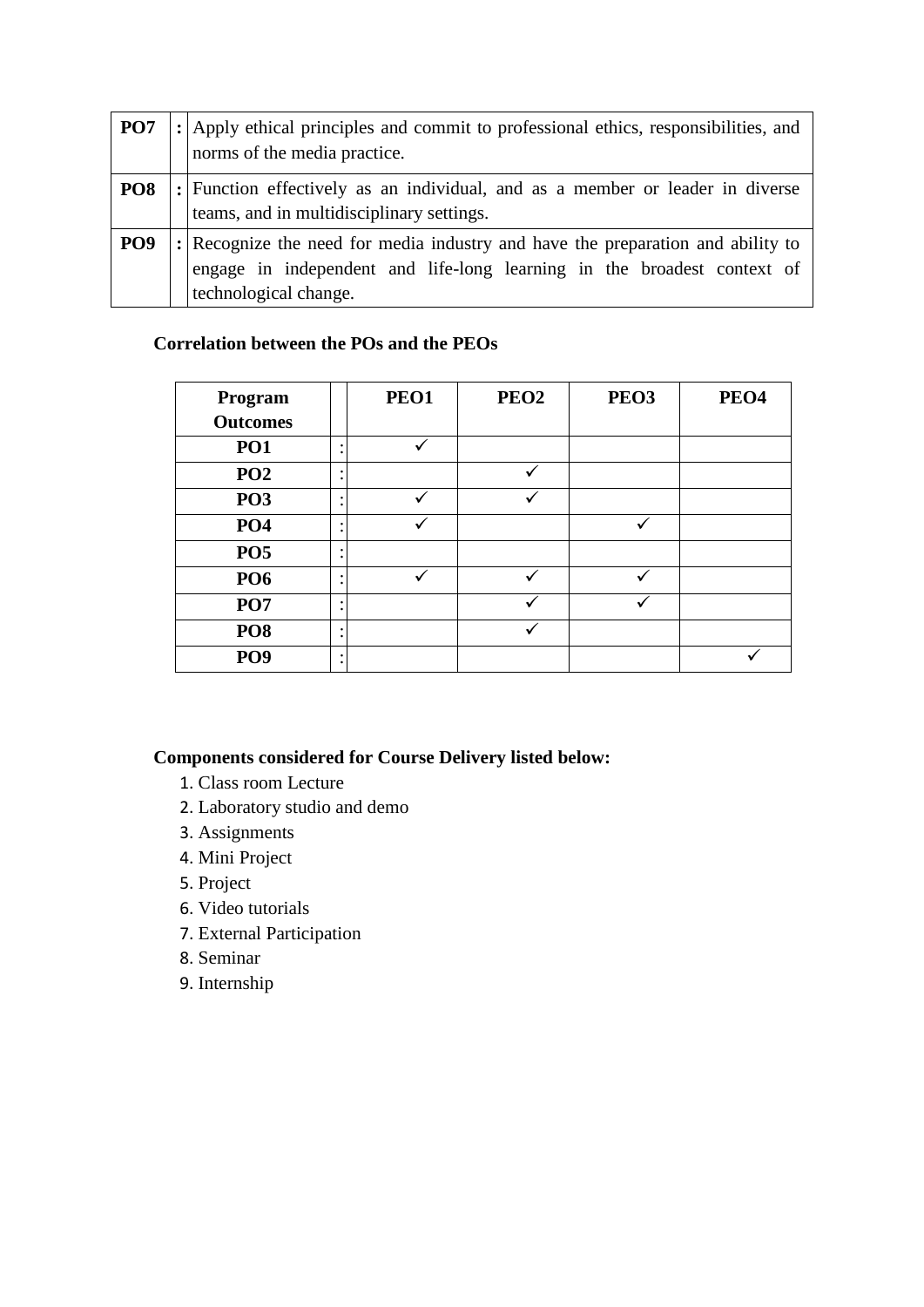|                            |              |                |              |              | <b>Course Delivery</b> |              |              |              |   |
|----------------------------|--------------|----------------|--------------|--------------|------------------------|--------------|--------------|--------------|---|
| Program<br><b>Outcomes</b> |              | $\overline{2}$ | 3            | 4            | 5                      | 6            | 7            | 8            | q |
| <b>PO1</b>                 | $\checkmark$ | ✓              | ✓            | $\checkmark$ | $\checkmark$           | $\checkmark$ |              | ✓            |   |
| PO <sub>2</sub>            | $\checkmark$ | $\checkmark$   | $\checkmark$ | $\checkmark$ | $\checkmark$           | $\checkmark$ |              | ✓            |   |
| PO <sub>3</sub>            | $\checkmark$ | $\checkmark$   |              | $\checkmark$ | $\checkmark$           | $\checkmark$ | $\checkmark$ | $\checkmark$ |   |
| <b>PO4</b>                 |              |                |              | $\checkmark$ | $\checkmark$           |              | $\checkmark$ | $\checkmark$ |   |
| PO <sub>5</sub>            | $\checkmark$ | ✓              |              | ✓            | ✓                      |              | $\checkmark$ | ✓            |   |
| <b>PO6</b>                 |              | $\checkmark$   | $\checkmark$ | $\checkmark$ | $\checkmark$           |              | $\checkmark$ | ✓            |   |
| <b>PO7</b>                 |              | $\checkmark$   | $\checkmark$ | $\checkmark$ | $\checkmark$           |              | $\checkmark$ | $\checkmark$ |   |
| PO <sub>8</sub>            | $\checkmark$ | $\checkmark$   | $\checkmark$ | $\checkmark$ | $\checkmark$           |              | ✓            | ✓            |   |
| PO <sub>9</sub>            |              |                |              |              |                        |              |              |              |   |

Mapping of POs with Course Delivery:

# **Mapping of Course Outcomes with Program Outcomes:**

| Course          |            | <b>Program Outcomes</b> |            |            |            |            |            |            |            |  |
|-----------------|------------|-------------------------|------------|------------|------------|------------|------------|------------|------------|--|
| <b>Outcomes</b> | <b>P01</b> | <b>P02</b>              | <b>P03</b> | <b>P04</b> | <b>P05</b> | <b>P06</b> | <b>P07</b> | <b>P08</b> | <b>P09</b> |  |
|                 |            |                         |            |            |            |            | н          |            |            |  |
|                 |            |                         | M          |            |            |            |            |            |            |  |
|                 |            |                         | п          |            | M          |            |            |            |            |  |
|                 |            |                         |            |            | т.         |            |            |            |            |  |
|                 |            |                         |            |            |            | M          |            |            |            |  |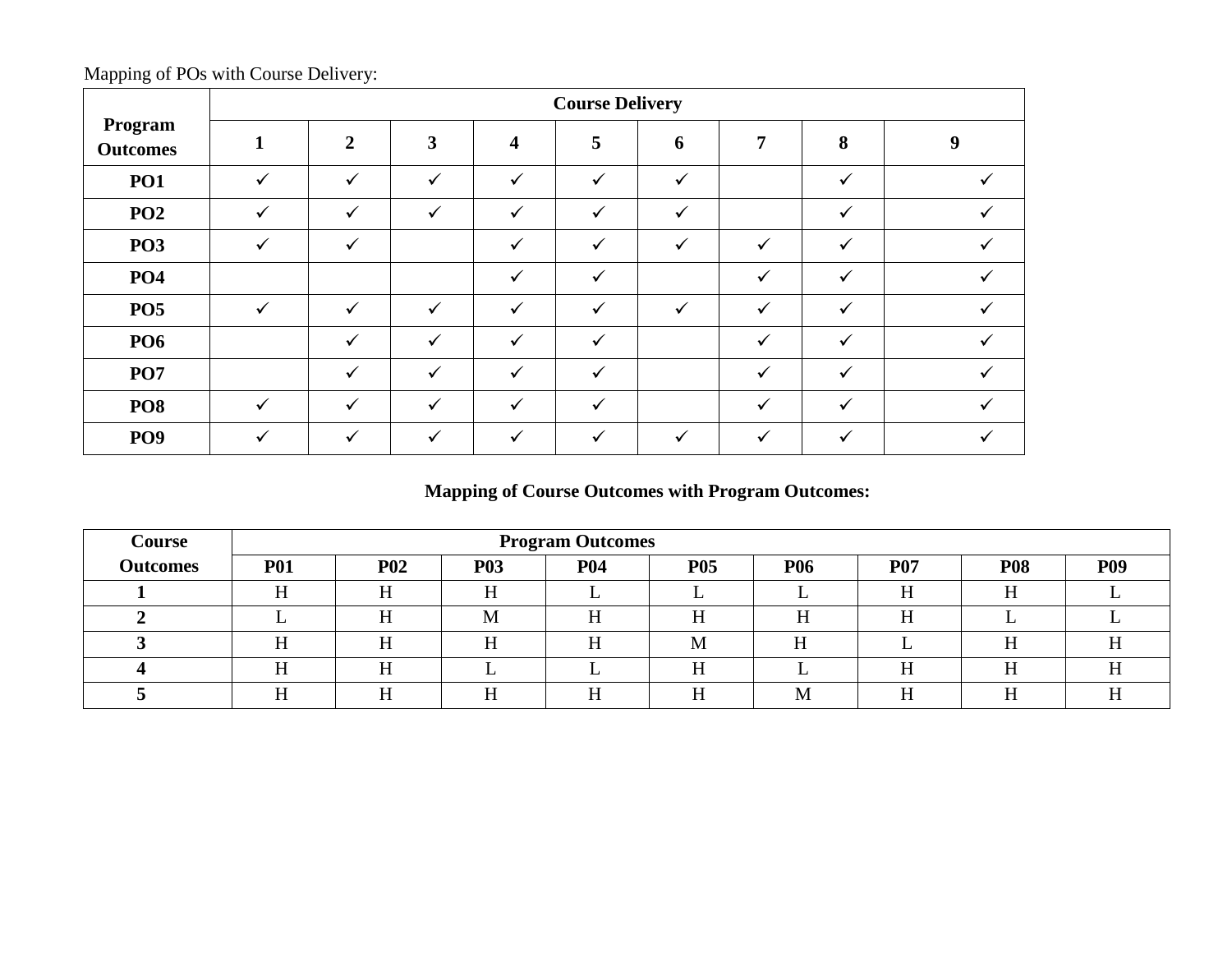#### **SCHEME OF EXAMINATIONS**

(The scheme of examinations under CBCS (Choice Based credit System) for different semesters shall be as follows)

# **FIRST YEAR**

| <b>SEM</b>   | <b>SUBJECT</b>   | <b>SUBJECTS</b>                                     | <b>TOTAL</b>   | <b>HOURS</b>   | <b>CREDITS</b>                                                    | <b>CIA</b> | EA              | <b>TOTAL</b> |
|--------------|------------------|-----------------------------------------------------|----------------|----------------|-------------------------------------------------------------------|------------|-----------------|--------------|
|              | <b>CODE</b>      |                                                     | L              | T/P            |                                                                   |            |                 | <b>MARKS</b> |
|              | <b>19UFTA01</b>  | <b>LANGUAGE I</b>                                   | 6              | T              | $\overline{4}$                                                    | 25         | 75              | 100          |
|              | <b>19UFEN01</b>  | <b>ENGLISH I-Communicative English</b>              | 6              | $\overline{T}$ | $\overline{4}$                                                    | 25         | $\overline{75}$ | 100          |
|              | 20UJM01          | <b>CORE I: Fundamentals of Journalism</b>           | 6              | T              | 4                                                                 | 25         | 75              | 100          |
|              |                  | and Mass Communication                              |                |                |                                                                   |            |                 |              |
| $\mathbf I$  | <b>20UJM02</b>   | <b>CORE II: Cartoon Analysis (Theory)</b>           | 5              | T              | $\overline{4}$                                                    | 25         | 75              | 100          |
|              | 20UJMA01         | <b>ALLIED I: Introduction to Social</b>             | 5              | T              | 3                                                                 | 25         | 75              | 100          |
|              |                  | Psychology                                          |                |                |                                                                   |            |                 |              |
|              | <b>19UES01</b>   | Value Education: Environmental studies              | $\overline{2}$ | T              | $\theta$                                                          | 25         | 75              | 100          |
|              |                  | Add-On Course-Professional English                  | $\overline{3}$ | $\mathbf{1}$   | $\overline{4}$                                                    | 25         | 75              | 100          |
|              |                  | <b>TOTAL CREDITS &amp; MARKS</b>                    | 33             |                | 23                                                                |            |                 | 700          |
|              |                  |                                                     |                |                |                                                                   |            |                 |              |
|              | <b>19UFTA02</b>  | <b>LANGUAGE II</b>                                  | 6              | T              | $\overline{4}$                                                    | 25         | 75              | 100          |
|              | <b>19UFEN02</b>  | <b>ENGLISH II-Communicative English</b>             | 6              | T              | $\overline{4}$                                                    | 25         | 75              | 100          |
|              | 20UJM03          | CORE III: News Writing, Reporting and               | 6              | T              | $\overline{4}$                                                    | 25         | 75              | 100          |
|              |                  | Editing                                             |                |                |                                                                   |            |                 |              |
|              | 20UJM04          | <b>CORE IV: Indian Constitution &amp;</b>           | 5              | $\mathbf T$    | $\overline{4}$                                                    | 25         | 75              | 100          |
|              |                  | Media Law                                           |                |                |                                                                   |            |                 |              |
| $\mathbf{I}$ | <b>20UJMAP01</b> | <b>ALLIED PRACTICAL I: Cartoon</b>                  | 5              | $\mathbf{P}$   | $\overline{4}$                                                    | 40         | 60              | 100          |
|              |                  | Value Education : Human Rights                      | $\overline{2}$ | T              | $\overline{0}$                                                    | 25         | 75              | 100          |
|              |                  | Add-On Course-Professional English                  | $\overline{3}$ | $\mathbf{1}$   | $\overline{4}$                                                    | 25         | 75              | 100          |
|              |                  | <b>TOTAL CREDITS &amp; MARKS</b>                    | 33             |                | 24                                                                |            |                 | 700          |
|              |                  | First Internship Training in any Media / Production |                |                |                                                                   |            |                 |              |
|              |                  | House in 30 days / 4 weeks (to be undertaken during |                |                | Internship report to be evaluated in the 4 <sup>th</sup> Semester |            |                 |              |
|              | summer holidays) |                                                     |                |                |                                                                   |            |                 |              |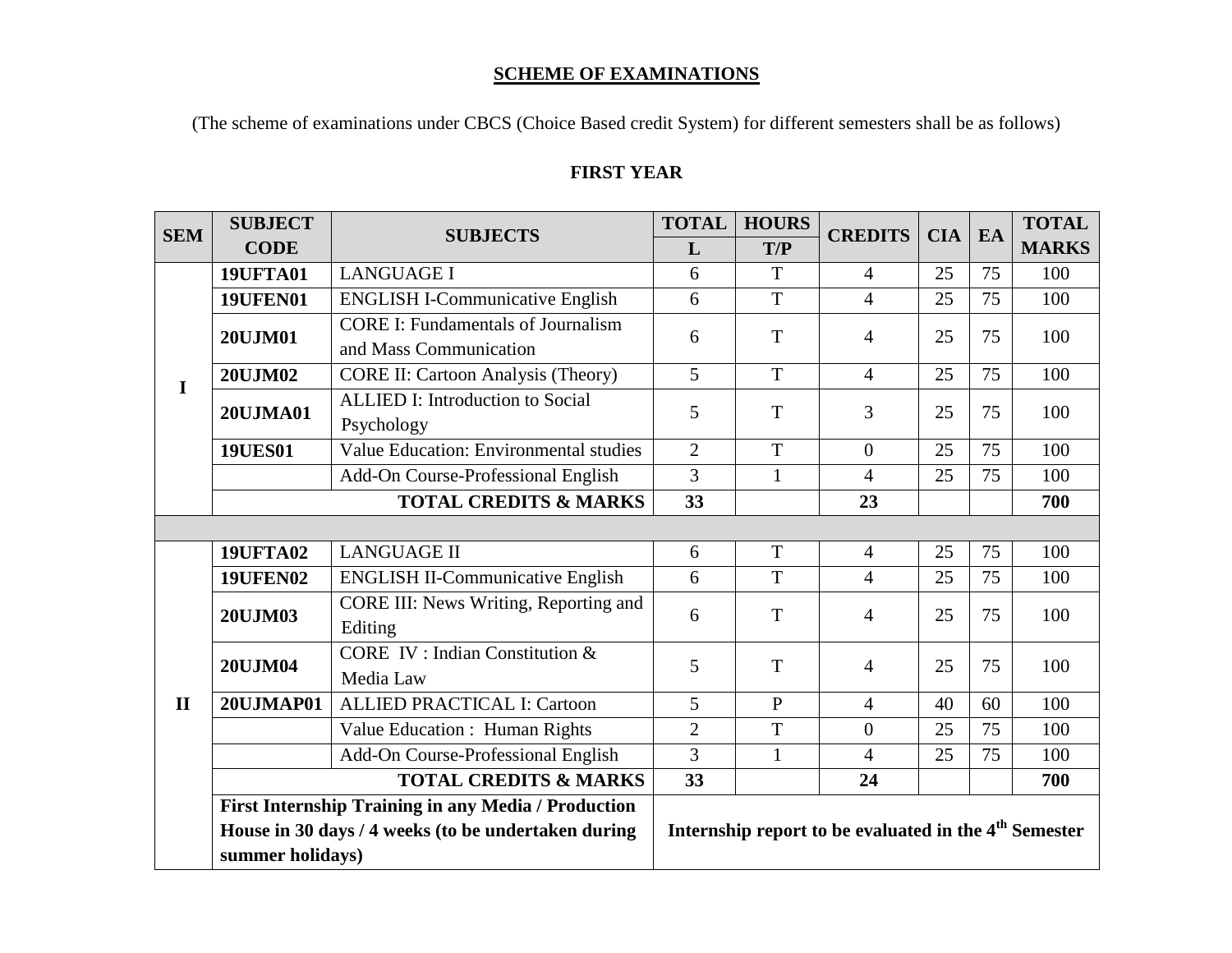|                         | <b>SUBJECT</b>   | <b>SUBJECTS</b>                                                    | <b>TOTAL</b>   | <b>HOURS</b>   | <b>CREDITS</b>                                                    | <b>CIA</b> | EA | <b>TOTAL</b> |
|-------------------------|------------------|--------------------------------------------------------------------|----------------|----------------|-------------------------------------------------------------------|------------|----|--------------|
|                         | <b>CODE</b>      |                                                                    | L              | T/P            |                                                                   |            |    | <b>MARKS</b> |
|                         | <b>17UFTA03</b>  | <b>LANGUAGE III</b>                                                | 6              | T              | $\overline{4}$                                                    | 25         | 75 | 100          |
| <b>SEM</b><br>III<br>IV | <b>17UFEN03</b>  | <b>ENGLISH III</b>                                                 | 6              | $\overline{T}$ | $\overline{4}$                                                    | 25         | 75 | 100          |
|                         | 20UJM05          | <b>CORE V</b> : Photography                                        | 5              | T              | $\overline{4}$                                                    | 25         | 75 | 100          |
|                         | 20UJM06          | <b>CORE VI</b> : Writing for Media                                 | $\overline{5}$ | $\mathbf T$    | $\overline{4}$                                                    | 25         | 75 | 100          |
|                         | 20UJMA02         | Allied II: Broadcast<br>Journalism                                 | $\overline{4}$ | T              | 3                                                                 | 25         | 75 | 100          |
|                         | <b>20UJMSB01</b> | <b>SBEC I: News Presentation</b><br>Skill                          | $\overline{2}$ | T              | $\overline{3}$                                                    | 25         | 75 | 100          |
|                         | 20UJMN01         | <b>NMEC I: Social Media</b><br>Management and Marketing            | $\overline{2}$ | $\mathbf{P}$   | $\overline{2}$                                                    | 25         | 75 | 100          |
|                         |                  | <b>TOTAL CREDITS &amp; MARKS</b>                                   | 30             |                | 24                                                                |            |    | 700          |
|                         |                  | <b>Compulsory Field / Industrial Visit</b>                         |                |                | within the State                                                  |            |    |              |
|                         |                  |                                                                    |                |                |                                                                   |            |    |              |
|                         | <b>17UFTA04</b>  | <b>LANGUAGE IV</b>                                                 | 5              | T              | $\overline{4}$                                                    | 25         | 75 | 100          |
|                         | <b>17UFEN04</b>  | <b>ENGLISH IV</b>                                                  | $\overline{5}$ | $\overline{T}$ | $\overline{4}$                                                    | 25         | 75 | 100          |
|                         | 20UJM07          | CORE VII: Radio &<br><b>Television Programme</b><br>Production     | 5              | T              | $\overline{4}$                                                    | 25         | 75 | 100          |
|                         | <b>20UJMP01</b>  | <b>CORE PRACTICAL I:</b><br>Photography                            | 5              | $\mathbf{P}$   | $\overline{4}$                                                    | 40         | 60 | 100          |
|                         | <b>20UJMA03</b>  | <b>ALLIED III: Advertising</b>                                     | $\overline{4}$ | T              | 3                                                                 | 25         | 75 | 100          |
|                         | <b>20UJMSB02</b> | <b>SBEC II : News Translation</b>                                  | $\overline{4}$ | T              | $\overline{3}$                                                    | 25         | 75 | 100          |
|                         | <b>20UJMN02</b>  | <b>NMEC II: Citizen Journalism</b><br>( ANY ONE FROM NMEC<br>LIST) | $\overline{2}$ | T              | $\overline{2}$                                                    | 25         | 75 | 100          |
|                         | <b>20UJMP02</b>  | <b>First Internship Report</b><br><b>Evaluation and Viva</b>       | $\overline{0}$ | T              | $\overline{4}$                                                    | 40         | 60 | 100          |
|                         |                  | <b>TOTAL CREDITS &amp; MARKS</b>                                   | 30             |                | 28                                                                |            |    | 800          |
|                         |                  | Second Internship Training in any Media /                          |                |                | Internship report to be evaluated in the 6 <sup>th</sup> Semester |            |    |              |

## **SECOND YEAR**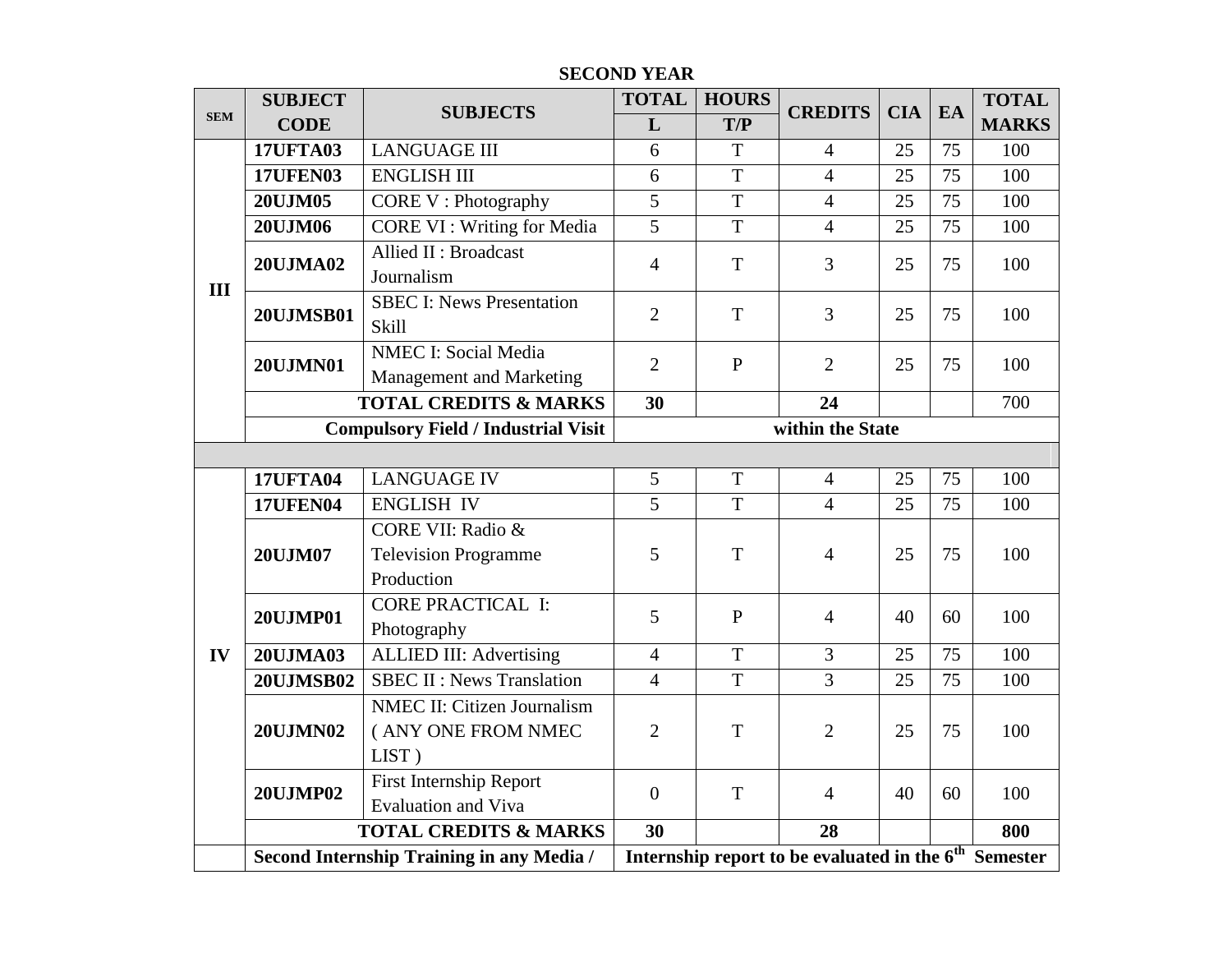| Production House in 30 days / 4 weeks (to |  |
|-------------------------------------------|--|
| be undertaken during summer holidays).    |  |

## **THIRD YEAR**

| <b>SEM</b>   | <b>SUBJECT</b>   |                                            | <b>TOTAL</b><br><b>HOURS</b><br><b>SUBJECTS</b><br>L<br>T/P<br>T<br>6<br>T<br>6<br>$\mathbf T$<br>6<br>6<br>T<br>$\mathbf T$<br>6<br>30<br>T<br>6<br>$\mathbf{P}$<br>6<br>$\mathbf{P}$<br>6<br>T<br>6<br>T<br>6<br>$\mathbf{P}$<br>$\boldsymbol{0}$<br>30 | <b>CREDITS</b> | <b>CIA</b>               | EA | <b>TOTAL</b> |              |
|--------------|------------------|--------------------------------------------|-----------------------------------------------------------------------------------------------------------------------------------------------------------------------------------------------------------------------------------------------------------|----------------|--------------------------|----|--------------|--------------|
|              | <b>CODE</b>      |                                            |                                                                                                                                                                                                                                                           |                |                          |    |              | <b>MARKS</b> |
|              | <b>20UJM08</b>   | <b>CORE VIII: Public Relation</b>          |                                                                                                                                                                                                                                                           |                | $\overline{4}$           | 25 | 75           | 100          |
|              | <b>20UJM09</b>   | <b>CORE IX: Documentary</b>                |                                                                                                                                                                                                                                                           |                | 4                        | 25 | 75           | 100          |
|              |                  | Script                                     |                                                                                                                                                                                                                                                           |                |                          |    |              |              |
|              | <b>20UJM10</b>   | <b>CORE X: Communication for</b>           |                                                                                                                                                                                                                                                           |                | 4                        | 25 | 75           | 100          |
| $\mathbf{V}$ |                  | Development                                |                                                                                                                                                                                                                                                           |                |                          |    |              |              |
|              | <b>20UJME01</b>  | <b>ELECTIVE I: Public Affairs</b>          |                                                                                                                                                                                                                                                           |                | $\overline{4}$           | 25 | 75           | 100          |
|              | <b>20UJMSB03</b> | SBEC III: Web Designing &                  |                                                                                                                                                                                                                                                           |                | 3                        | 25 | 75           | 100          |
|              |                  | Mobile Application                         |                                                                                                                                                                                                                                                           |                |                          |    |              |              |
|              |                  | <b>TOTAL CREDITS &amp; MARKS</b>           |                                                                                                                                                                                                                                                           |                | 19                       |    |              | 500          |
|              |                  | <b>Compulsory Field / Industrial Visit</b> |                                                                                                                                                                                                                                                           |                | <b>Outside the State</b> |    |              |              |
|              |                  |                                            |                                                                                                                                                                                                                                                           |                |                          |    |              |              |
|              | 20UJM11          | <b>CORE XI: Media Society and</b>          |                                                                                                                                                                                                                                                           |                | $\overline{4}$           | 25 | 75           | 100          |
|              |                  | Culture                                    |                                                                                                                                                                                                                                                           |                |                          |    |              |              |
|              | <b>20UJMP03</b>  | <b>COMPULSORY PROJECT I:</b>               |                                                                                                                                                                                                                                                           |                | 7                        | 40 | 60           | 100          |
|              |                  | Documentary                                |                                                                                                                                                                                                                                                           |                |                          |    |              |              |
|              | <b>20UJMP04</b>  | <b>COMPULSORY PROJECT II</b>               |                                                                                                                                                                                                                                                           |                | 7                        | 40 | 60           | 100          |
|              |                  | : Lab Journal                              |                                                                                                                                                                                                                                                           |                |                          |    |              |              |
|              | <b>20UJME02</b>  | <b>ELECTIVE II: Film Studies</b>           |                                                                                                                                                                                                                                                           |                | $\overline{4}$           | 25 | 75           | 100          |
| <b>VI</b>    | <b>20UJMSB04</b> | <b>SBEC IV: Media Management</b>           |                                                                                                                                                                                                                                                           |                | 3                        | 25 | 75           | 100          |
|              |                  | & Entrepreneurship                         |                                                                                                                                                                                                                                                           |                |                          |    |              |              |
|              | <b>20UJMP05</b>  | Second Internship Report                   |                                                                                                                                                                                                                                                           |                | $\overline{4}$           | 40 | 60           | 100          |
|              |                  | <b>Evaluation and Viva</b>                 |                                                                                                                                                                                                                                                           |                |                          |    |              |              |
|              |                  | <b>EXTENSION ACTIVITIES</b>                |                                                                                                                                                                                                                                                           |                | $\mathbf{1}$             |    |              |              |
|              |                  | (NCC / NSS / YRC etc.)                     |                                                                                                                                                                                                                                                           |                |                          |    |              |              |
|              |                  | <b>TOTAL CREDITS &amp;</b>                 |                                                                                                                                                                                                                                                           |                | 30                       |    |              | 600          |
|              |                  | <b>MARKS</b>                               |                                                                                                                                                                                                                                                           |                |                          |    |              |              |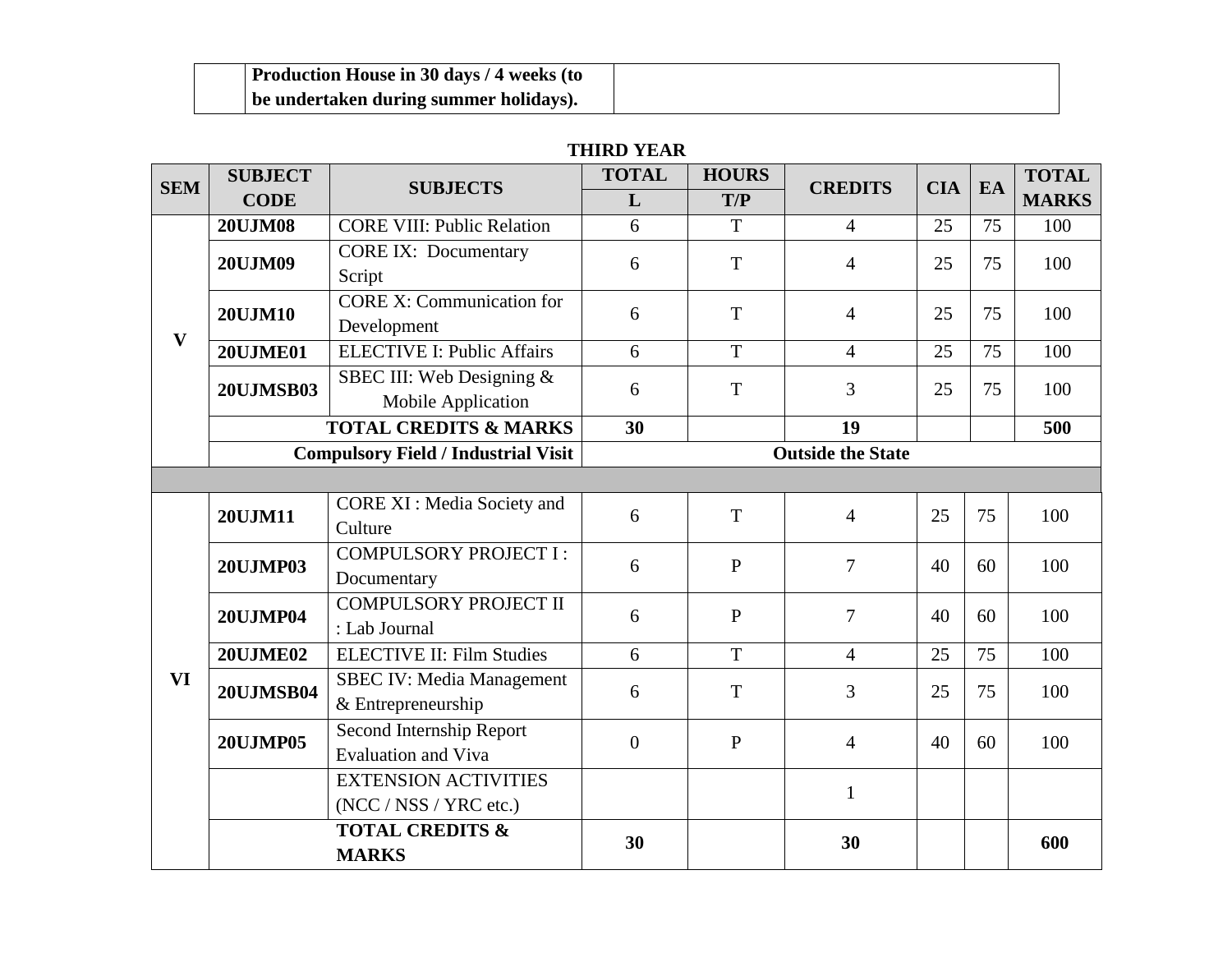| <b>Course</b>   |            | <b>Program Outcomes</b> |            |            |            |            |            |            |            |  |  |
|-----------------|------------|-------------------------|------------|------------|------------|------------|------------|------------|------------|--|--|
| <b>Outcomes</b> | <b>P01</b> | <b>P02</b>              | <b>P03</b> | <b>P04</b> | <b>P05</b> | <b>P06</b> | <b>P07</b> | <b>P08</b> | <b>P09</b> |  |  |
|                 | H          | H                       | H          |            |            |            | H          | H          |            |  |  |
|                 |            | H                       | M          | H          | H          | H          | H          |            |            |  |  |
|                 | H          | H                       | Η          | H          | M          | H          |            | H          | H          |  |  |
|                 | H          | H                       |            |            | H          |            | H          | H          | H          |  |  |
|                 | H          | H                       | Η          | H          | Η          | M          | H          | H          | ТТ         |  |  |

**Mapping of Course Outcomes with Program Outcomes:**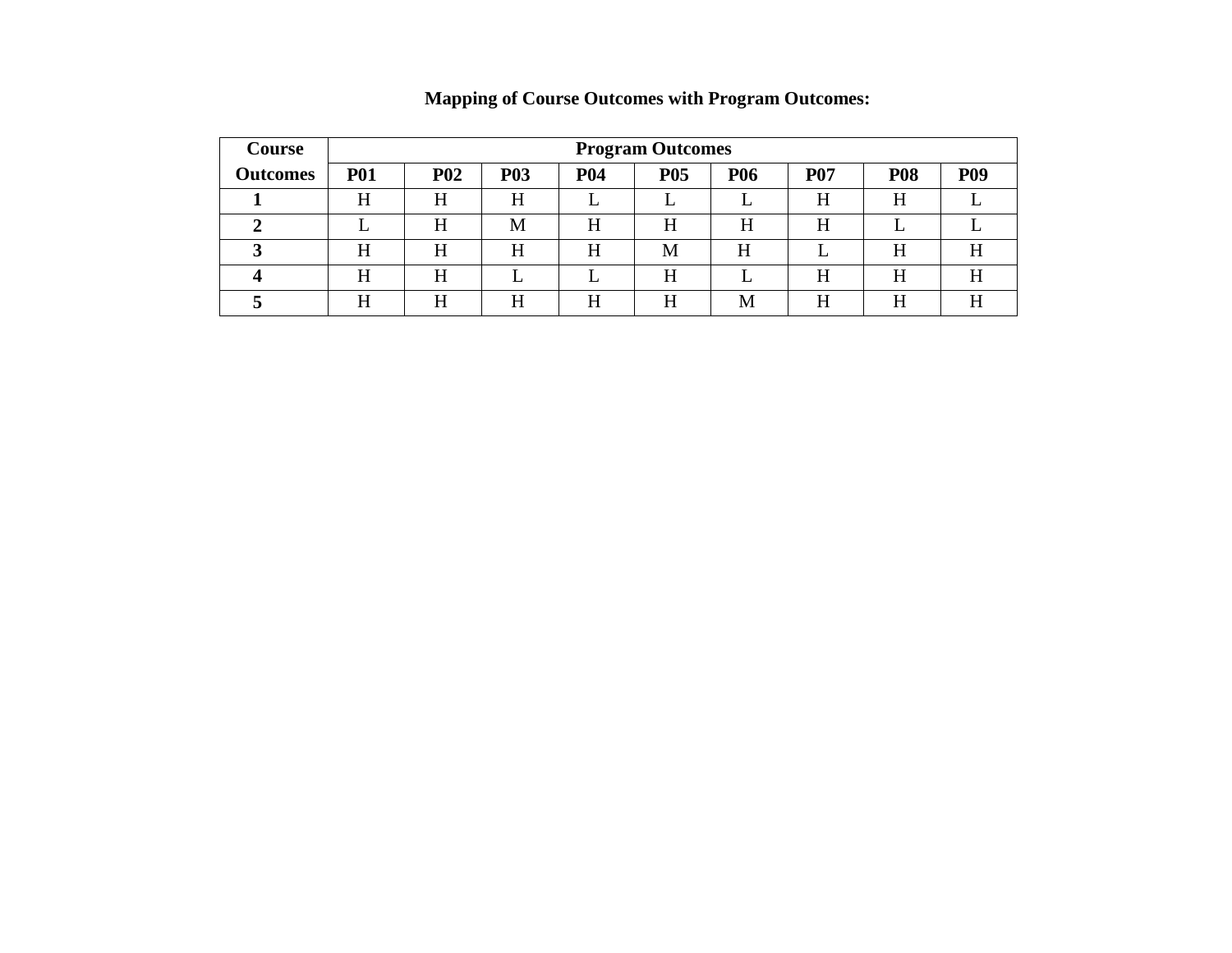#### **FIRST YEAR**

#### **SEMESTER I**

| <b>20UJM01</b> | <b>CORE</b><br><b>Mass</b><br>Fundamentals of Journalism and | ᠇ |  | $\overline{\phantom{0}}$ | 100 <sub>1</sub> |
|----------------|--------------------------------------------------------------|---|--|--------------------------|------------------|
|                | :ommunication                                                |   |  |                          |                  |

**UNIT I :** Introduction to Communication: Definition of Communication - Types of Communication: Interpersonal, Group, Mass Communication - Means of Communication - Processes of Communication - Functions of Communication - Elements and Components of Communication - Scope of Communication - Seven C"s of Communication.

**UNIT II :** Definition of Mass Communication - Characteristics of mass communication Functions of mass communication: information, education and entertainment – Dysfunctions of mass communication; Communication and public opinion: nature, meaning and process - Mass Communication Types: Print, Electronic and Digital

**UNIT III :** Characteristics of different mass media, audience, reach and access - Folk and Traditional media: Meaning of Folk and Traditional media - Nature and Scope of Folk and Traditional media - Role of folk media in rural communication - Problem faced by Folk and Traditional media

**UNIT IV :** Key Concepts in Communication: Stuart Hall: Encoding & Decoding - Marshall Macluhan: Understanding the Message - JurgenHabermas: Public Sphere - Louis Althusser: Ideological State Apparatus - Frankfurt School - Raymond Williams: On Television - Pierre Bourdieu: 'Fields of Journalism, Social Science and Politics' - Jean Baudrillard: Simulacra and Simulation

**UNIT V :** Role of Mass Communication in Society - Mass Communication through traditional and Modern Media; Effects of Mass Media on Culture and Society; Media and Cultural Imperialism; Information Society; Mass Communication in Digital era.

#### *Reference Books :*

*1. Hasan, Seema, Mass Communication: Principles and Concepts, CBS Publisher, 2010. 2. Kumar J. Keval, Mass Communication in India, Third Edition, Mumbai: Jaico publication, 2010* 

*3. Dennis McQuail, (sixth Edition) Mass Communication Theory, London, Sage South Asia, 2010* 

*4. Joseph R. Dominick - Dynamics of Mass Communication- Media in the Digital Age -, McGraw Hill, 2008, Tenth Editio*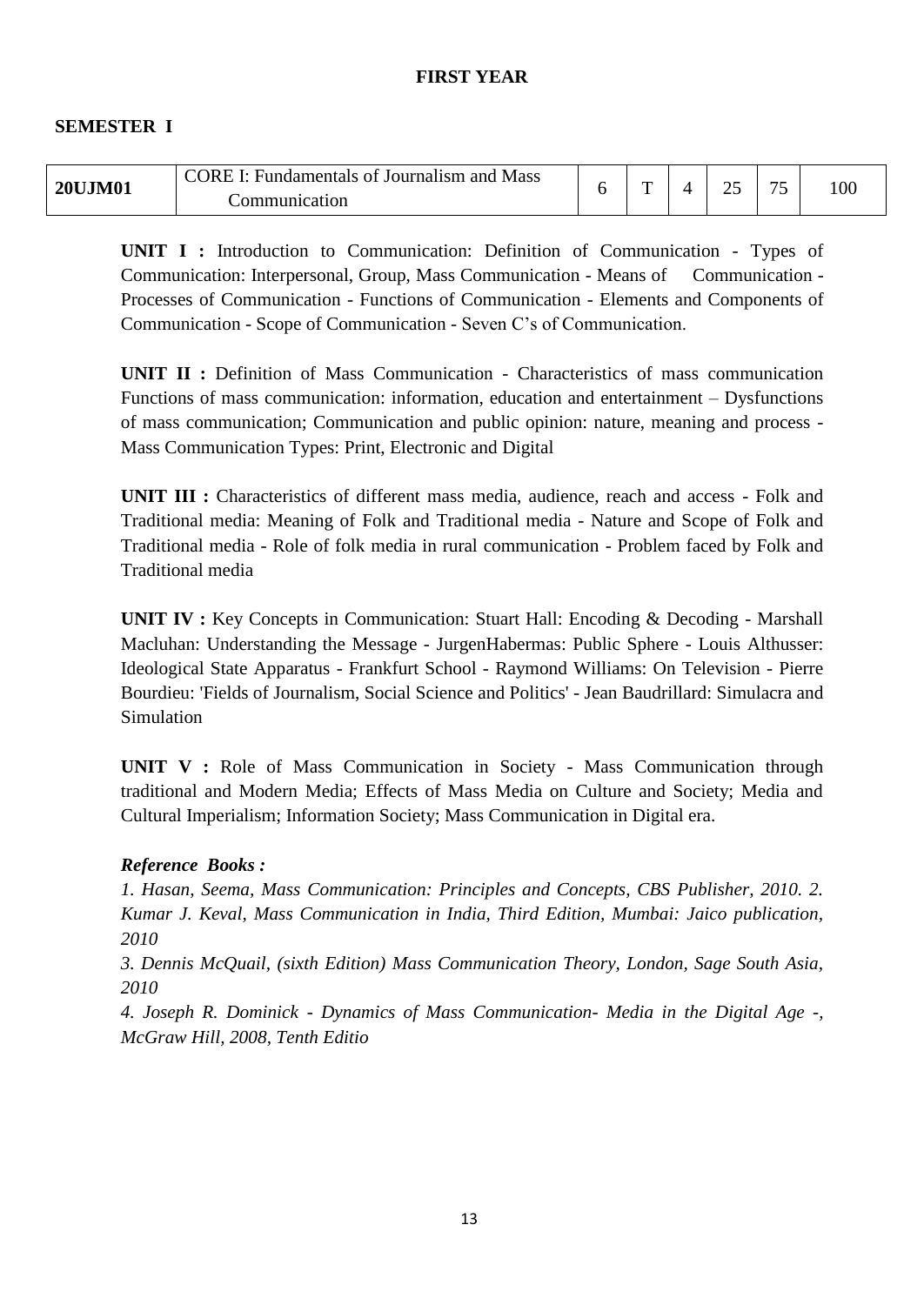| <b>20UJM02</b> | CORE II: Cartoon Analysis (Theory) |  |  |  |  |  | 100 |
|----------------|------------------------------------|--|--|--|--|--|-----|
|----------------|------------------------------------|--|--|--|--|--|-----|

#### **Unit: I DRAWING BASICS**

Drawing basics- material handling and understanding- teaching variety of lines- vertical horizontal-diagonal- curved lines-dotted lines- and basic shapes- forms-geometrical shapes and non-geometrical shapes-paper balance-Tonal values-Light and Dark- different shading technique-understanding lightings with different objects- Fine shading - academic style shading.

#### **Unit: II PERSPECTIVE DRAWINGS**

Perspective drawings - eyelevel line- vanishing line and vanishing point- teaching types of perspectives- one point perspective- two point perspective- and three point perspectives- study of perspective in buildings cape- learning intercross measuring meatheads- applying all three perspective in basic geometrical shape- seascape- cityscape.

#### **Unit: III CONCEPT ART**

Historical landscapes- buildings- creating fantasy world- landscapes- creating architecture landscapes- Weapons and props- Creating architecture- landscapes- Weapons- and props for science fiction- creative characters designs- creative portrait – making posters for concept art for different themes

#### **Unit: IV LINE DRAWINGS**

Understanding lines- converting photos to line drawing- spot study drawing- monument study- historical spot study- Gesture Drawing- Movement Drawing- Continuous Line Drawing- Continuous Line Drawing.

## **Unit: V ABSTRACT ART WORKS**

Introduction to Abstract Art- definitions-impressions-artists – Abstract Art-Studio Activity Create an abstract painting- Surrealism – Dali and Dreamscapes- Color Field Painting- Use found objects to create a readymade art piece- Presentation on Abstract Artist- Critique of student made abstract art work.

## *Reference Books :*

*1. Rolina Van Vliet "The Art of Abstract Painting: A Guide to Creativity and Free Expression," Paperback – November 1, 2009* 

*2. John Lowry "Painting and Understanding Abstract Art ," Paperback – Import, 27 Jul 2010 3. Dean Nimmer "Creating Abstract Art: Ideas and Inspirations for Passionate Art-Making", Paperback – October 3, 2014* 

*4. Kees Van Aalst, "Realistic Abstracts: Painting Abstracts Based on What You See, Paperback – March 1, 201*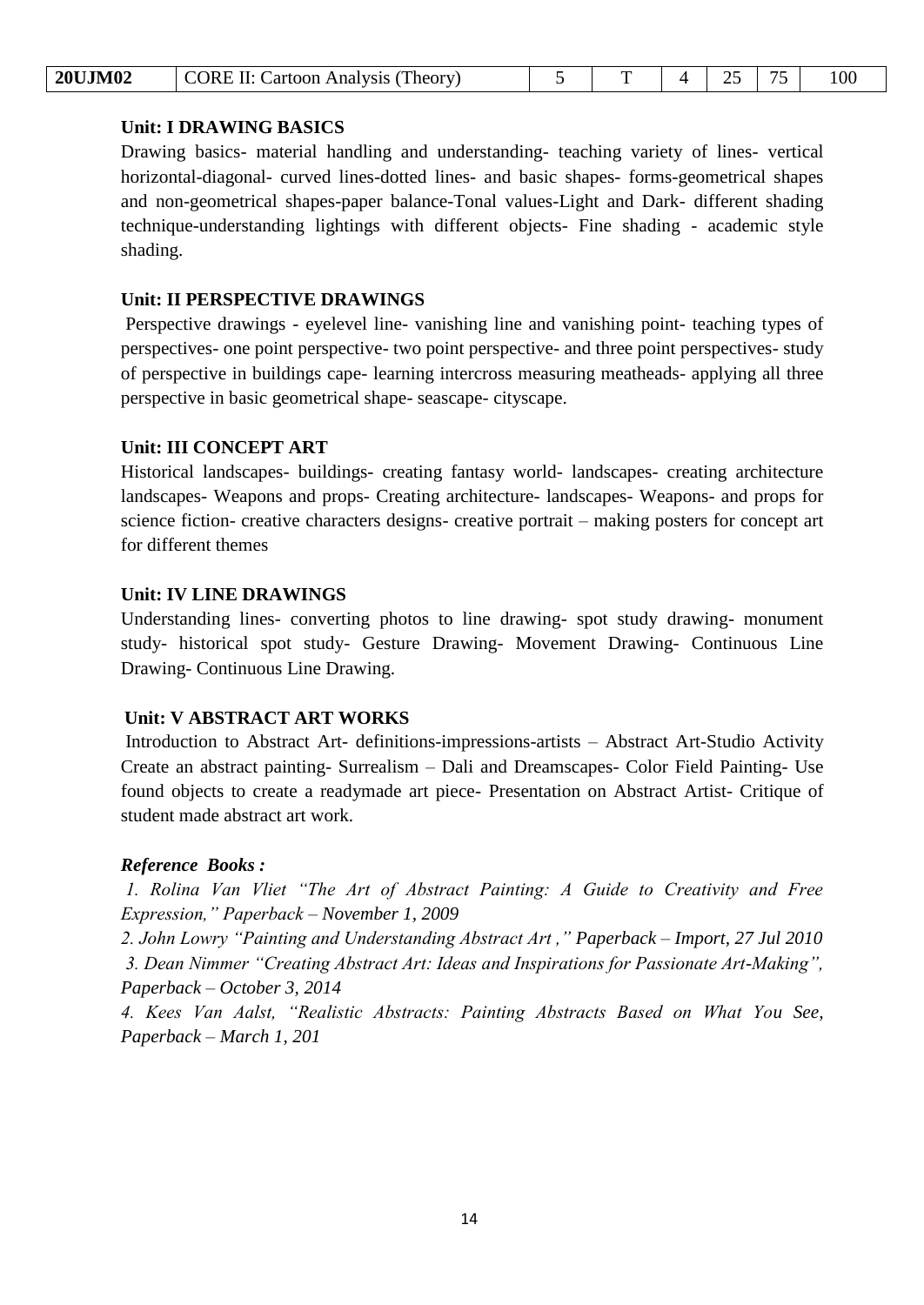| <b>20UJMA01</b> | <b>ALLIED I: Introduction to Social Psychology</b> |  | m |  |  |  |  |
|-----------------|----------------------------------------------------|--|---|--|--|--|--|
|-----------------|----------------------------------------------------|--|---|--|--|--|--|

**UNIT I :** The Nature and Scope of Social Psychology.The Methods of Social Psychology. The Development of Social Psychology: Early Beginnings – the Contributions of Sociologists and Psychologists: Comte; Le Bon; Durkheim; Cooley; G.H.Mead; McDoughall;.

**UNIT II** : Socialization: Social Learning Process. Socialization and Motivation; dependency; Aggression; Co-operation, Acculturation, Accommodation, Need Achievement; affiliation; etc. Social Factors in perception.Society and Personality.

**UNIT III :** Attitudes and Opinions - The Nature and Dimensions of Attitudes.The Formation and Change of Attitudes.Communication and Persuasion.Public opinion – Nature, measurement, formation and change.Role of Mass communication in Public Opinion Formation and change.

**UNIT IV :** Groups and group Processes; Nature and Types of groups; Conditions Conclusive to Development of Groups; group Dynamics; Group norms and conformity; Social Facilitation. Group structure and group performance; Cooperation and competition.

**UNIT V** : Mass Psychology; Audiences and Collective Behaviour.Classification of Collective masses.Casual Audiences, Intentional Audiences and Audiences and Mass Media. Collective Behaviour – the mobs and the Different kinds of Mobs. The Psychology of Mass Movements.

## *Reference Books:*

- *1. Mc David and Harris ; "An Introduction to Social Psychology" . Harper & Row, 1968*
- *2. D Crytchfold, RS and Ballachey, E L "Individual in Society". McGraw Hill. New York*
- *3. Sherif, N and SherifC.W. "An Outline of Social Psychology" Harper & Row. New York,*
- *4. Introduction to Social Psychology, Prof. B.Kuppuswamy, Media Promotors& Publishers Pvt. Ltd.-Mumbai, 2004 / Amazon.*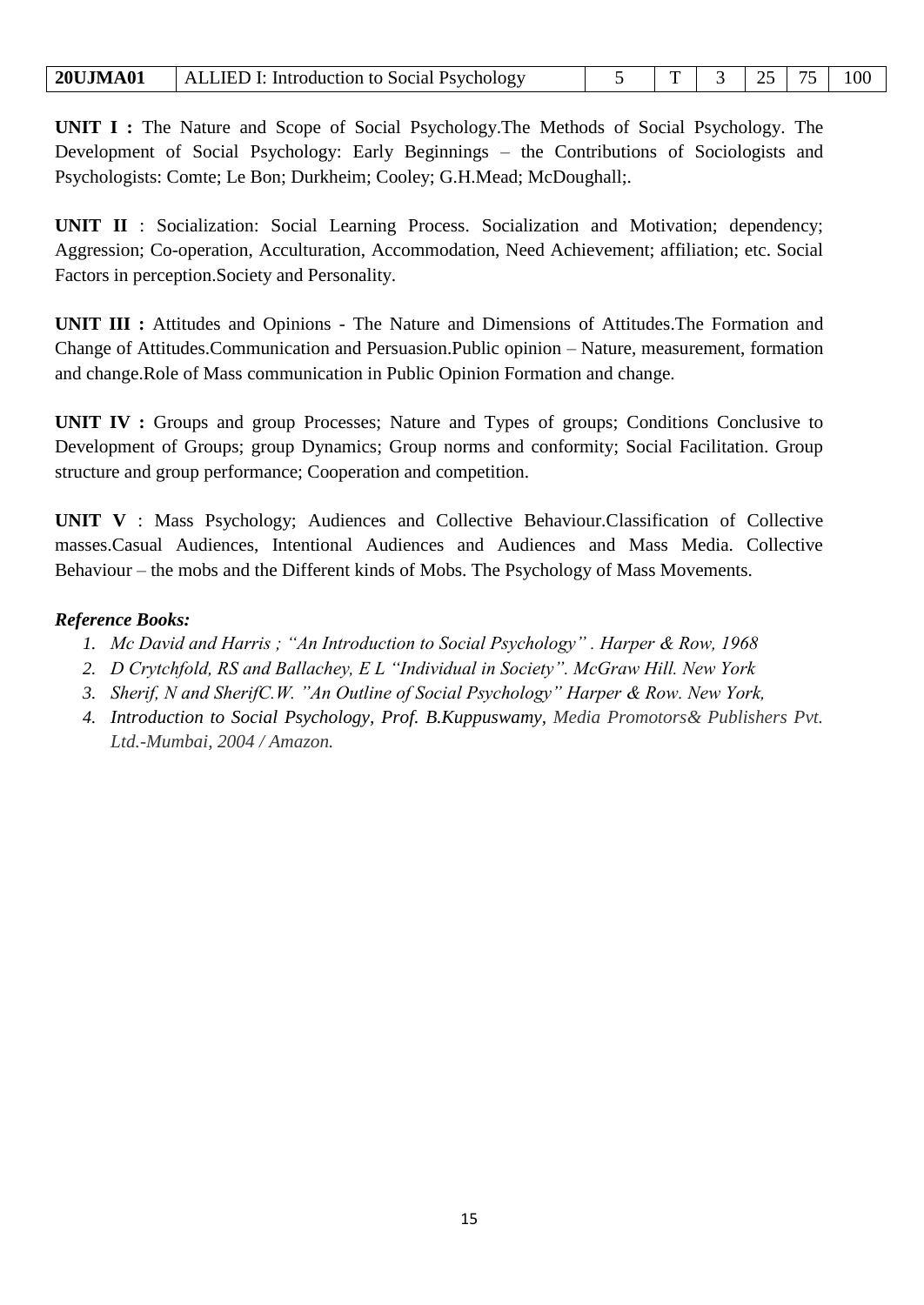#### **FIRST YEAR**

| <b>SEMESTER II</b> |                                                      |              |    |    |     |
|--------------------|------------------------------------------------------|--------------|----|----|-----|
| <b>20UJM03</b>     | <b>CORE III: News Writing, Reporting and Editing</b> | $\mathbf{r}$ | 25 | 75 | 100 |

**UNIT I :** Reporting definition, Principles of reporting, functions andcharacteristics ,responsibilities, writing news - lead - types of leads; body - re-writing - writing techniques.

**UNIT II :** Reporting techniques - qualities of a 'reporter - news - elements, sources - types – pitfalls and problems in reporting - attribution - off - the - record - embargo - pool reporting; follow - up.

**UNIT III :** TYPES OF REPORTING :Crime, courts, health, civil administration, civic, culture, politics, education beats.headlines : Principles, types and its techniques.

**UNIT IV :** EDITING: Nature and need for editing. Principles of editing, editorial desk, functions of editorial desk, copy-editing preparation of copy for press - style sheet - editing symbols, proof reading symbols and their significance.

**UNIT V :** FUNCTIONS OF EDITING & NEWSROOM STRUCTURE :Functions and qualifications of a sub-editor and chief--sub editor, copy selection and copy testing. Structure and functions of newsroom of a daily, weekly newspaper and periodicals, different sections and their functions.

## *Reference Books :*

- *1. News Reporting and Writing". Mencher, Melvin. MC Graw Hill, NY. 2003.*
- *2. Reporting for the Print media". (2nd ed) .;Fedler, Fred. Harcout, Bruce Jovanovich Inc., NY. 1979.*
- *3. Newspapers Handbook" (3rd ed.) Keeble, Richard. Routledge, London.2001.*
- *4. News Editing in theory and practice". Banerji, Bagchi& Co., New Delhi . 1992.*
- *5.Art of editing". Baskette&Sissors, MacMillian, N*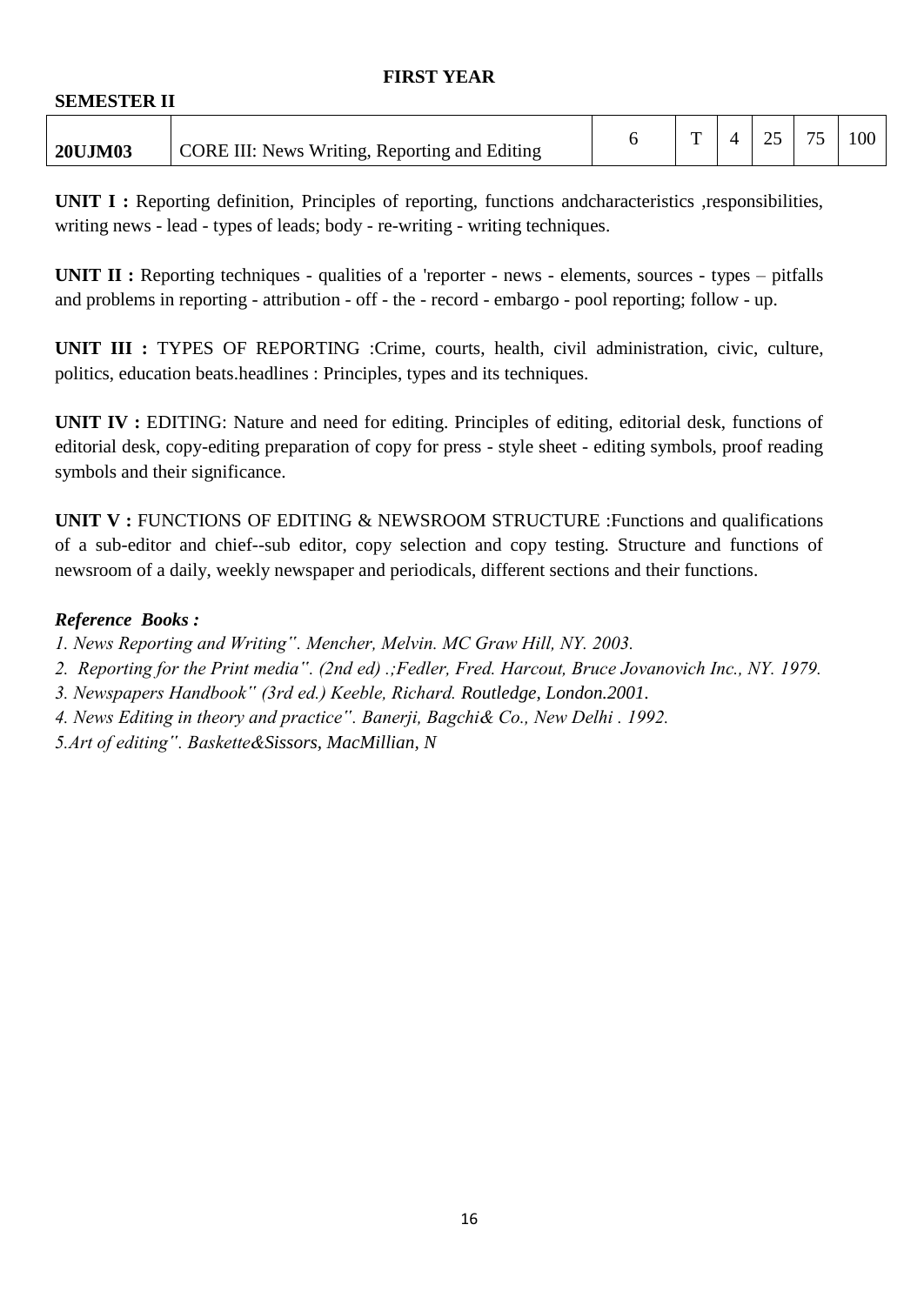| <b>20UJM04</b> | <b>IV</b><br>: Indian Constitution & Media Law<br>CORE. |  |  |  |  |  | 100 |
|----------------|---------------------------------------------------------|--|--|--|--|--|-----|
|----------------|---------------------------------------------------------|--|--|--|--|--|-----|

#### **Unit 1: Indian Constitution**

Nature and Scope of Indian constitution - Preamble, Salient Features, Fundamental Rights and Duties, Directive Principle Of State Policy, Freedom of Speech and Expression: Article 19 (1) (a) and Reasonable Restrictions Article 19 (2) – Emergencies - Press Freedom during Emergency - Citizenship, Functions of Executive, Judiciary, Legislature.

#### **Unit 2: Indian Constitution and MediaLaws**

Union Government and its Administration: Federalism, Centre-State relationship, President: Role, power and position, PM and Council of Ministers, Cabinet and Central Secretariat, LokSabha, RajyaSabha. State Government and its Administration: Governor: Role and Position, CM and Council of ministers, State Secretariat: Organisation, Structure and Functions. Local Self Government – Panchayat Raj - Election Commission: Role and Functions.

#### **Unit3: Fundamentals of Media Laws**

Media Acts: Official Secrets Act – Copy Right Act, Censorship, Contempt of Court– Libel & Slander - Defamation – Working Journalist Acts – Press & Registrations of Books Act – Patent Right -Press Commission -PrasarBharatiAct - Indian Evidence Act - Press Council.

#### **Unit 4: Cyber Laws in India**

Cyber laws - The need for cyber -laws, nature and scope of cyber laws - Information Technology Act 2000; Intellectual Property Rights(IPR) –Hackers, Cyber Terrorism, Cyber Stalking, Spamming Cryptography and Digital Signature, Computer Viruses., Piracy, Privacy, plagiarism, software piracy,and internet, pornography -Media Convergence Bill.

## **Unit 5: Media Law &Ethics**

Right to Information Act – Indian Cinematograph Act 2006 - Human Rights - Indian Penal Code pertaining to media – Sec.144 etc. Media Ethics - Code of ethics, Journalist ethics during Pandemic economic pressures and social responsibility, basic components of media ethics-truth-telling, credibility, accountability, justice, fairness, freedom - Ethics of Photo and Video Journalism, manipulating news, Advertising Ethics, Ethics in Cyberspace..

## *Reference Books :*

*1.Basu, Law of the Press in India. Prentice-Hall India* 

*2. Basu. Introduction to Indian Constitution. Prentice-Hall India* 

*3. Zelezny, E (1997): Communication Law: Liberties, Restraints and the Modern Media. Thomson Learning* 

*4. Basu. Shorter Constitution of India. Prentice-Hall India*

*5. Na. Vijayshankar. Cyber-laws in India. Citizen"s guide* 

*6. Hameling, Cess (2001). Ethics of Cyber-Space. Sage Publications* 

*7. Day, E (2000): Ethics in Media Communications: Cases and Controversies. Thomson Learning*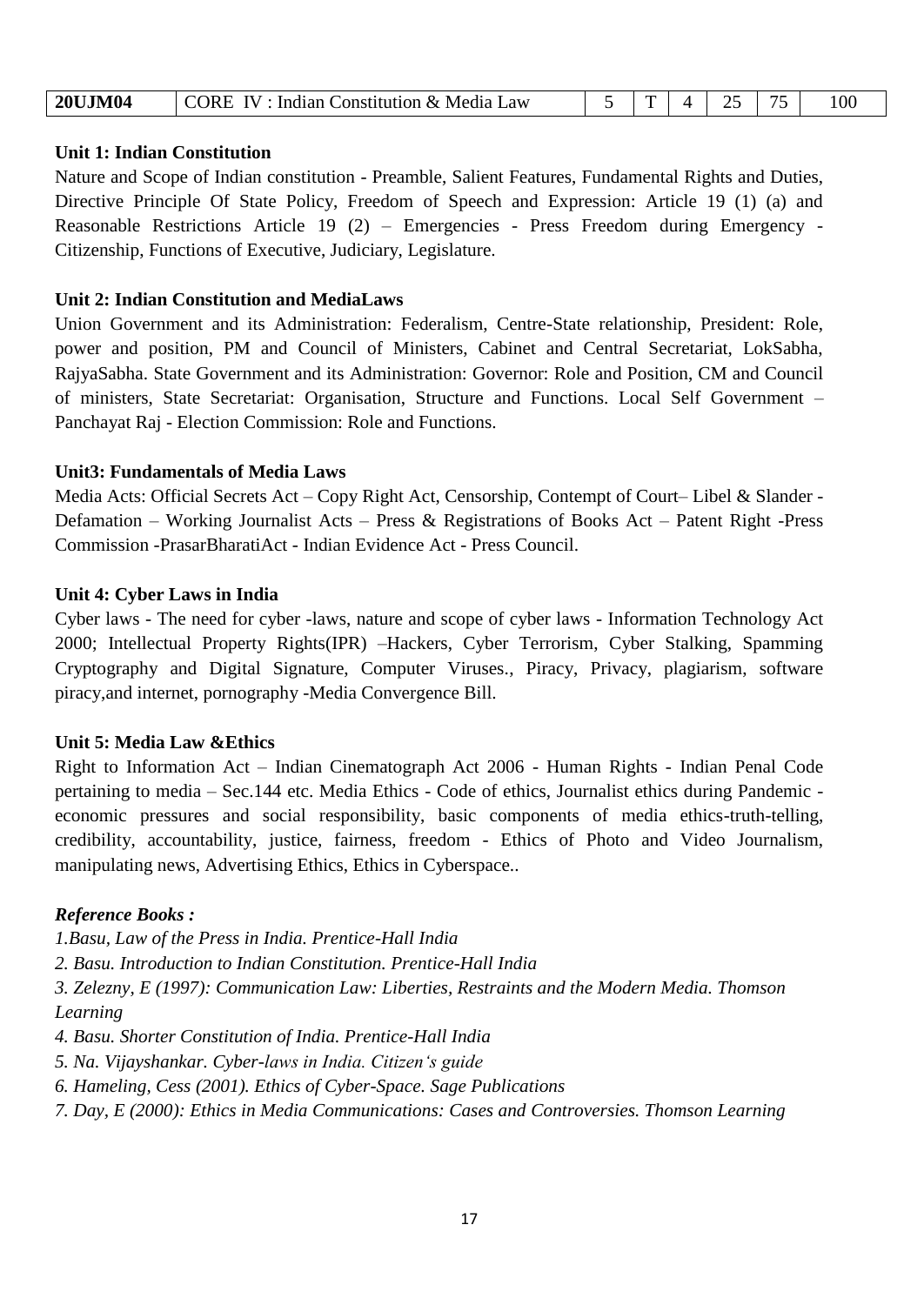| ALLIED PRACTICAL I: Cartoon<br><b>20UJMAP01</b> |  |  |  |  | 60 | 100 |
|-------------------------------------------------|--|--|--|--|----|-----|
|-------------------------------------------------|--|--|--|--|----|-----|

The drawing record should contain exercises completed by each student on every practical class during the first semester with proper dates and signature of the concerned lecturer. It should contain a content page of exercises completed by individual students. The following exercises are compulsory. Each exercise should have at least 5 drawings. {Roughs also should be submitted along with the final drawings.}. All exercises must be in pencil and pen (black)

## **LIST OF EXERCISES**

1. Lines to express emotions

- 2. Forms and structure of basic geometrical shapes.
- 3. Patterns and Structures in day to day life.
- 4. Perspectives
- 5. Pencil sketching.
- 6. Illustrations.
- 7. Symbols.
- 8. Scale Drawing.
- 9. Cartoons (Caricature)
- 10. Politics caricature

## *Reference Books :*

*1. Luca Botturi, Todd Stubbs,Hand book of Visual Languages for Instructional Design: Theories and Practices , Idea Group,2008* 

- *2. Wilbert Verhest, Sculpture Tool Materials and Techniques, Prentice Hall,2006*
- *3. MilindMulick–JyotsnaPrakashan,WaterColour, Pune,2001*
- *4. Raviraj,A Grammar Book of ART & DESIGN , NewCentury Book House Pvt Ltd, Chennai,2008*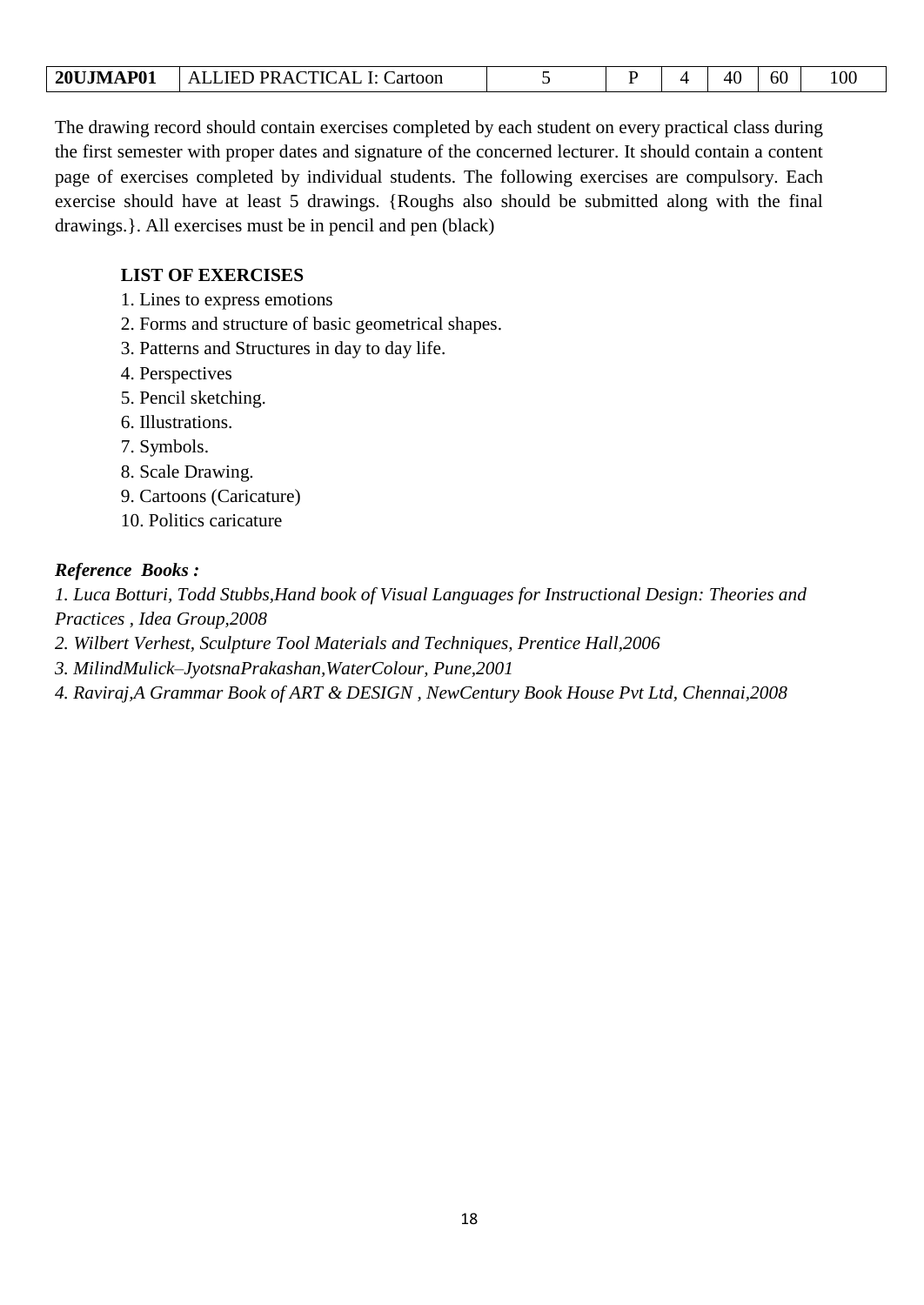#### **SECOND YEAR**

| <b>SEMESTER - III</b> |                        |        |    |          |                  |
|-----------------------|------------------------|--------|----|----------|------------------|
| <b>20UJM05</b>        | CORE V:<br>Photography | m<br>- | ~~ | ヮ<br>. . | 100 <sub>1</sub> |

**UNIT- I**: Photography- Definition & concept; Nature & Functions of Photography; Historical development of Photography; Camera: Introduction to camera- Human Eye & Camera- Concept of Visual Perception; Basics of Camera: Different types of Camera- Box, TLR, SLR & Digital; Parts & Functions of Camera- Aperture, Shutter, Lens & Film; Camera Accessories.

**UNIT- II**: Lens- Definition & Concept; Nature & Characteristics of Lens; Types of Lens- Wide angle, Normal & Tele; Special Lens- Zoom, Fish eye & Macro Lens; Focus- Definition & Concept; Types of Focus- Split Image & Macro Image Focusing; Focal Length- Types of Focal Length- Short, Long & Variable Focal Length; Exposure- Depth of Field, Aperture Priority & Shutter Priority; Filter-Definition & concept; Characteristics of Filters; Types of Filters.

**UNIT- III**: Film- Definition & Concept; Function & Characteristics of Film; Cross Section of Film; Types of Film- ; Film SpeedDefinition; Functions of Film Speed; Types of Film Speed- Fast Speed & Slow Speed; Film Speed Numbers- ASA, ISO & DIN; Digital Storage- Digital Storage process; Types of Digital Storage- CompactFlash (CF), Secure Digital Card (SD), MiniSD Card, MicroSD& etc.; Film Developing Process- Developing, Fixing, Washing & Drying; Film Printing .

**UNIT- IV**: Lighting- Definition & concept; Nature of Light; Characteristics of Light; Understanding Light- Indoor & Outdoor; Types of Light- Natural & Artificial; Three Point Lighting- Key, Fill & Back Light; Types of Lighting Equipments. Pro-lit, Soft Box &etc; Different accessories of Lighting-Umbrella, &etc; Flash- Functions of Flash; Light Meter, Definition & concept; Functions of Light Meter.

**UNIT- V**: Aesthetics of Photography; Framing- Characteristics of Framing; Composition-Characteristics of Compositions, Types of Composition- Rule of Third, Frame within Frame & Etc.; Scope of Photography; Types of Photography- Photo Journalism, Ad Photography, Natural Photography, Wild life Photography, Fashion Photography & Industrial Photography.

## *Reference Books :*

*1. James Curran, The Photography Handbook, Routledge, USA, 2013* 

*2. Ben Long, Complete Digital Photography, Course Technology PTR, USA, 2010* 

*3. Linda Good, Teaching and Learning With Digital Photography, Sage Publications, New Delhi, 2009*

*4. Ian Jeffrey, The Photography Book, Focal Press, UK, 2000 (Unit V)* 

*5. Photo – journalism, Roto vision SA, Terry AOPE, 2001.* 

*6. Michael Langford: Basic Photography, Focal Press, UK, 200*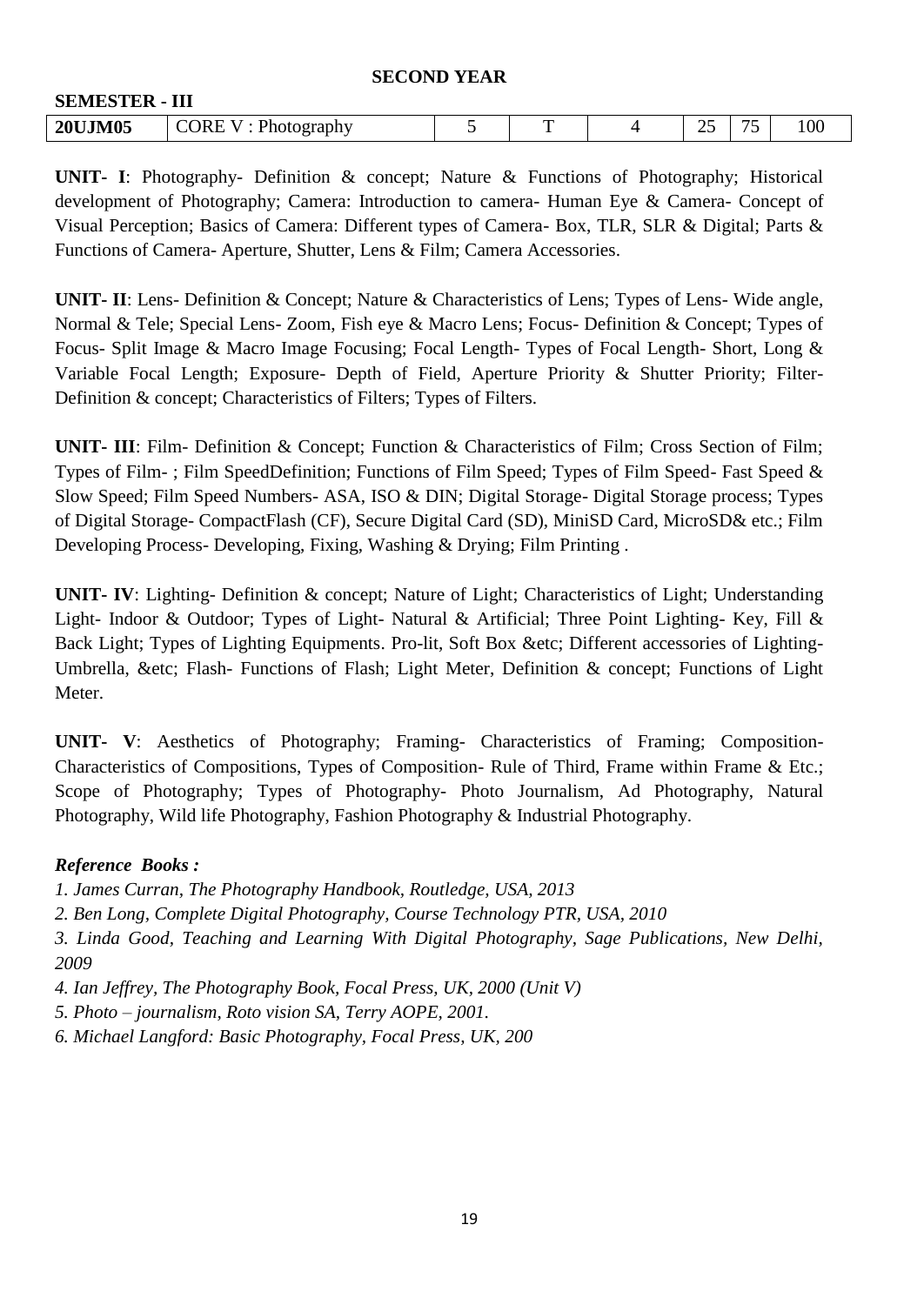| <b>20UJM06</b> | CORE VI : Writing for Media |  |  |  |  |  | 100 |
|----------------|-----------------------------|--|--|--|--|--|-----|
|----------------|-----------------------------|--|--|--|--|--|-----|

**UNIT-I :** Print Medium: Nature and characteristics of a Newspaper- Readers' perception – Information medium – Deadline – content variety – general and specialized newspapers –Editorial policy and style – language – inverted pyramid – source attribution – writing features and articles-Comparative analysis of Tamil and English dailies – Freelancing.

**UNIT –II :** Magazines: General and specialized magazines – contents – target readers – language – writing style – pictures and illustrations – features and special articles – Tamil Magazines vs English magazines: a comparative analysis – Freelancing.

**UNIT- III :** Radio: Nature and characteristics of Radio – Radio for information, education and entertainment – Time and deadline factor – News headlines and highlights – News features – talk shows – interviews – Radio audiences – audience participation –language and style – New wave FM Radio – Radio Jockeying – target audience – content variety and style – music- competition – technological factors in writing for electronic media.

**UNIT – IV :** Television: Nature and characteristics of television – audio and visual elements – writing television news – time factor – informational and educational programmes – general and special audience programmes – language and style of presentation – Video jockeying – entertainment programmes – audience participation.

**UNIT – V :** Web Writing: Internet as a medium - nature and characteristics – users profile – Newspapers online – hypertext - textual and visual limitations – language and style – multimedia support – contents online: informational, educational and entertainment – authenticity and piracy issues – regulations.

#### *Reference Books :*

*Mencher, Melvin. "News Reporting and Writing". New York. McGraw Hill Pub. 2003. Navin Chandra &Chaughan. " Journalism Today". New Delhi. Kanishka Pub. 1997. Shrivastava, K.M. "Radio and TV Journalism". New Delhi. Sterling Publishers, 1989 Hilliart, Robert. "Writing for Television, radio and New media(8th ed.). Belmont.Wadsworth Pub. 2004.*

*White, Ted. "Broadcast news writing, Reporting and Producing"(4th ed.).Oxford. Focal Press.*

| <b>20UJMA02</b> | Allied<br>Broadcast Journalism<br>Ш. | - |  | $\sim$ | 100 <sub>1</sub> |
|-----------------|--------------------------------------|---|--|--------|------------------|

**UNIT I :** Essentials of Newscaster, Audio Byte, Video Byte, Piece to the Camera (PTC): Opening, Bridge and closing., Going Live: Writing and presenting for broadcast, Interviewing for Broadcast News, Broadcast News Writing Mechanics, Broadcast News Writing Style, News Desk, Teleprompter, Types of News Bulletin.

20 **UNIT II :** Basics of Radio News, Sources of News Local, Wire services, Components of News, Radio news room setup. Radio Broadcast Journalists – Skills of Radio Broadcast Journalists - Identifying, researching and presenting news stories, Elements of editing, integrating bytes and voice casts, Radio talks and discussions, radio interviews.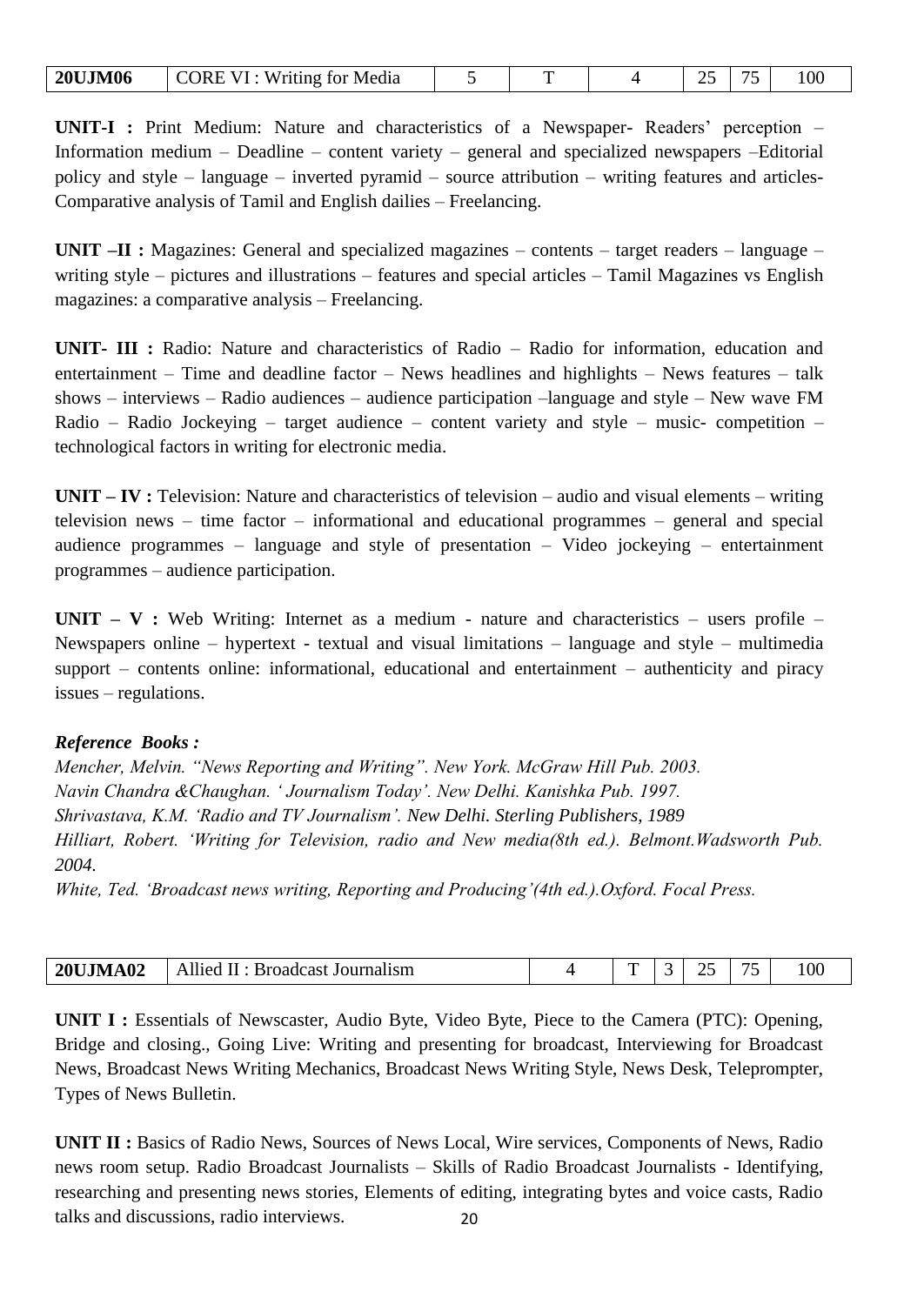**UNIT III :** TV News room operation, Basics of TV News, Structuring a TV news report, V/O's, packages & story formats, News gathering and writing, intro and headline writing, integrating bytes, visualization of News, voice-overs, TV interviews, Process of Live inputs, TV features and News analysis, Gate keeping, News anchoring, Visual sources: servers, graphics, archives, MSR and OB, Vox-Pop, Interview.

**UNIT IV:** Electronic News Gathering – Techniques of ENG, Electronic Field Production (EFP), Satellite Broadcast, Outside Broadcasting, Mobile technologies, convergence, latest technologies for news recording and delivery, broadcasting softwares.

**UNIT V :** Online News broadcasting, Ethics and regulation in Broadcast Journalism, Television News Channels in India, News Broadcasting Standards Authority (NBSA), Satellite link for News reporting from abroad, Satellite bookings & co-ordination with local TV channels, booking local editing facilities.

#### *Reference Books :*

*1. White, Ted, (2010), Broadcast News Writing, Reporting, and Producing (Fifth Edition). Massachusetts, United States: Focal Press.*

*2. Chapman, Jane & Kinsey, Marie, (2009), Broadcast Journalism: A Critical Introduction. Abingdon, United Kingdom: Routledge.*

*3. Bhatt, S.C., (2007), Broadcast Journalism. Delhi, India: HarAnand Publications.*

*4. Keith Cohler, David, (1993), Broadcast Journalism: A Guide for the Presentation of Radio and Television News.London, United Kingdom: Prentice Hall.*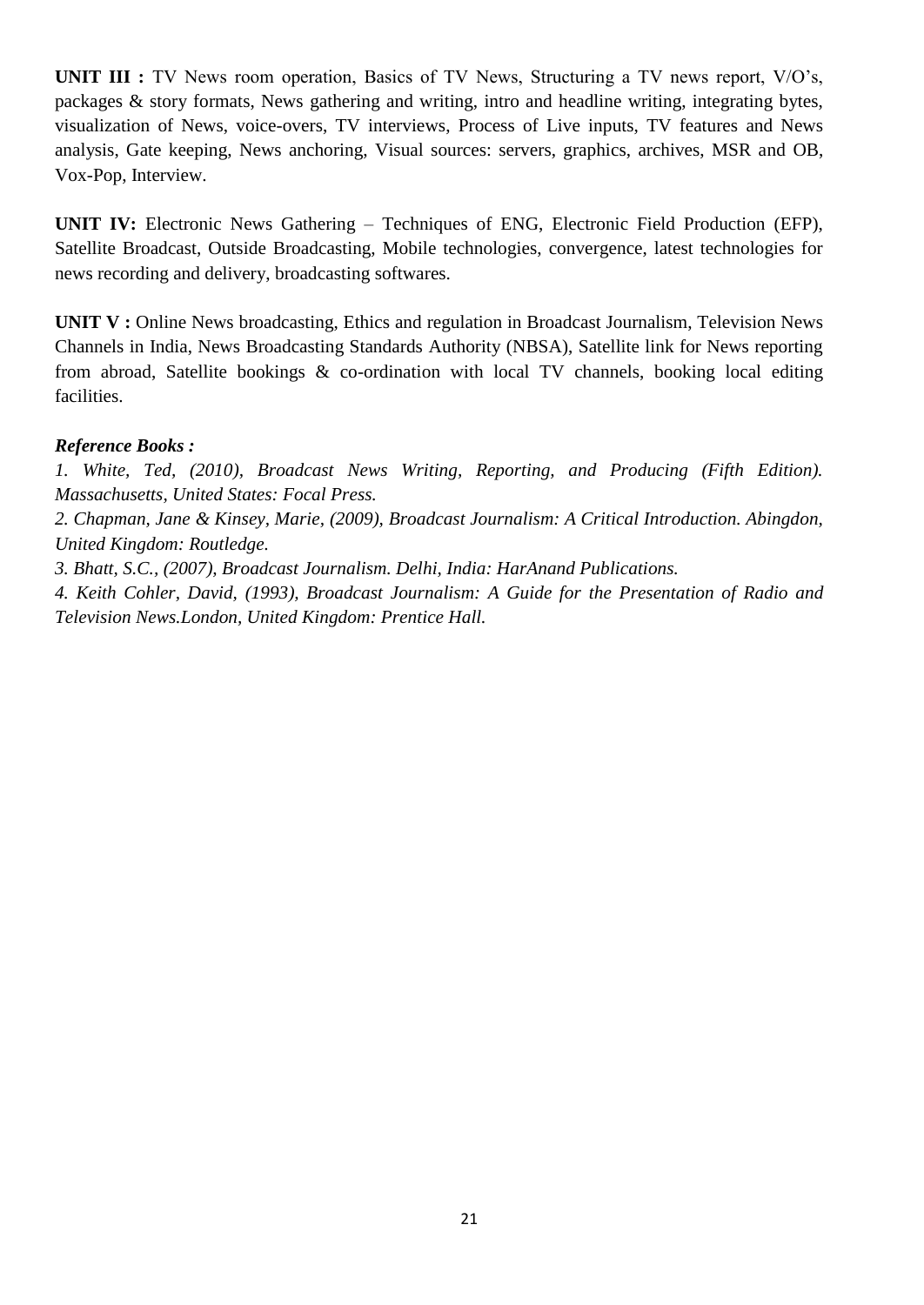| I: News Presentation Skill<br><b>20UJMSB01</b><br><b>ISBEC</b> |  | - | and the control of the control of | $\overline{\phantom{m}}$ | $100\,$ |
|----------------------------------------------------------------|--|---|-----------------------------------|--------------------------|---------|
|----------------------------------------------------------------|--|---|-----------------------------------|--------------------------|---------|

**UNIT I :** Introduction to television as a mass medium, History and development of Television, Developments in television news, Television programme production, News production.

**UNIT II :** Anchoring Techniques: voice, speech and body language, language skills, Correcting diction, Familiarization with camera, single camera and multi camera setups, lights and sound. Roles, functions and qualities for a presenter.

Unit III : Basic interview skills: one to one interview, Panel discussion, telephonic interview, Skype interview. News story discussion, Content writing for news. Interview techniques, Preparing questions for an interview.

Unit IV : Features of News casting, Concept of visual language, Writing for news visuals, Process of news script writing, Writing for television news.

Unit V: News casting: Principles & practices, Basics of news crew, basics of narration, simulated newscast, Technical aspects of news casting. Scope and new trends in news casting.

## *Reference Books :*

- *1. Introduction to Broadcast Voice – Jenny Mill*
- *2. The Art of Public Speaking- McGraw-HiLL International Edition*
- *3. Introduction to Broadcast Journalism- Dr.KeshavSathaye*
- *4. Biographies of distinguished Performers & Actors like ShreeramLagoo, Dada Kondke, Amitabh Bachhan and many more.*
- *5. Introduction to Advertising- Oxford University Press*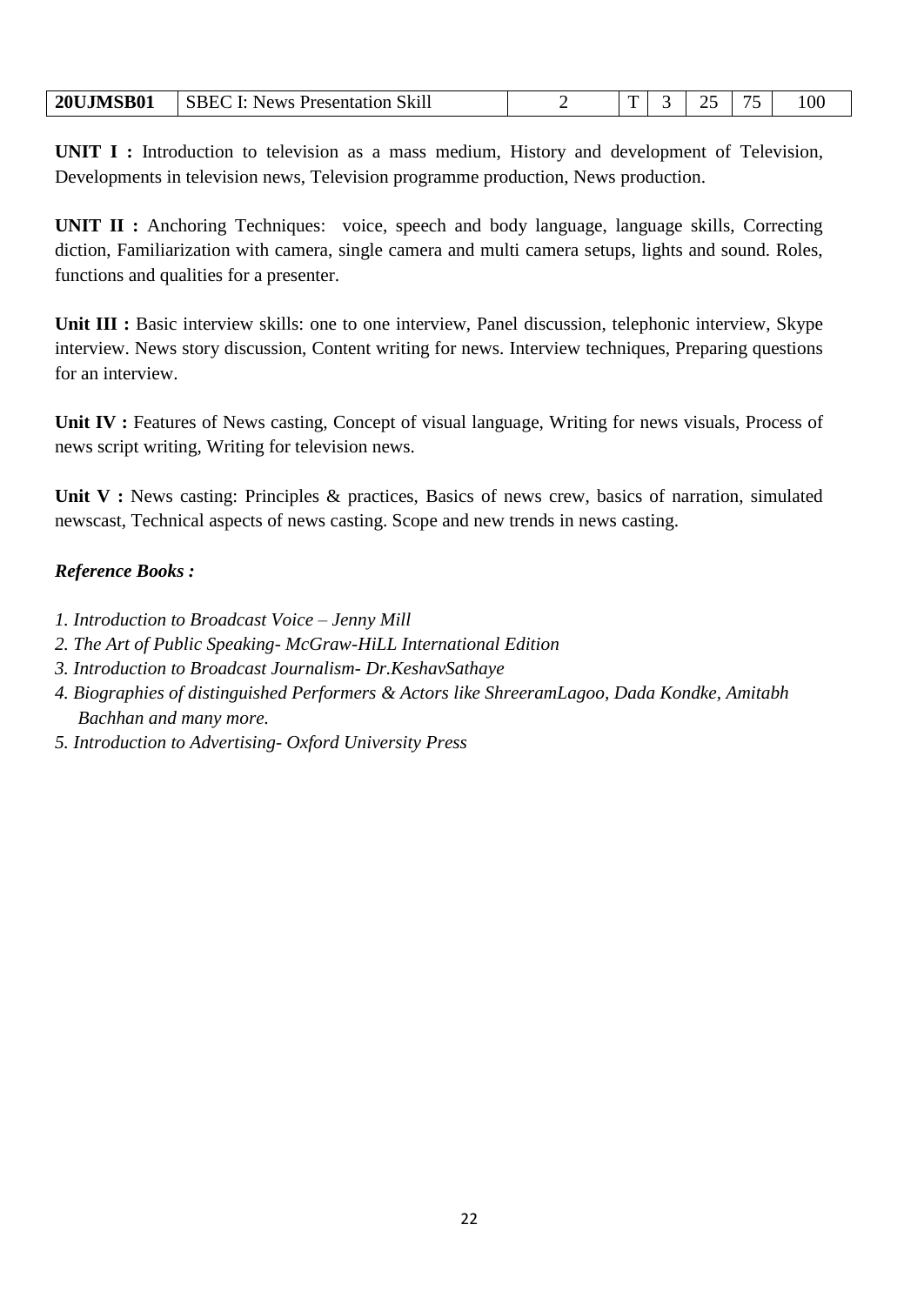|  | <b>20UJMN01</b>   NMEC I: Social Media Management and Marketing |  |  |  |  |  | $\mid$ 2   P   2   25   75   100 |
|--|-----------------------------------------------------------------|--|--|--|--|--|----------------------------------|
|--|-----------------------------------------------------------------|--|--|--|--|--|----------------------------------|

**UNIT- I**: New media- Definition & Introduction; Characteristics of New Media; New Media technology; Communication Revolution; New Media Vs Old Media; Differences between New Media; Digital divide; E-Governance- Process, Social & Legal Frameworks; New Media & Visual Culture.

**UNIT- II**: Social Media- Definition & Concept; Why Social Media; Characteristics of Social Media; Role of Social Media; Types of Social Media- Blog, Social Networks, Content Communities, Wikis, Tweeters & Podcasts; The Evolution of Social Media; Attributes of Social Media; Impact of Social Media. The Social Media Mix: - Tallying the Bottom Line - Plotting Social Media Marketing Strategy - Managing Cyber social Campaign-Leveraging Search Engine Optimization (SEO) for Social Media - Using Social Bookmarks, News, and Share Buttons.

**UNIT- III**: Social Media & Communication; Social Media tools- social networking, Blogs, Microblogging, Wiki, Content sharing & social bookmarking; Social Media- Creating & Connecting, Creating & Managing groups, Privacy & Safety; Blog- Features of Blog; Types of Blogs- Personal, Political, Business, Almost Media & Mainstream Media Blogs; Reading Blogs; Blogging culture: presence, credibility, identity, reputation, authority, and influence;

**UNIT- IV**: Social Media & Society- Performing Relationship & community, performing identity through social media, social media strategies & planning; Reaching Consumers- Ethical Issues, Privacy, Labour & Identity Regulations; Technological Convergence; Social Media- Activism, Diplomacy, Ground Sourcing & Digital Divide; User-generated content (UGC), Consumer-generated Media (CGM), Social Bookmarking & Social Media Optimization.

**UNIT- V**: Challenges in social media- content, advertising & marketing; limitations & influence on individual & society; social media audience & behavior; Trends of Social Media- Communities, Audience & Users; Domains of application- Social Media & Crowd sourcing; Social Media & Organizations; Social Media- Government & Diplomacy; Social Media- Activism, Race, Class & Digital Divide.

# *Reference Books :*

- *1. Terry Flew, New Media: An Introduction, Oxford, 2011*
- *2. Alex Newson, Blogging and other Social Media, Gower Publishing Limited, England, 2009*
- *3. Martin Lister, New Media: A Critical Introduction, Routledge, New York, 2003*
- *4. Barrie Oxford, New media and Politics, Sage Publications, New Delhi, 2001*
- *5. Hamid Mowlana, Global Information & World Communication, Sage Publications, New Delhi, 1997*
- *6. Social Media Marketing All-in-One for Dummies by Jan Zimmerman*
- *7. Social Media Marketing for Dummies by Shiv Singh*
- *8. Social Media Marketing. The Next Generation of Business Engagement by Dave Evans*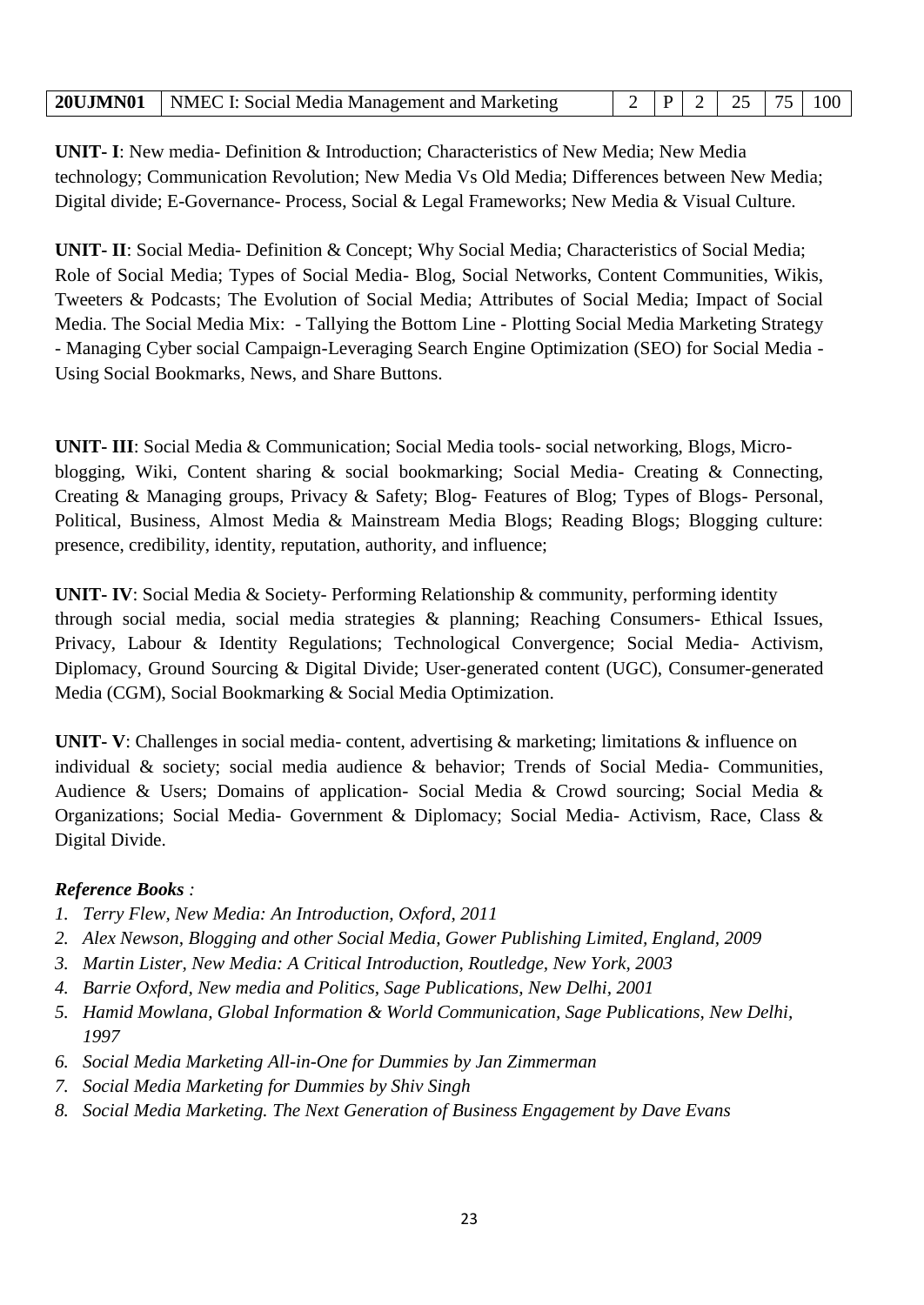## **SECOND YEAR - II**

#### **SEMESTER - IV**

| <b>20UJM07</b> CORE VII: Radio & Television Programme Production $\begin{vmatrix} 5 & 1 \end{vmatrix}$ $\begin{vmatrix} 4 & 25 & 75 \end{vmatrix}$ 100 |  |  |  |
|--------------------------------------------------------------------------------------------------------------------------------------------------------|--|--|--|

**Unit I :**History of Radio, Growth and development, Radio as a Mass- Medium: Uses and characteristics of radio. Professions in the Industry – Production crew, Radio jockey, News anchor, Talk show Management Staff, Station director, Programming producers.

**Unit II :**Definition, Importance, Scripting, Use of Language, Voice Modulation. Elements of Radio, What is Radio format? Types of Radio formats - Radio Drama, Radio Documentary, Radio Live Show, Jingles, Talk Show and Discussions, Radio Music programme and News Bulletins.

**Unit III :**Basic Equipment - Microphone Types, Console - meaning and uses. Recording on different consoles - digital, analogue recording / multi- track. Editing software - types and uses (Neuando, Audicity and Sony Vegas). Packaging: music and sound effects.

**Unit IV :**Basic Television Studio Structure, Elements of Studio Production, Elements of Field Production, Studio Layout and Design. Digital Television – Camera parts, Operations and functions, Accessories, Types of Video camera, Video Formats, Picture Compositions, Framing effective Shots, Lights and lighting instruments, Techniques of television lighting.

Unit V : Video recording and storage systems, designing and Using Television Graphics, Single camera set up, Multi Camera set up, Live coverage, other - Communication systems, SignalTransport.

#### *Reference Books:*

*1.The TV Studio Production Handbook, [LucyBrown,](https://www.amazon.com/s/ref%3Ddp_byline_sr_book_1?ie=UTF8&amp%3Btext=Lucy%2BBrown&amp%3Bsearch-alias=books&amp%3Bfield-author=Lucy%2BBrown&amp%3Bsort=relevancerank)[LyndsayDuthie,](https://www.amazon.com/s/ref%3Ddp_byline_sr_book_2?ie=UTF8&amp%3Btext=Lyndsay%2BDuthie&amp%3Bsearch-alias=books&amp%3Bfield-author=Lyndsay%2BDuthie&amp%3Bsort=relevancerank) I.B. Tauris,2016 2. Television Programme Production: Various Activities Studios Use To Produce a Show, Ashok Jailkhani and Maharaj Shah, V&S Publishers, 2013. 3. Consuming Television: Television and its Audiences [BobMu](https://www.amazon.in/Bob-Mullan/e/B001HPKKZ2/ref%3Ddp_byline_cont_book_1)llan, Wiley- Blackwell 1997 4. Electronic Medi, Rashmi Sharma, Regal Publisher, 2007 5. Radio Programme Production: A Manual for Training, [UNESCO,](https://www.amazon.in/s/ref%3Ddp_byline_sr_book_1?ie=UTF8&amp%3Bfield-author=UNESCO&amp%3Bsearch-alias=stripbooks) 1973*

- *6. Radio Programme Production, [M.Neelamalar,](https://www.amazon.in/s/ref%3Ddp_byline_sr_book_1?ie=UTF8&amp%3Bfield-author=M.%2BNeelamalar&amp%3Bsearch-alias=stripbooks) PHI Learning Pvt. Ltd, 2017*
- *7. Radio Journalism and Production, [Dr.DilipKumar,](https://www.amazon.in/s/ref%3Ddp_byline_sr_book_1?ie=UTF8&amp%3Bfield-author=Dr.%2BDilip%2BKumar&amp%3Bsearch-alias=stripbooks) Galgotia Publishing Company, 2017*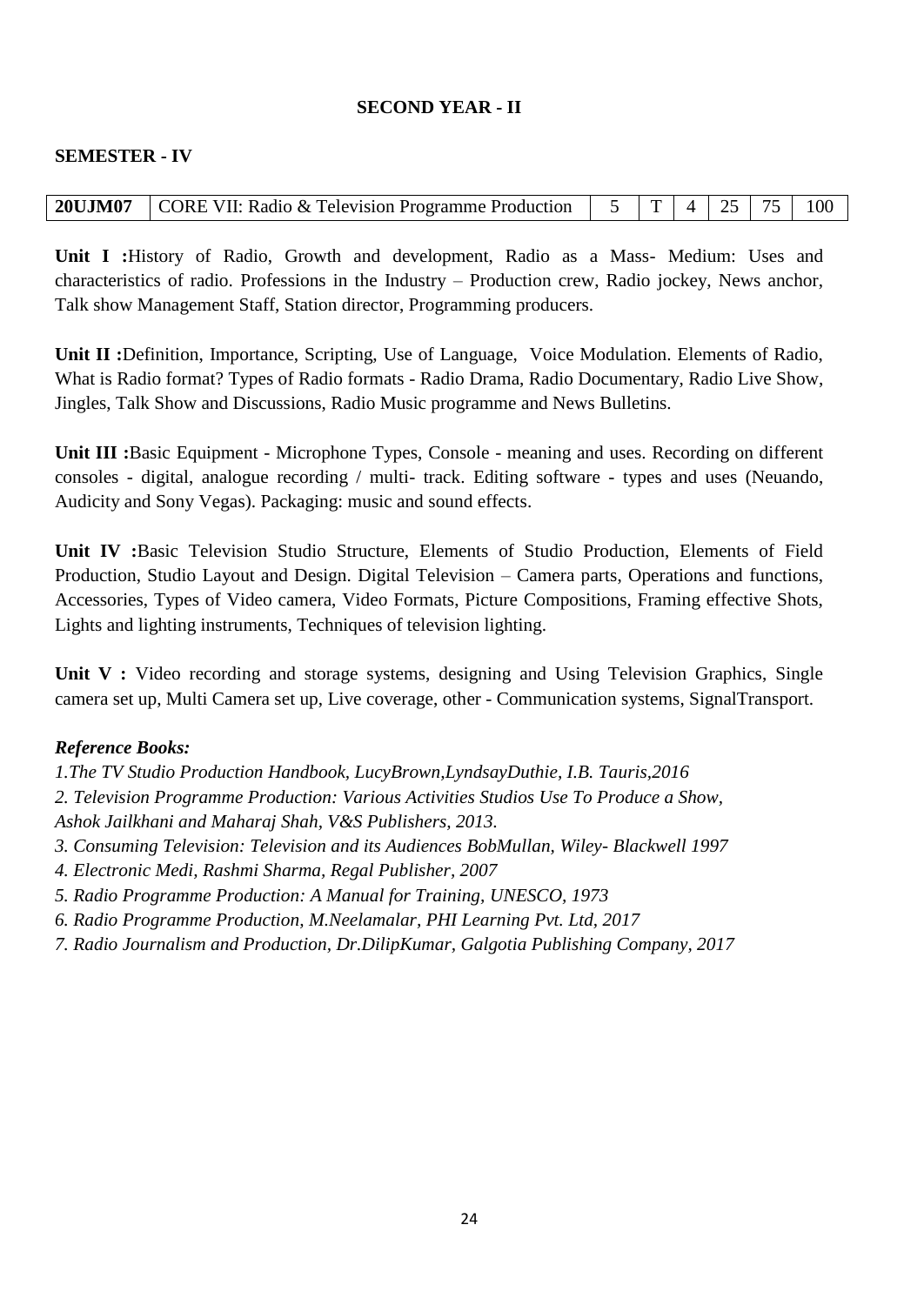| CORE PRACTICAL I: Photography<br><b>20UJMP01</b> |  |  |  | 40 | 60 | 100 |
|--------------------------------------------------|--|--|--|----|----|-----|
|--------------------------------------------------|--|--|--|----|----|-----|

- 1. Outdoor Single / Group people
- 2. Composition Normal, Wide, Tele
- 3. Nature Landscape Wide, Close up
- 4. Still life
- 5. Silhouette
- 6. News Photography / Photo Journalism
- 7. Photo Essay
- 8. Industrial Photography
- 9. Foods and Beverages
- 10. Wildlife Photography
- 11. Advertising Photography
- 12. Architecture (Interior & Exterior)
- 13. Action photography (Pan & Freeze frame)
- 14. Indoor photography (Portrait Single & Group)
- 15. Lighting (Top Light, Key Light, Back Light, Side Light, Low Light, Fill Light, Diffused Light, Spot Light)
- 16. Multiple Exposures.

\* Take 4 Pictures with the entire Specifications note down, print and prepare record note book. Record should contain minimum of 50 pictures.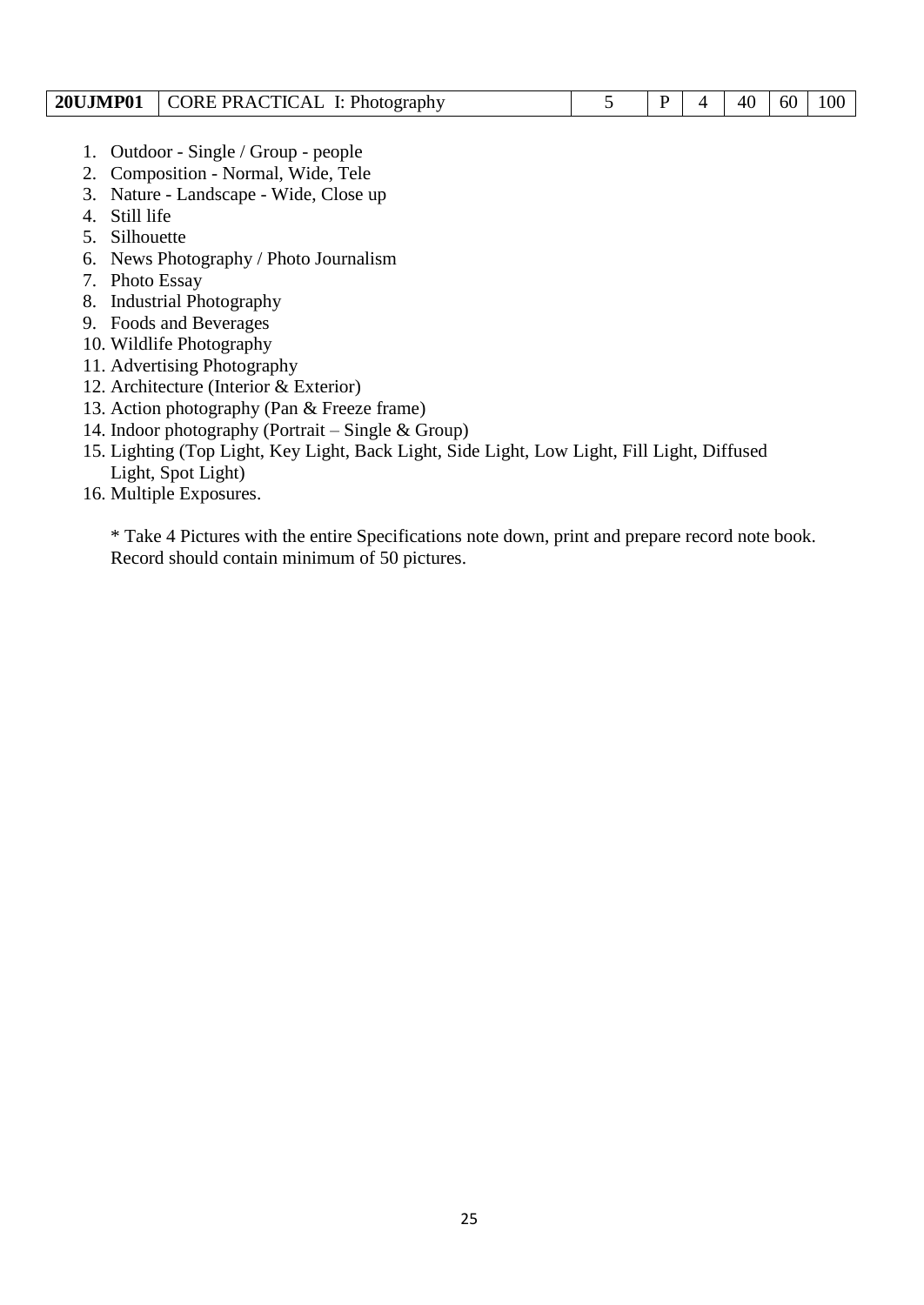| <b>20UJMA03</b> | III:<br>ALLIED<br>Advertising | - | ∸- | - -<br>ັ | 100 |
|-----------------|-------------------------------|---|----|----------|-----|
|                 |                               |   |    |          |     |

**UNIT I :** Definition, nature and scope of advertising, role of advertising, functions of advertising, Advertising environment, advertising agency and media, latest trends in Indian advertising. Advertising as a process of communication - Social effects of advertising.

**UNIT II :** Types of advertising : consumer, corporate, industrial, retail, cooperative and Public Service Advertising. -tone and content; reading the advertisement - review with current ad campaigns. Classification of advertising based on target audience, geographic area, media and purpose, Internet advertising and promos, Brand positioning, brand name, brand personality, brand equity and brand management.

**UNIT III :** Advertising agency: Structure and functions; Leading agencies in India- Diversification and competition – full service agencies – multinational clients – challenges and opportunities. Integrated Marketing Communications, Publicity, Propaganda and Public relations, Advertising and public relations, ethics and regulations.

**UNIT IV:** Components of advertisement – visuals- types of visuals, advertising copy - headlines, signature, slogans & logos. Visualization and execution of advertisements -Advertising campaign: objectives, client brief, account planning, advertising strategy, creative strategy, creative process and execution: message, appeals, target market, level of response. Media research, planning, budgeting and media buying, pre testing and post testing.

**UNIT V:** Multinational Brands – Multinational Advertising Agencies – Indian Agencies with Foreign Agencies – Multinational campaign strategies and cost considerations – creativity and content in International advertisements – cultural differences and global advertising campaigns – implications – regulations .Professional ethics in advertising - cases of ethical violations - Advertising Standards Council – Social and cultural issues – Global regulations and Future trend.

## *Reference books:*

*1. Kleppner, Otto; Fundamentals of Advertising; Prentice Hall; New Jersey. 1980.* 

- *2. Gupta, Sen; Brand Positioning; Tata McGraw Hill; New Delhi; 1990.*
- *3. Hart, Norman; The practice of advertising; Heinemann Pub.; London. 1990.*
- *4. Mooij,Mariekae de; "Advertising Worldwide (2nd edn.); Prentice Hall; UK.1994.*
- *5. Mohan, M; "Advertising management concepts and cases"; Tata McGraw Hill; New Delhi. 1989.*

*6. Chunnawalla and K.C. Sethia ; "Foundations of Advertising: Theory and practice",* 

*7. S.H.H Kazmi, Satish K Batra, Advertising and sales promotion, Excel Book, New Delhi, 2000* 

*8. J.Vilanilam, G.K. Varghese, Advertising Basics, Response books, New Delhi, 2001* 

*9. Sean Brierley, ―The Advertising and Hand book, 2nd Edition New York, 2000* 

*10. McGraw Hill, ―Principles of advertising and IMC, 2nd Edition New*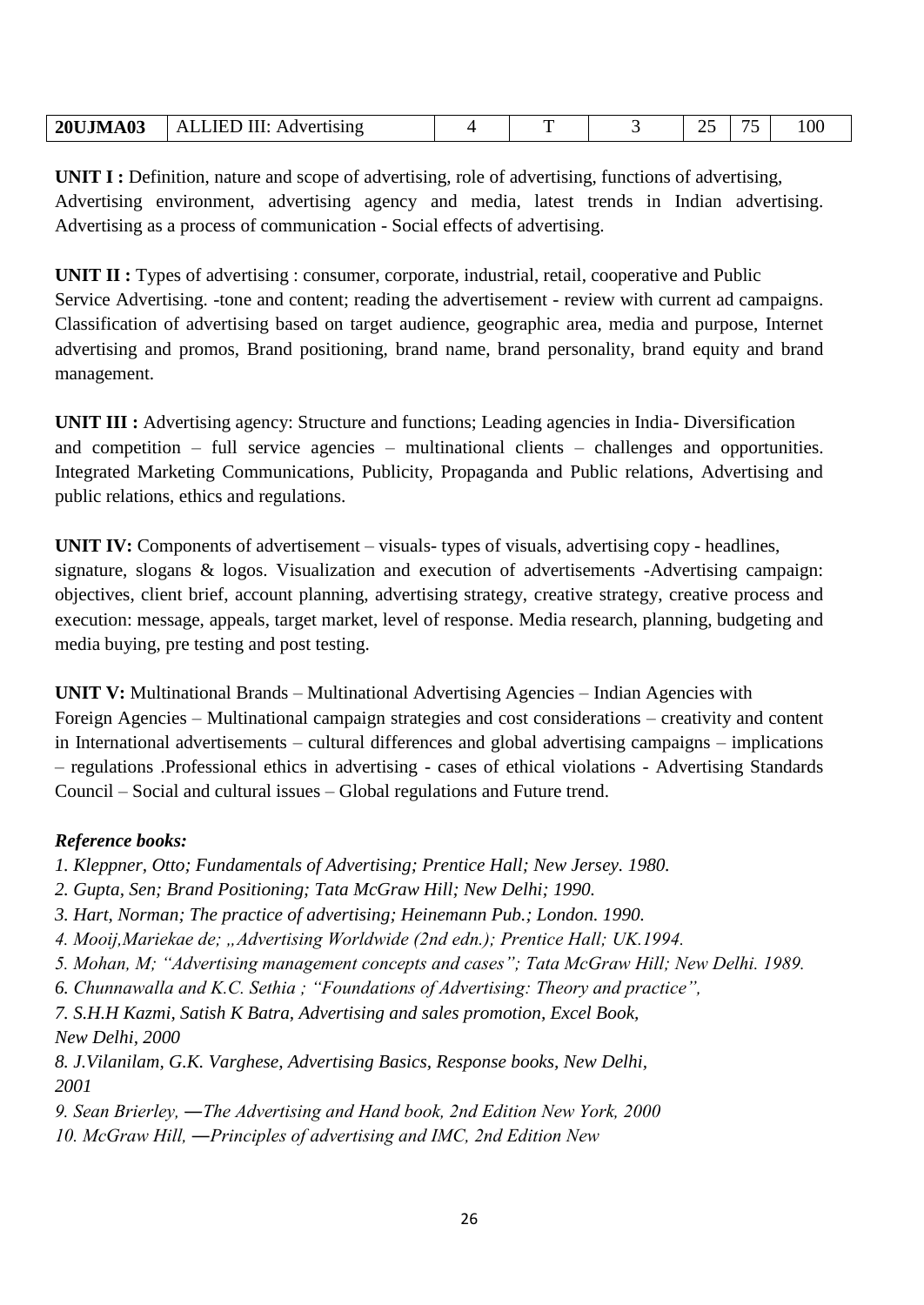| <b>20UJMSB02</b> | SBEC II : News Translation |  |  |  |
|------------------|----------------------------|--|--|--|
|                  |                            |  |  |  |

**Unit I:** Translation: Definition, Types, Principles & Practice, Translation History in India, Theories of Translation. Language Structure and Translation, Word Formation in Translation, Equivalence in **Translation** 

**Unit II:** Features of Literary Translation, Genre of Literary Translation

Unit III: Ideology and Translation, Subjectivity & Translation, Politics and Translation, Culture & Translation, Parameters & Principles in evaluating a Translation

**Unit IV:** Features of Non-Literary Translation, Scientific & Technical Translation Identifying Scientific & Technical Terms, Various Methods for Translating Scientific & Technical Terms. Machine Translation & Human Translation, Types , Process & Mechanism in MT

**Unit V:** Globalization, Localization and Translation

#### *Reference Book:*

- *1. Translation Strategies in Global News: What Sarkozy Said in the Suburbs Claire Scammell*
- *2. Translation in Global News, EsperancaBielsa and Susan Bassnett*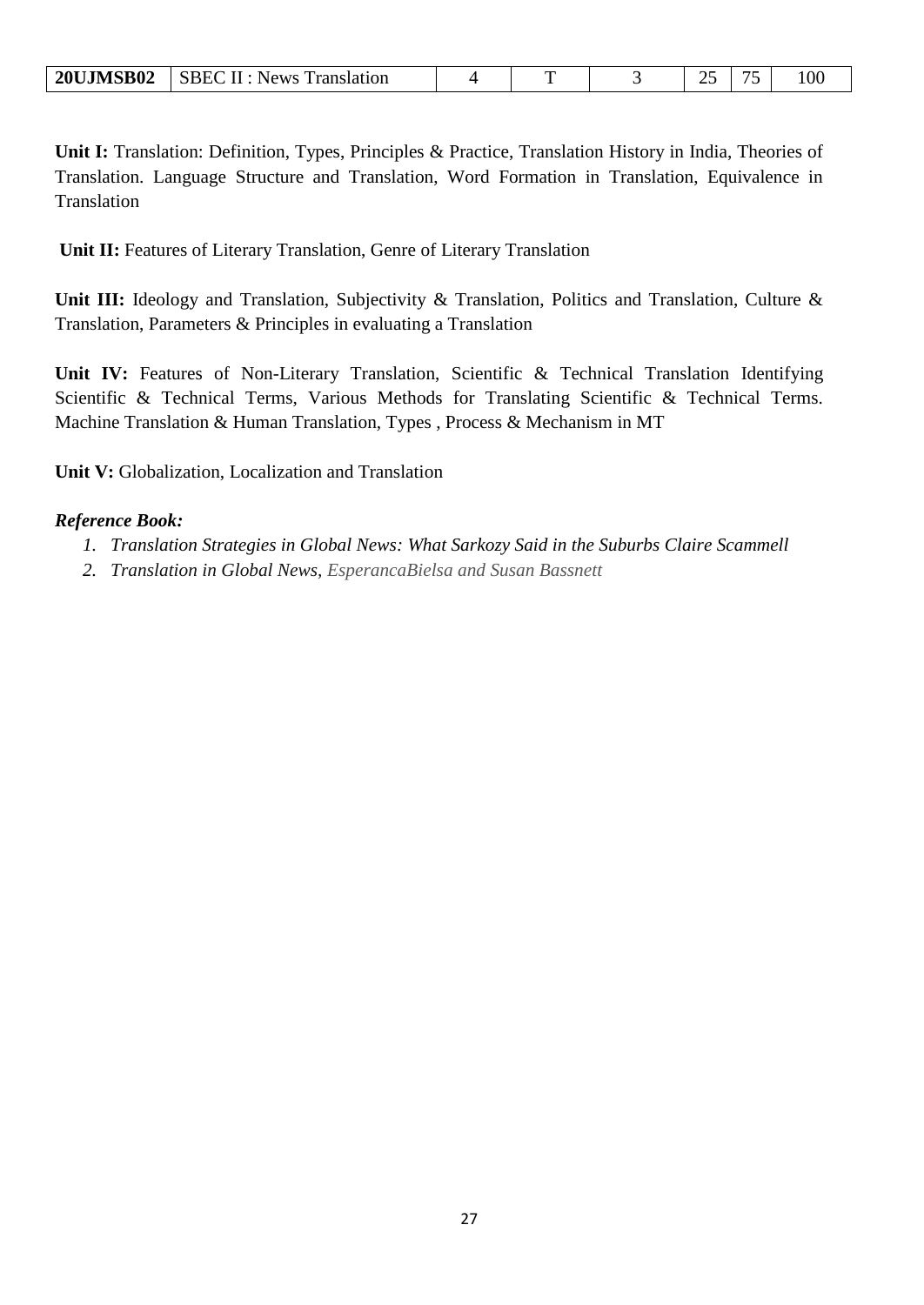| <b>20UJMN02</b><br>NME <sub>C</sub><br>H<br><b>htizen</b><br>Journalism | – |  | ⊷ |  | $.00\,$ |
|-------------------------------------------------------------------------|---|--|---|--|---------|
|-------------------------------------------------------------------------|---|--|---|--|---------|

**UNIT I :** Citizen – definition -Society - Community – Society Vs Community - Culture and communication – Access to knowledge  $&$  Culture – Public Sphere- Political sphere - Mediated communication (Historical context) – Mediated communication on modern culture - News inflation and filtering

**UNIT II :** Design of technologies (control and desire), Inequalities of design, control of public space – laws and regulation - Media stereotypes and bias - Media ecology (Tribal age, Literacy age Print age, Electronic age, New media age), Media in transition, Technological convergence, Media identity, Introduction of participatory culture, Disruptions (New Technologies, New Audiences, New Rhetorics, New Authority)

**UNIT III:** Digital Revolution- Media literacy – Content analysis in modern context- Democracy in Virtual World - Activism & Civil Disobedience – Activism and civil disobedience without media literacy - Social Justice – Vigilantism - Safe space – Political correctness - post-truth- Technological determinism, Mobile Journalism (MOJO)

**UNIT IV:** Internet as Human right (net neutrality) - Social Networks and participatory culture – online privacy and citizen surveillance – Crowd sourcing- Non-fiction documentaries - Advocacy Films - Alternative journalists and their agenda - Parody news shows – significance and context.

**UNIT V:** Open data and open governance - New forms of civic media - Access to information in digital world - Available tools for citizen journalist -Indian government and civic media – impartiality in citizen journalism – source journalism, Citizen media, Participatory journalism. Hyper Local Journalism in today"s media market.

## *Reference Books :*

*.*

*1. Hoffmann David, (2014), Citizens Rising: Independent Journalism and the Spread of Democracy. Delhi, India: Prakash Books India Pvt. Ltd. 2. Mohamed Ali Sayed, (2013), Citizen Journalism and Democratic Transformation in Egypt. Saarbrücken, Germany: OmniScriptum. 3. Paramjeet Singh Dhawal, (2001), International Encyclopaedia of New Media: Citizen Journalism. Bengaluru, India: Anmol Publications*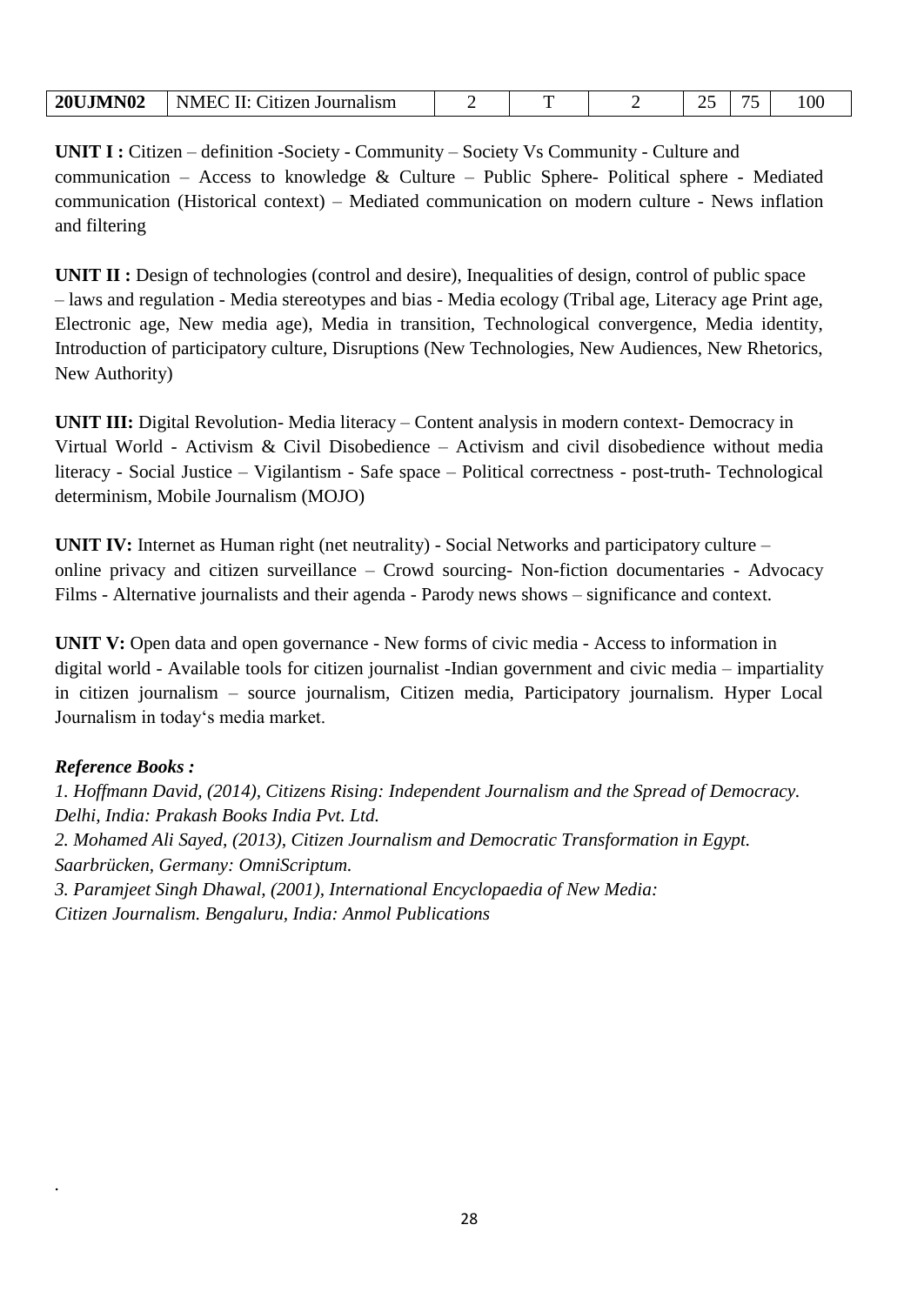#### **THIRD YEAR**

#### **SEMESTER - V**

| .              |                                             |  |  |                |  |
|----------------|---------------------------------------------|--|--|----------------|--|
| <b>20UJM08</b> | <b>EVIII: Public Relation</b><br><b>ORE</b> |  |  | --<br>$\sim$ . |  |

**UNIT I :** Nature and scope of public relations Definition of PR, relevance of public relations in modern societies; Principles of public relations; role of public relations in corporate organizations; Attributes of public relations practitioner. Differentiating public relations from propaganda, advertising and publicity: Code of conduct for PR professionals.

**UNIT II :** PR Process: Fact finding, planning, implementation and evaluation; Organizational structure of PR Department and its functions. In-house Department and PR counselling firms: advantages and limitations.

**UNIT III :** Tools of public relations Institutional publications: House journals; House advertisements; Print and electronic media, Social media; Corporate advertising; Photographs, films, Audio-visual displays, New media and new communication technologies: News releases and press conferences; Media tours, Public service announcements/ads; Special events: open house-exhibition-demos.

**UNIT IV :** Types of PR Publics: Internal publics and external publics: Employees relations; Stockholder relations; Customer relations; Community relations; Supplier relations; Distributor and dealers relations; Government relations; Investors relations; Media relations; Educational institutions relations; NGO's ; Role of public relations in government: Recent trends in PR strategies-local govtstate/central.

**UNIT V :** Corporate public relations; Corporate culture; Corporate credibility; Challenges of corporate public relations; Establishing corporate credibility; Restoring corporate credibility: openness and honesty, consistent action, corporate social responsibility; Status of PR education in India; Major issues facing corporate public relations professionals; Corporate Communication strategies in the context of Globalization; Crisis management; Disaster management and Issues management; Professional organisations in India and abroad.

#### *References Book :*

*1. Baskin Otis &Aronoff Craig, (2000), Public Relation., The Profession & The Practice. New York, United States: McGraw-Hill Humanities/Social Sciences/Languages 2. Centre Allen & Walsh Frank, (1981), Public Relations Practices: Case Studies. New Jersey, United States: Prentice Hall*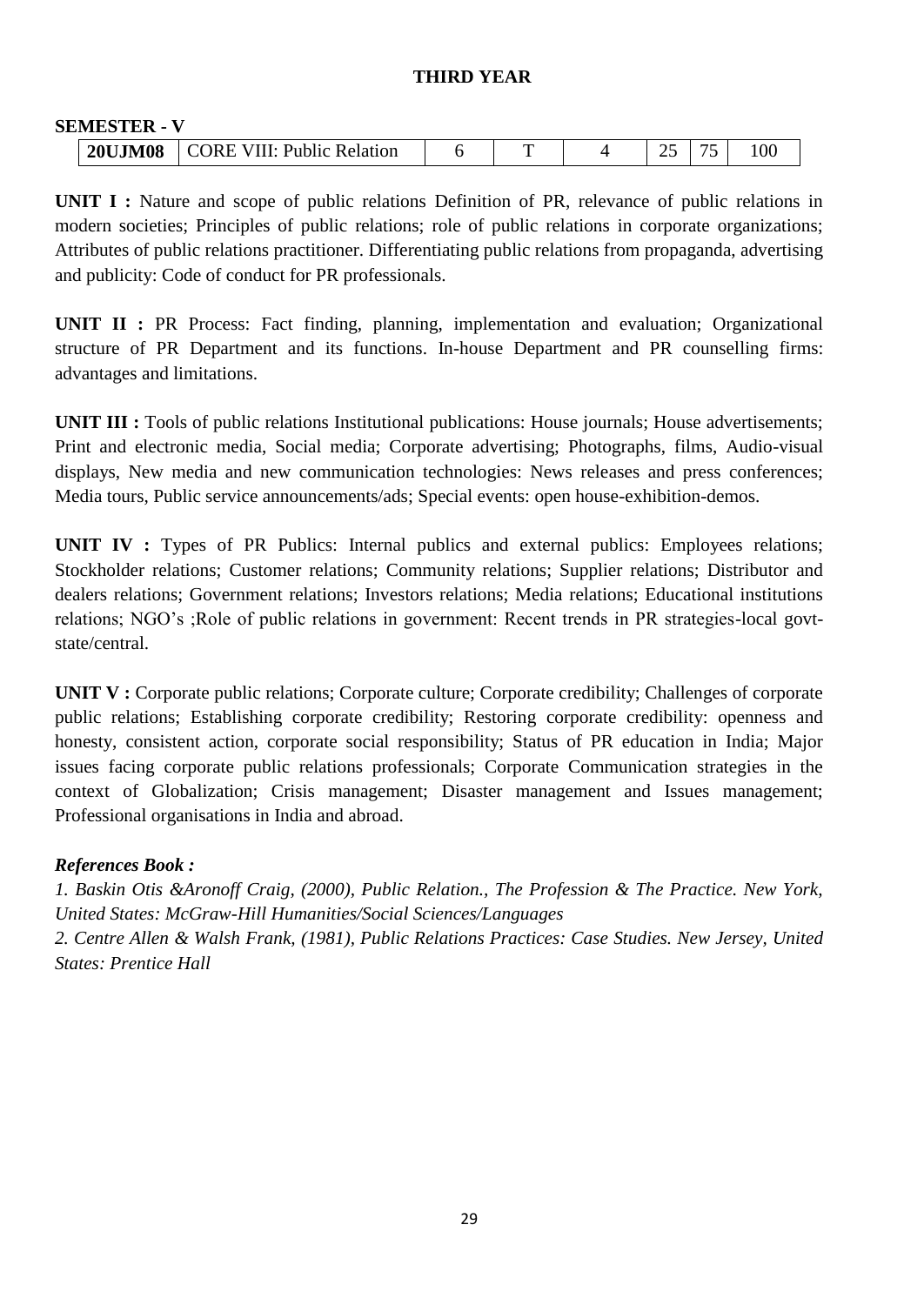|  | <b>20UJM09</b> CORE IX: Documentary Script |  |  |  |  |  |  |
|--|--------------------------------------------|--|--|--|--|--|--|
|--|--------------------------------------------|--|--|--|--|--|--|

**UNIT- I** : Introduction of visualization- Framing & Composition, Principles of Script Writing & Creative writing; Script Formats; Idea generation & Source for idea; Elements of Script; Characteristics of Script- Creativity & Marketing.

**UNIT- II** : Writing for Television- Characteristics of TV Script; Types of TV Shows- News stories, Chat show, Talk show & Reality Show; TV Script Treatment- Concept, Target Audience, Style of Production, Creative Approach, Running Order, Set Design & Budget.

**UNIT- III**: Writing for Advertising- Understanding Product and Brand equity, Basic research, Demographic appeals, Idea generation; Types of Advertising- Commercials, PSA & Corporate films; Advertising Script Format- Concept, USP,Target Audience, Creative Copy & Storyboard.

**UNIT- IV**: Writing for Documentary- Docudrama, Educational Television, Mockumentary, Ethnographic Films, Basic Research, Characteristics of Documentary, Documentary Structure, Realism, Documentary synopsis; Documentary Script Format Concept & Research; Elements of Documentary Script- Visual, Sound & Story Elements; Writing Visually, Narration / Commentary.

**UNIT- V**: Writing for Feature Film & Short film- Generating Idea; Themes- Concept- Slug line; Planning of Story, Three Act , Structure- Act-I- Introduction- Characters, Situation, Needs/goals, Problems, Questions- dramatic premise established; Act- II- Development, Complications & Conflict; Act- III- Resolution, problems solved, goals reached, questions answered, mysteries revealed; Plot Development- Main Plot & Sub Plot; Characters- Main, Supportive & Atmosphere ,Characters; First Draft, Screenplay, Dialogue, Script Breakdown, Final Draft, Shooting Script.

#### *Reference Books :*

- *1. William Smethurst, How to Write for Television, How To Books, UK, 2009*
- *2. Syd Field, Screenplay: The Foundations of Screenwriting, Dell Publishing, USA, 2005*
- *3. Clifford Thurlow, The Complete Guide from Script to Screen, Oxford University Press, UK, 2008.*
- *4. Ellen Sandler: The TV Writer's Workbook: A Creative Approach To Television Scripts, 2007.*
- *5. Charlie Moritz , Scriptwriting for the Screen, Routledge, USA, 2001.*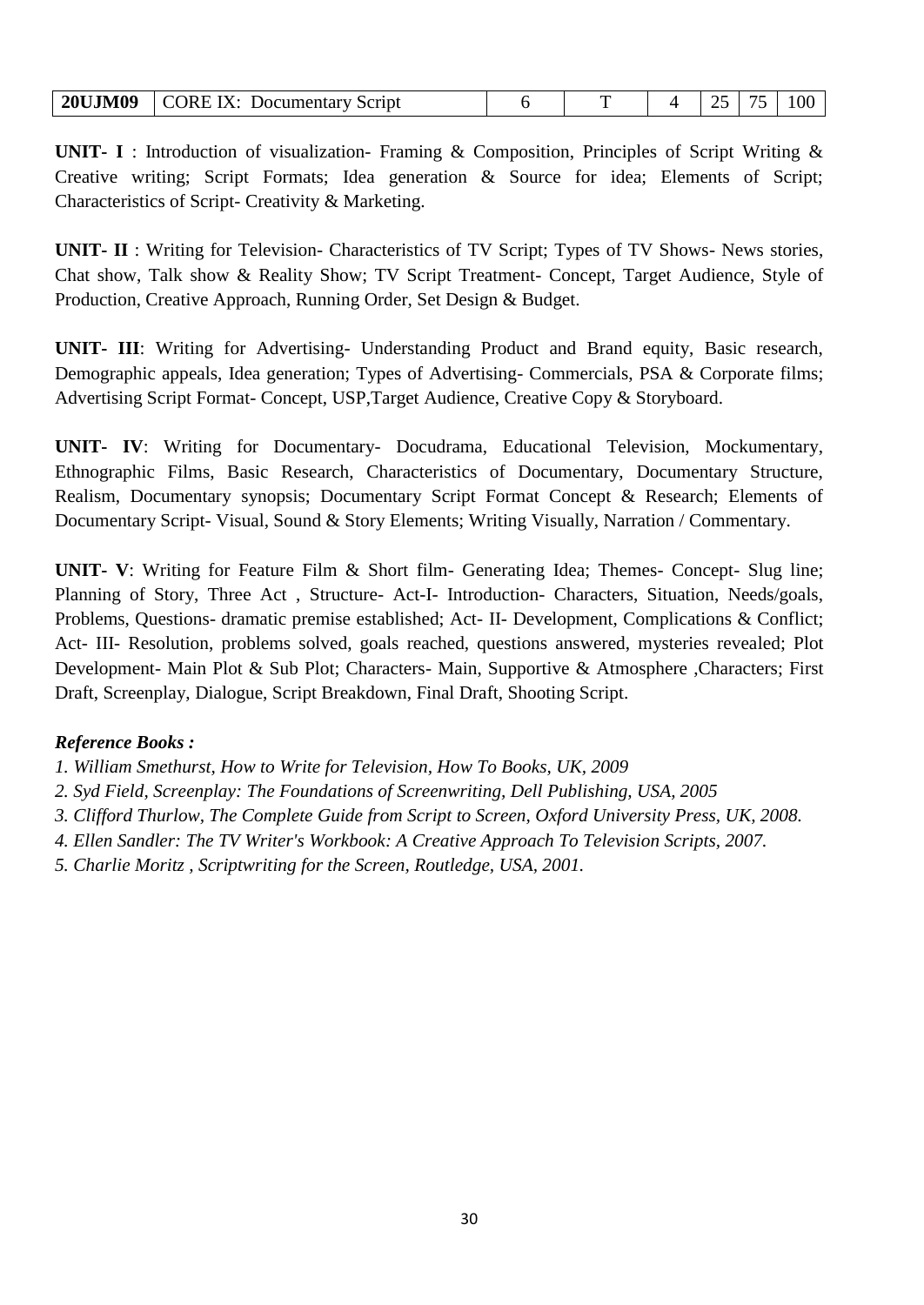|  | <b>20UJM10</b> CORE X: Communication for Development |  |  |  |  |  |  |
|--|------------------------------------------------------|--|--|--|--|--|--|
|--|------------------------------------------------------|--|--|--|--|--|--|

- **UNIT I:** Concepts of Development: Approaches to development ( Gandhian, Western, Eastern, Schumaker, Communist), Complexities of development indicators; Economic growth theories; Paradigms of development-dominant and alternative paradigms; Self-reliance theory,Cultural model, Participatory model.
- **UNIT II:** Social development Economic development Political development Cultural development - meaning, nature, direction and process; Theories of social change, Factors of social change; Role of communication in social change, Diffusion of innovation concept of modernization and post-modern.
- **UNIT III:** Panchayati Raj planning at national, state, regional, district, block and village levels. Ingredients of development a) Education b) Health c) Population Planning b) Agriculture e) Media f) Good Governance g) Water - Case studies in agriculture, population and environment empowerment of the impoverished communication experiments in India and other developing countries on development projects and communication strategies, Development support organizations; Governmental and non- governmental; Different experiments in India and Asia.
- **UNIT IV:** Development Communication, Media and National Development, Community Radio, Defining development communication development communication policies and practices in India; Indian media and development communication; Development support communication; Role of folk and ICT in development.
- **UNIT V:** Prospects and challenges of Development Communication, Planning Development Communication Campaign, Alternative Theories of Communication for Development: Development of What and Whom? Strategies for participatory communication; Ethical perspective, Need for alternative communication.

## *References:*

- *1. Altafin, I. (1991) Participatory Communication in Social Development Evaluation. Community Development Journal, 26 (4), 312-314.*
- *2. Atkin C.&Wallack L. (Eds.) (1990) Mass Communication and Public Health: Complexities and Conflicts. Newbury Park: Sage Publications.*
- *3. E. M. Rogers (Ed.) Communication and development: Critical perspectives (pp. 15-42). Beverly Hills: Sage. Bowes, J.E. (1997) Communication and community development for health*
- *4. Communication as culture : essays on media and society. Boston: Unwin Hyman. Diaz, Bordenave, J. (1977) Communication and rural development. Paris: Unesco. Glanz K.&Rimer B.K. (1995) Theory at a glance.*
- *5. Hornik, R.C. (1989) Channel effectiveness in development communication programs. In Rice, R.E. &Atkin, C. K. (Eds.) Public information campaigns, 2nd edition, (pp. 309- 330). Newbury Park: Sage.*
- *6. Melkote, S.R. (1991) Communication for development in the Third world. Newbury Park: Sage.*
- *7. Mita, R. & Simmons, R. (1995) Diffusion of the culture of contraception: Program effects on young women in rural Bangladesh, Studies in family planning, 26 (1), 1-13. Mlama, P.M. (1991)*
- *8. Mody, B (1991) Designing messages for development communication: An audience participation-based approach. Newbury Park, CA: Sage*
- 9. *Quarmyne, W. (1991) Towards a more participatory environment: Cross-linking establishment and alternative media, In K. Boafo (Ed.), Communication processes: Alternative channels and strategies for development support. Ottawa: IDRC.*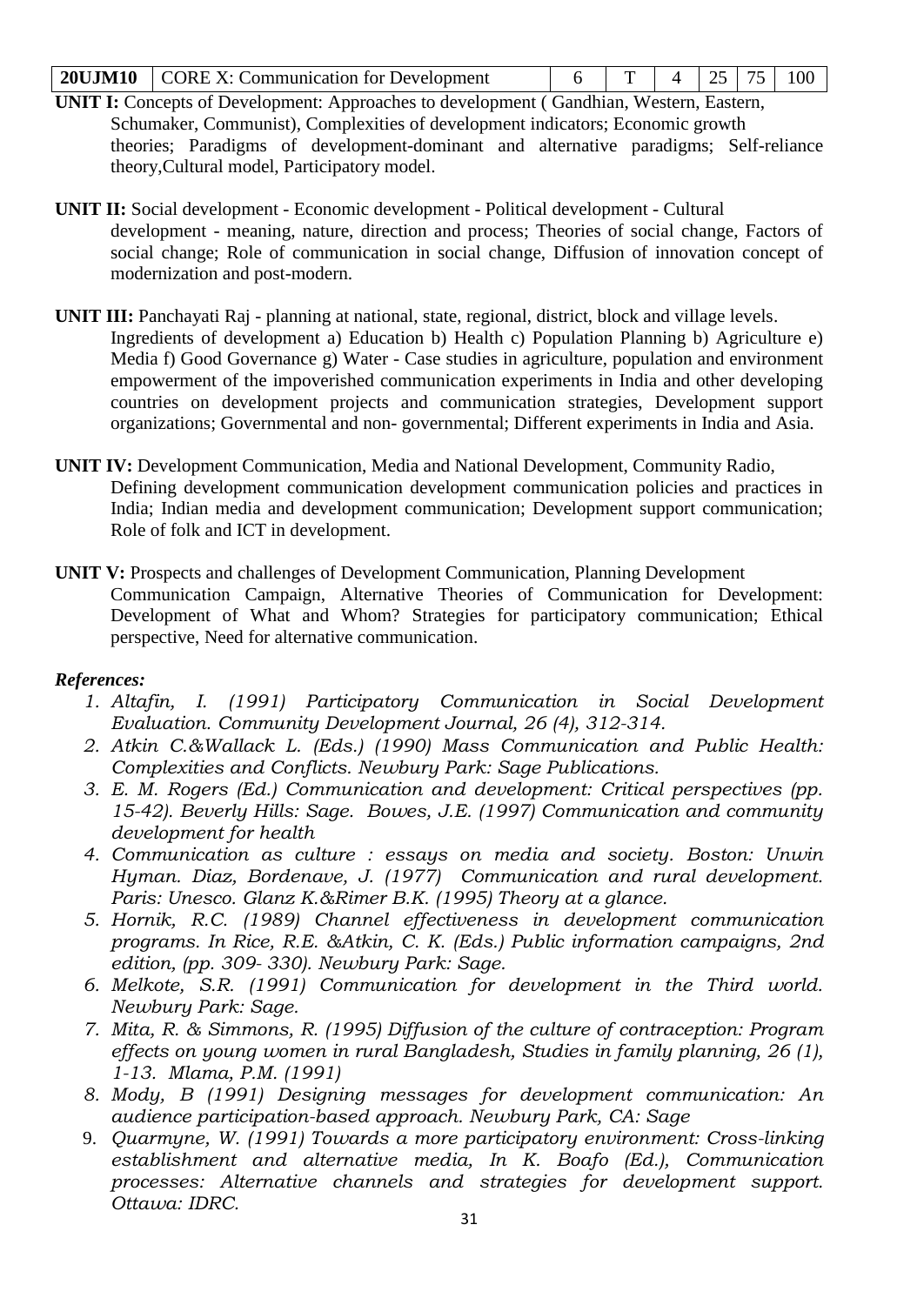- 10. Rockefeller Foundation (1999) Communication for social change: A position paper and conference report. New York: Rockefeller Foundation.
- 11. Rogers, E.M. (1976) Communication and development: The passing of the dominant paradigm, Communication research 3 (2), 213-240.
- 12. Rogers, E.M. (1983) Diffusion of innovations, 3rd edition. New York: Free Press.
- 13. Rogers, E.M.& Kincaid, D.L. (1981) Communication networks: A paradigm for new research. New York: Free Press.
- 14. Rogers, E.M. &Singhlal. A. (1989), India"s information revolution. California, United States: SAGE Publishing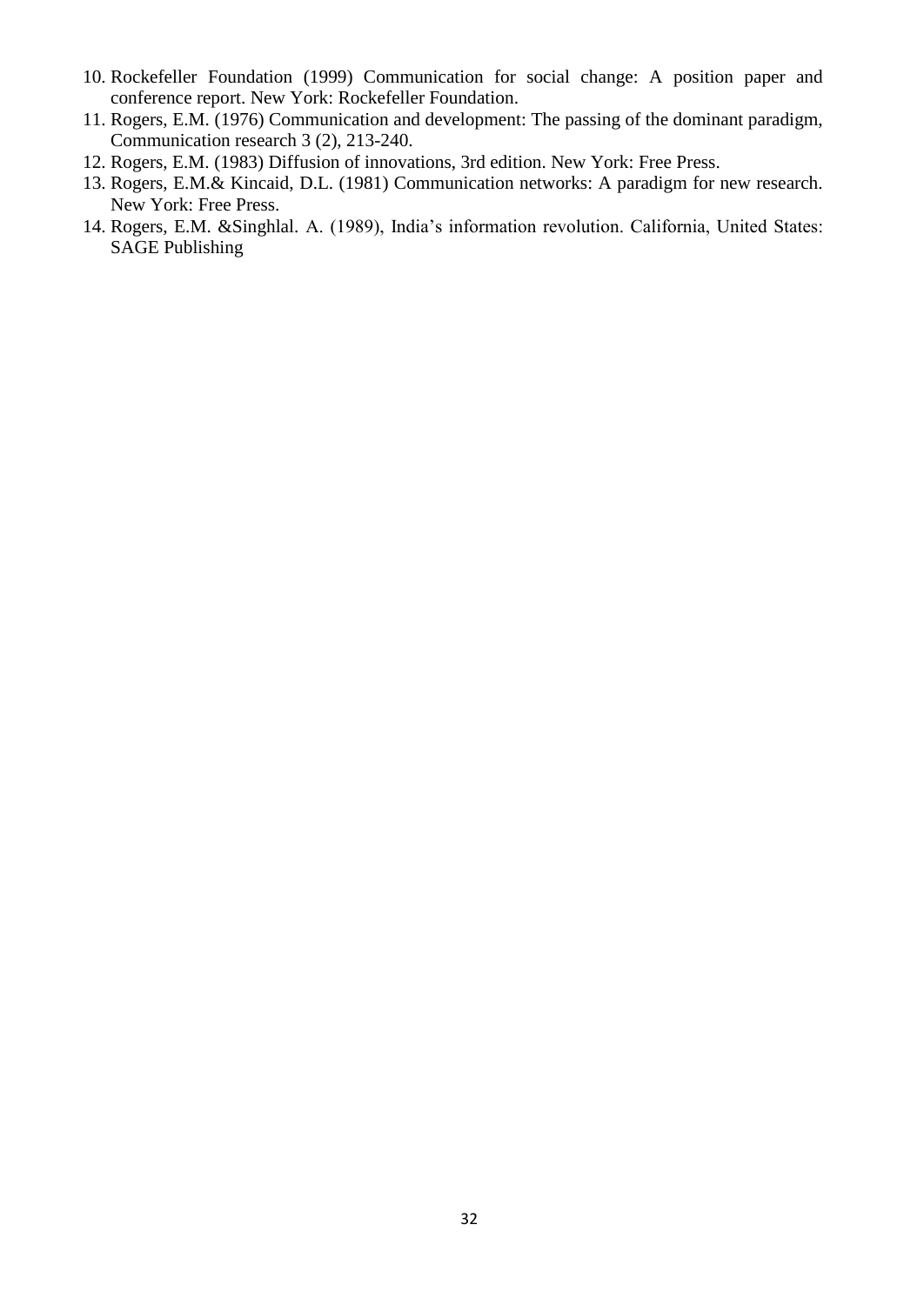| <b>ELECTIVE I: Public Affairs</b><br><b>20UJME01</b> |  |  |  | _. |  |  |
|------------------------------------------------------|--|--|--|----|--|--|
|------------------------------------------------------|--|--|--|----|--|--|

# **Unit-I**

1.1 Contemporary activities at local, regional, national and international level about socio –economic issues

1.2 General knowledge and general awareness at local level about socio-economic issues

1.3 General knowledge and general awareness at regionallevel about socio-economic issues

1.4 General knowledge and general awareness at national level about socio-economic issues

1.5 General knowledge and general awareness at international level about socio-economic issues **Unit-II**

2.1 Contemporary activities at local, regional, national and international level about political issues

2.2 General knowledge and general awareness at local level about political issues

2.3 General knowledge and general awareness at regional level about political issues

2.4 General knowledge and general awareness at national level about socio-economic issues

2.5 General knowledge and general awareness at international level about socio-economic issues

# **Unit-III**

3.1Contemporary activities at local, regional, national and international level about educational and cultural issues

3.2General knowledge and general awareness at local level about educational and cultural issues

3.3General knowledge and general awareness at regionallevel about educational and cultural issues

3.4General knowledge and general awareness at national level about educational and cultural issues

3.5General knowledge and general awareness at international level about educational and cultural issues

# **Unit-IV**

4.1Contemporary activities at local, regional, national and international level about religious and spiritual issues

4.2General knowledge and general awareness at local level about religious and spiritual issues

4.3 General knowledge and general awareness at regionallevel about religious and spiritual issues

4.4General knowledge and general awareness at national level about religious and spiritual issues

4.5General knowledge and general awareness at international level about religious and spiritual issues **Unit-V**

5.1Contemporary activities at local, regional, national and international level about media-related issues

5.2General knowledge and general awareness at local level about media-related issues

5.3General knowledge and general awareness at regionallevel about media-related issues

5.4General knowledge and general awareness at national level about media-related issues

5.5General knowledge and general awareness at international level about media- related issues

# **Assignments**

 $\Box$  Practicing and making assignments of general knowledge, general awareness, current affairs and contemporary activities of local, regional, national and international level of social,economic,political,educational,cultural,religious,spiritual and media-related issues from the latest monthly competitive magazines of standard publications like Competiton Success Review, Pratiyogita Darpan(English), Pratiyogita Darpan(Hindi),etc.

 $\Box$  Reading editorials of standard newspapers of either English or Hindi and writing a summary of it for the proper understating of current general awareness.

1<sub>3</sub>gr op-ed pages and then chalking out it striking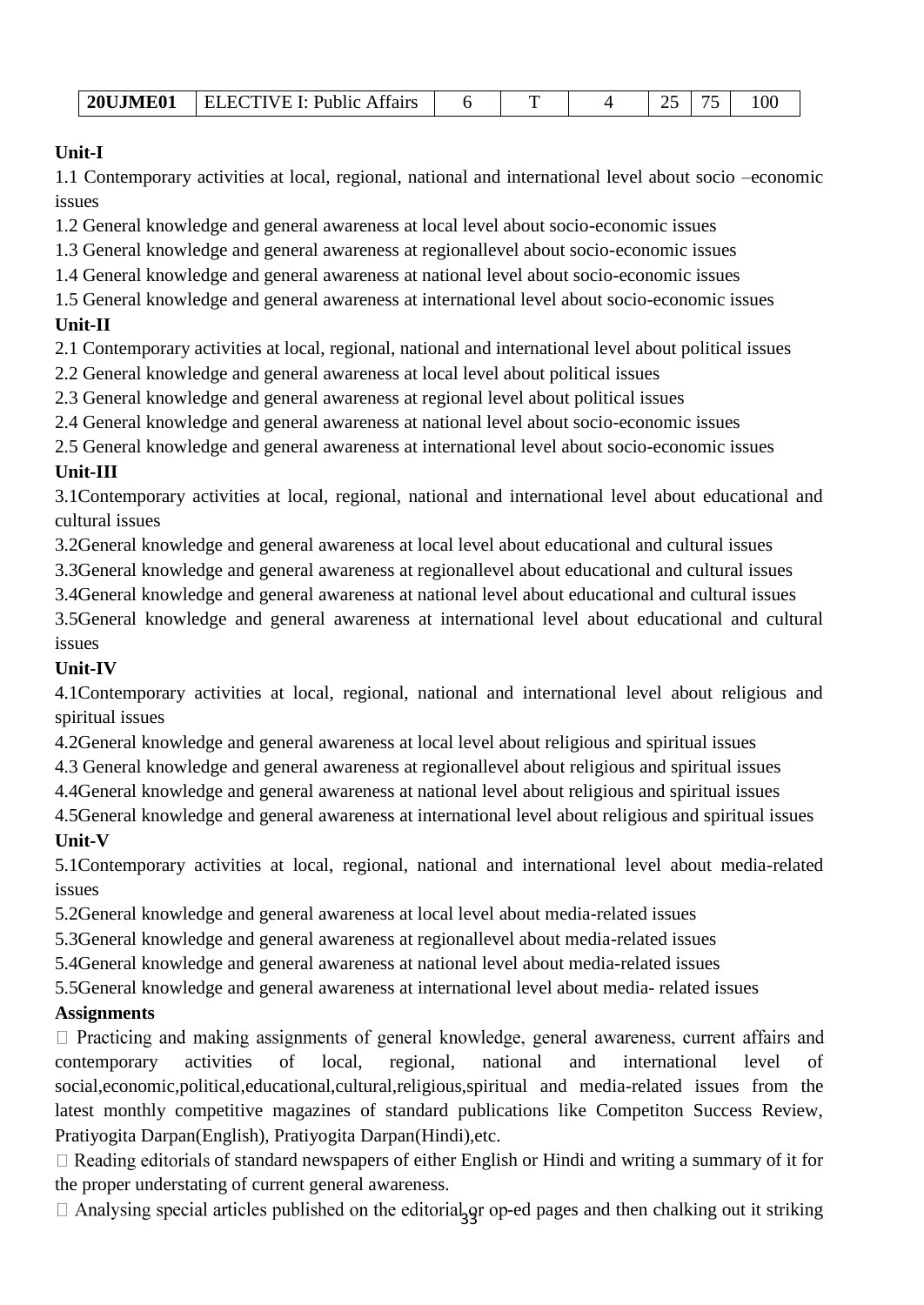points for better understanding of contemporary activities of the above-mentioned levels and said issues.

## *Reference Book :*

*1. "Arihant Current Affairs"(Latest edition)"Basic General Knowledge" (Latest edition).By V.V.K.Subburaj.Publication of Sura College Competetion.* 

*2. "Basic General Knowledge" (Latest edition).By V.V.K.Subburaj.Publication of Sura College Competetion.* 

*3. "General Knowledge" (Latest edition): India & World. By SaumyaRanjanBehera.Maxcurious Publications* 

*4. "General Knowledge" (Latest edition) ByManoharsPandey (Online publication).* 

*5. "Manorama"(Latest edition) .*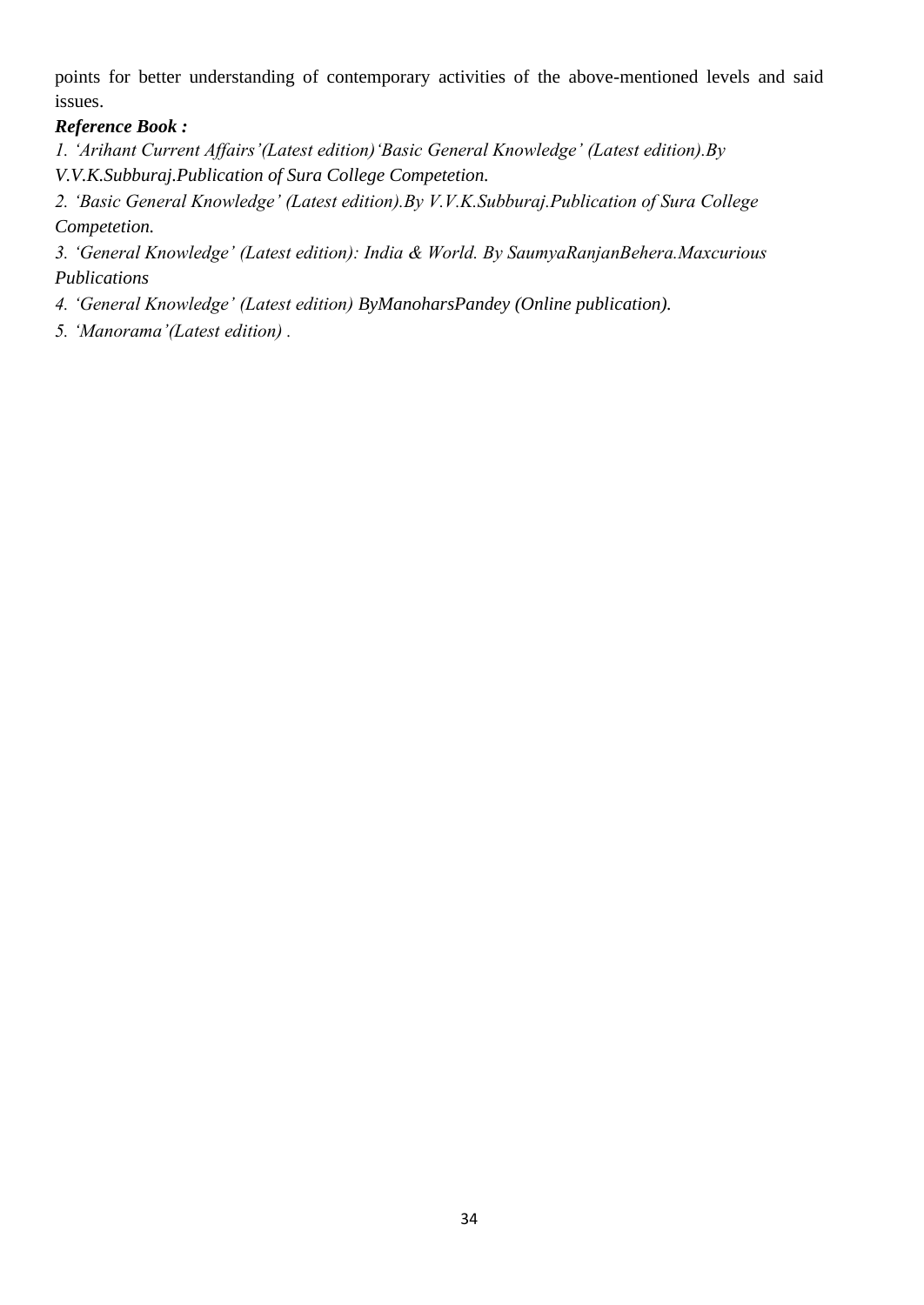| SBEC III: Web Designing $\&$<br><b>20UJMSB03</b><br>Mobile Application |  |  |  | ∠. | ヮ | 100 |  |
|------------------------------------------------------------------------|--|--|--|----|---|-----|--|
|------------------------------------------------------------------------|--|--|--|----|---|-----|--|

**Unit-1 :** The internet and Intranet. Protocols, Browsers, Search engines, Web structure, Web blogs-Introduction to HTML: What is HTML? - HTML Documents -Basic structure of an HTML document - Creating an HTML document - Mark up Tags - Heading-Paragraphs - Line Breaks -HTML Tags.Elements of HTML: Introduction to elements of HTML -Working with Text -Working with Lists, Tables and Frames -Working with Hyperlinks, Images and Multimedia -Working with Forms and controls.

**Unit-2 :** Web Design Principles: Planning process -Five Golden rules of web -Designing navigation bar - Page design -Home Page Layout -Design Concept. Basics in Web Design: Brief History of Internet -What is World Wide Web? - Web Standards -Audience requirement. Introduction to Web Publishing: Creating the Web Site - Saving the site - Working on the web site -Creating web site structure - Creating Titles for web pages - Themes-Publishing web sites.

**Unit-3 :** Introduction to Android: The Android Platform, Android SDK, Eclipse Installation, Android Installation, Building you First Android application, Understanding Anatomy of Android Application, Android Manifest file. Android Application Design Essentials: Anatomy of an Android applications, Android terminologies, Application Context, Activities, Services, Intents, Receiving and Broadcasting Intents, Android Manifest File and its common settings, Using Intent Filter, Permissions.

**Unit-4 :** Android User Interface Design Essentials: User Interface Screen elements, Designing User Interfaces with Layouts, Drawing and Working with Animation. Testing Android applications, Publishing Android application, Using Android preferences, Managing Application resources in a hierarchy, working with different types of resources.

**Unit-5 :** Using Common Android APIs: Using Android Data and Storage APIs, Managing data using Sqlite, Sharing Data between Applications with Content Providers, Using Android Networking APIs, Using Android Web APIs, Using Android Telephony APIs, Deploying Android Application to the World.

# *Reference Books:*

- *1. Aibara, F., &Bayross, I. (2008). HTML for Beginners. Shroff Publishers and Distributors Pvt. Ltd..*
- *2. Kent, P. (2000). The complete idiot's guide to the Internet. Penguin.*
- *3. Nielsen, J. (1999). Designing web usability: The practice of simplicity. New Riders Publishing.*
- *4. Norton, P. (1996). Peter Norton's introduction to computers. Glencoe/McGraw-Hill.*
- *5. Powell, T. A. (1998). HTML: The Complete Reference (Vol. 2). Osborne/McGraw-Hill.*
- *6. Internet Bible, IDG Books, New Delhi, 1998.*
- *7. Internet for everyone, Leno et al., Lone Techworld, Chennai 1998.*
- *8. Building a Website, Tim Worsley, OrlingKindersely, New Delhi, 2000.*
- 9. Web Design Fundamentals, Daniel Gray, Drea
- 10. Lauren Darcey and Shane Conder, "Android Wireless Application Development", Pearson
- 11. Education, 2nd ed. (2011)
- 12. Reto Meier, "Professional Android 2 Application Development", Wiley India Pvt Ltd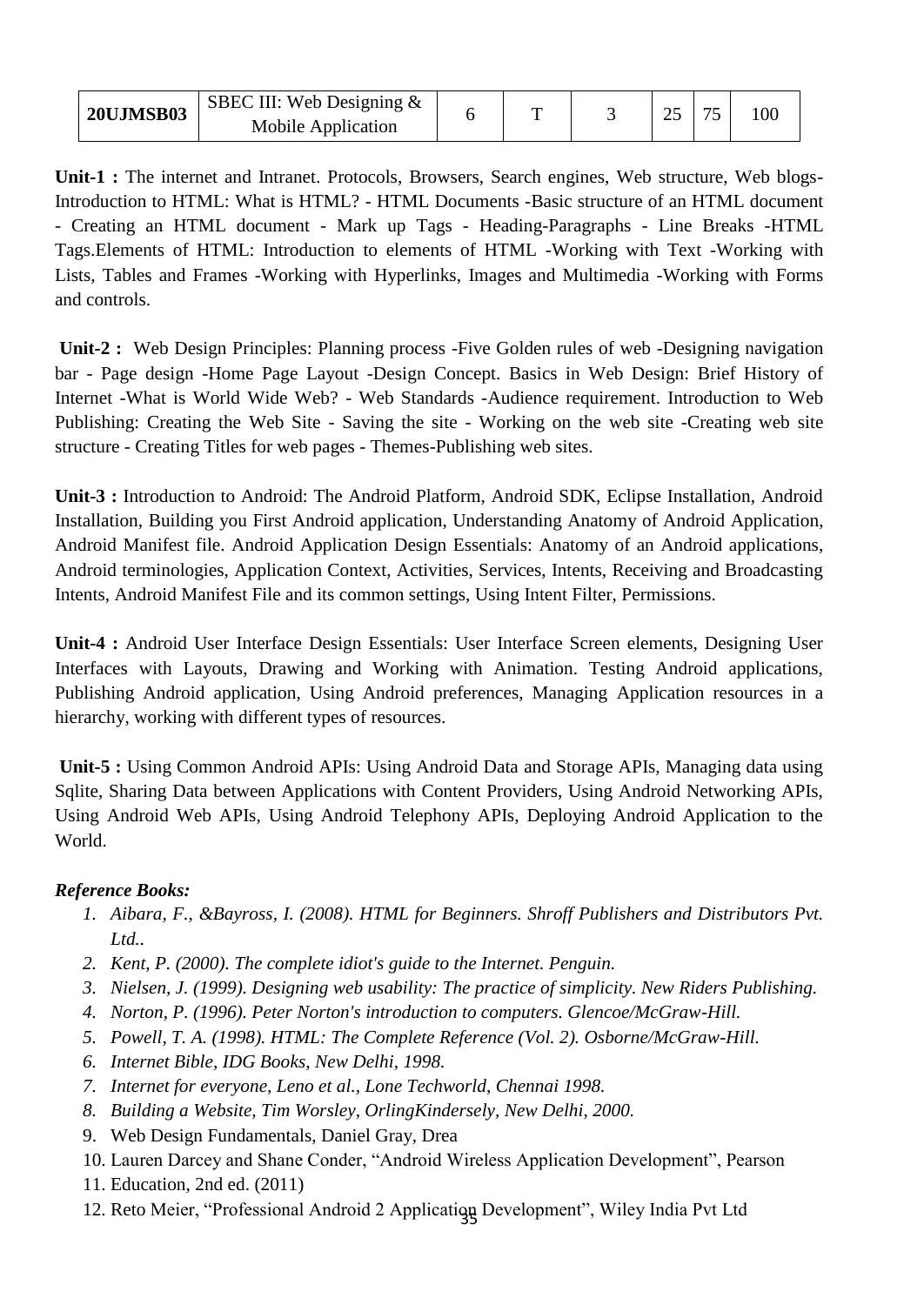- 13. Mark L Murphy, "Beginning Android", Wiley India Pvt Ltd
- 14. Android Application Development All in one for Dummies by Barry Burd, Edition: I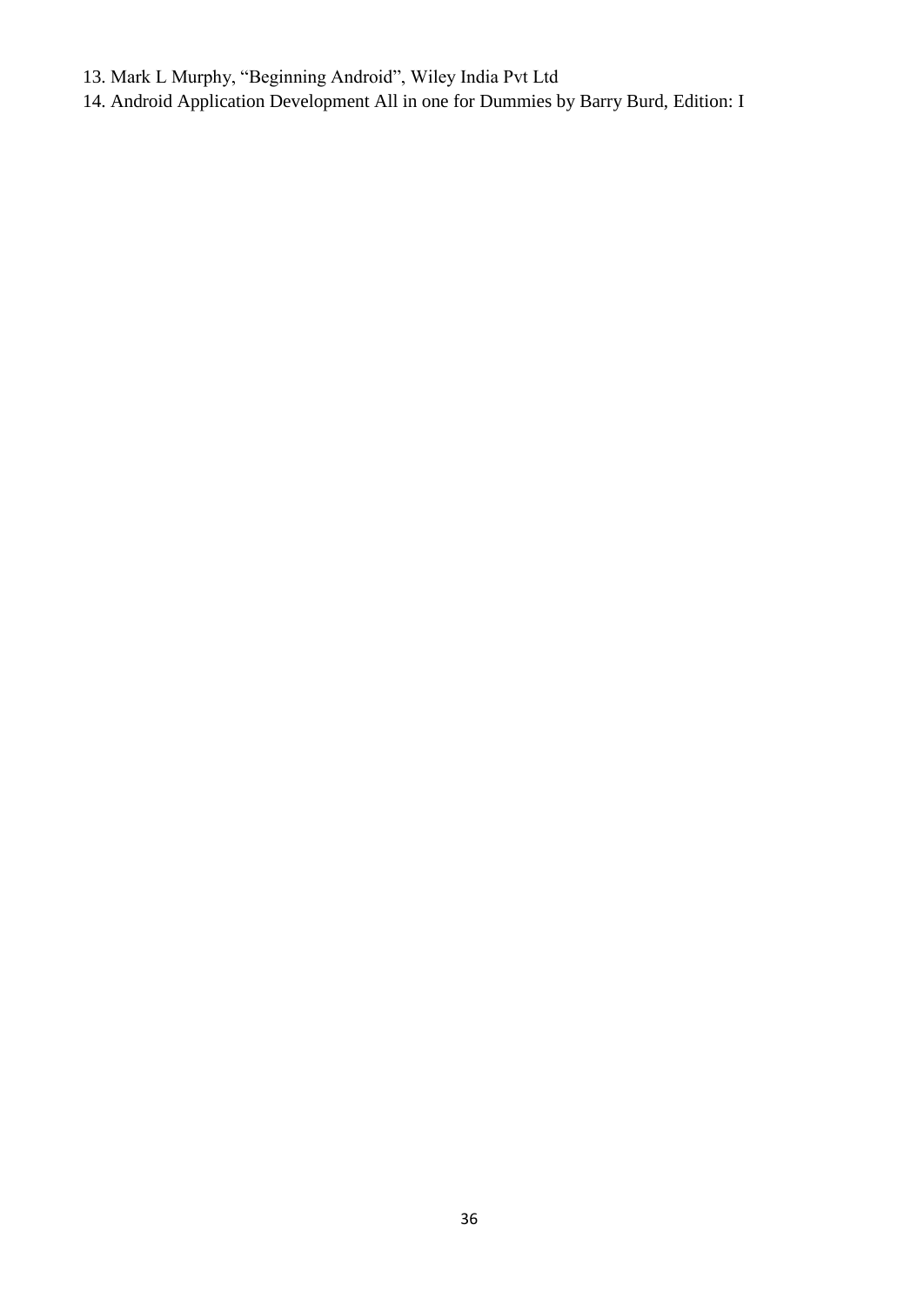#### **THIRD YEAR**

#### **SEMESTER - VI**

| <b>20UJM11</b> | <b>CORE XI: Media Society and</b> | ᠇᠇ | Ωc | - - |  |
|----------------|-----------------------------------|----|----|-----|--|
|                | `ulture                           |    |    | . . |  |

- **UNIT- I:** Mass Media- Definition, Nature & Scopes; Historical Development of Mass Media; Understanding Mass Media; Characteristics of Mass Media; Significance of media Impact of Mass Media on individual, society and culture; Power of Mass Media; Functions of Mass Media; Types of Mass Media- Print, Electronic, Traditional & New Media; Media and Social Institutions; Sociology of Mass Media- Cultural Studies, Multiculturalism & Media Culture.
- **UNIT- II:** Media Audiences- Interpretation & Resistance; Media Audiences Analysis- Mass, Segmentation, Product & Social Uses; Public & Public Opinion; Mass Media & Public Opinion; Media in Society; Effects of Mass Media; Mass Media & Indian Family; Media World Vs Native Culture; Mass Media & Women; Violence in Media; Audience Making-Active Vs Passive audience; Theories of audience-Uses and Gratification Theory- Uses & Effects Theory.
- **UNIT- III**:Media & Popular Culture- Commodities, Culture and Sub-Culture; Popular texts: Popular Discrimination; Politics & Popular Culture; Popular Culture Vs People's Culture; Acquisition & transformation of popular culture; Celebrity Culture- Film Industry; Personality & Brand Management; Hero-worship & etc.; Film, Television & Visual Culture; Advertising & Commercial Culture; Literacy & Media Literacy; Importance of Media Literacy; Youth, Television & Socialization.
- **UNIT- IV:** Psychoanalysis- definition & concept; psychoanalytic techniques; Psychoanalytic process; Feminism- definition & concept; historical & Characteristics of Feminism; Modernism- definition & concept; Modern & Modernity; Historical & Characteristics of Modernism; Modernism Vs Postmodernism; Marxism- definition & concept; history of Marx"s theory; Criticisms of Marx"s Theory; Marx"s Understanding of Globalization.
- **UNIT- V:** Audience Analysis- Ratings in Advertising, Ratings in Programming & Ratings Services; Audience Rating- Rating Points- GRPs & TRPs; Reach Vs GRP; Types of Audience Rating-Average Audience Rating, Total Audience Rating & Cumulative Audience Rating; CPM and CPP; Ratings Data Collection Methods; Audience & Marketing Trends; Selling Space & Time.

## *Reference:*

- *1. Ravi Sundaram, Media Studies: No Limits, Oxford University Press, UK, 2012*
- *2. A Dictionary of Media and Communication, Oxford University Press, UK, 2011*
- *3. Asa Berger, Media Analysis Technique, Sage Publications, India, 1998 (Unit IV & V)*
- *4. Lawrence Grossberg, Media-Making: Mass Media in a popular culture, Sage Publications, 1998 (Unit III)*
- *5. Richard Collins, Media, Culture & Society- A Critical Reader, Sage Publications Ltd, 1986 (Unit I & II)*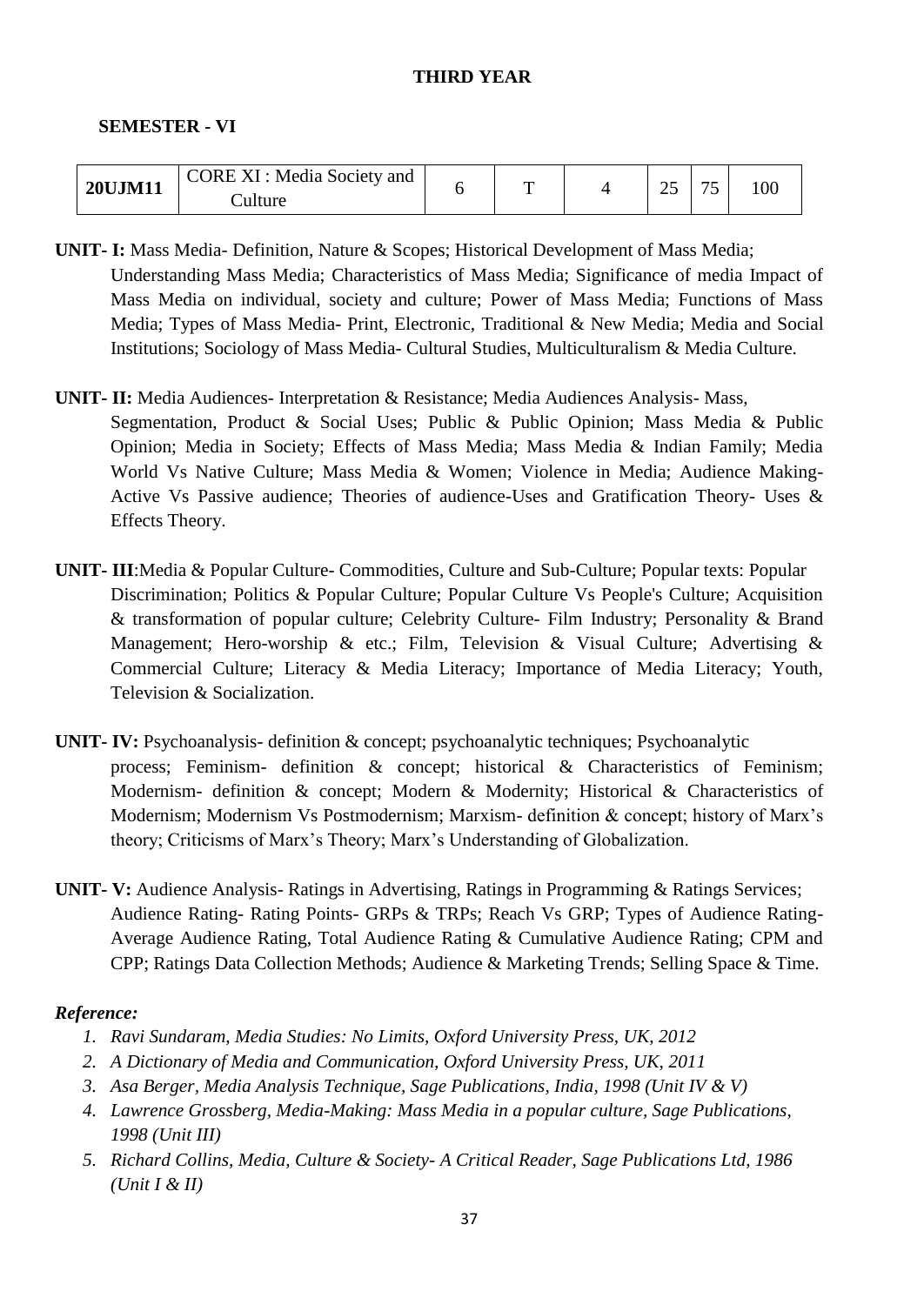| <b>20UJME02</b> | II: Film Studies<br>TIVE<br>. H 5<br>. L 1 |  |  |  |  | $\sim$ |  |
|-----------------|--------------------------------------------|--|--|--|--|--------|--|
|-----------------|--------------------------------------------|--|--|--|--|--------|--|

- **UNIT- I:** Film studies- definition & Concept; Culture & Art; Film as a medium; Characteristic of Film Studies; Film theory & Semiotics; Formalism and Neo Formalism; Film Language; Film & Psychoanalysis; Film & Cultural Identity; Aesthetics & Film interpretation.History of Cinema- Motion Picture- Pioneers of Cinema- The Birth of the Talkies, Great Depression era, Second World War era, The Western Era, Cold War Era, Box- Office Era, New Technology Era, Special Effects Era, Digital Era & High Definition Era (HD).
- **UNIT- II:** World Cinema- Different Schools of World Cinema; German Expressionism- Style & Characteristics- Fritz Lang- The Golden Age of German Cinema; French Impressionism, Surrealism & New Wave Cinema; Montage- Definition & Concept; Origin of Montage; Soviet Montage- Lev Kuleshov, VsevelodPudovkin& Sergei Eisenstein; Italian Neo Realism- origin & development- Vittorio De Sica; Japanese Cinema- Akira Kurasova; Latin Cinema; Third world Cinema.
- **UNIT- III:** Mise-en-scene- Definition & Concept; Film Genre- Definition & Concept; Types of Film Genres- Main Film Genres, Sub Film Genres &Hybrids Genres;.Narrative Cinema- Definition & Concept; Story, Three Act Structure & Plot; Non Narrative Cinema- Avant-garde & Experimental film; Types of Non Narrative Cinema- Documentary, Abstract, Music Videos & Live Cinema (Performance); Style & Ideology.
- **UNIT- IV:** Development of Cinema- The Birth of the Talkies, Great Depression era, Second World War era, The Western Era, Cold War Era, Box- Office Era, New Technology Era, Special Effects Era, Digital Era & High Definition Era (HD) - Indian Cinema- Arrival of the Cinema; Pioneers of Indian Cinema- Dada SahebPhalke; Talkie Indian Cinema; Studio System- New Indian Cinema- Satyajit Ray &MrinalSen; Emerging Trends of Digital Film & Short Films.
- **UNIT- V:** Emergence of Indian Regional Cinemas. Tamil cinema- Development of Tamil Talkies; Talkie Studio- Modern Theatres, Jupiter pictures, AVM Studio, Gemini studio, Vahini Studio, L.V. Prasad; Writer"s era**-** Film Institutes, New Dimension of Tamil Cinema- Marketing & Distribution Film Festivals- International & National Festivals; Film Awards- International & National Film Festivals; Government and Indian Cinema- CBFC, NFDC, Film Division, National Film Awards, NFAI, FTII & Film Society;.

#### *Reference:*

- *1. AshishRajadhyasha, Paul Wileman, 2005. Encyclopedia of Indian cinema. Oxford University Press. New Delhi.*
- *2. Rabiger, Michael. 2004. Directing the Documentary. 4th edition. Oxford. Focal press.*
- *3. Proferes, Nicholas. 2001. Film Directing Fundamentals. Oxford: Focal Press.*
- *4. Mamer, Bruce. 2000. Film Production Technique. 2nd Edition.*
- *5. Belmont Wadsworth Publication. Nelmes, Jill. 1996. Introduction to film studies. Routledge. London. Edited by Gerald Mast, Cohen Marshall and Braudy Leo. 1992.*